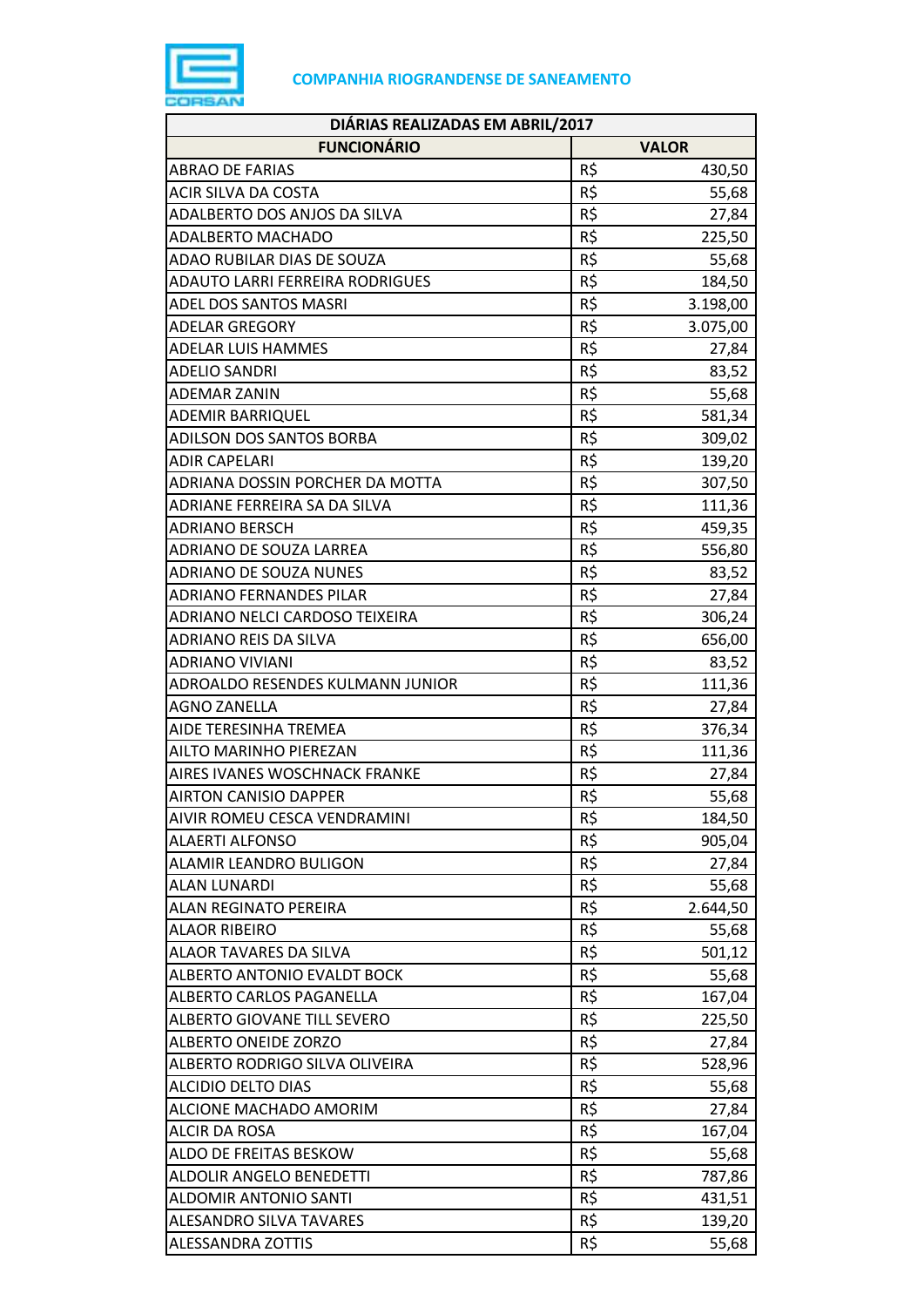

| DIÁRIAS REALIZADAS EM ABRIL/2017     |            |                 |  |
|--------------------------------------|------------|-----------------|--|
| <b>FUNCIONÁRIO</b>                   |            | <b>VALOR</b>    |  |
| ALESSANDRO HENRIQUE TEIXEIRA         | R\$        | 27,84           |  |
| ALESSANDRO LOPES                     | R\$        | 334,08          |  |
| ALESSANDRO QUEIROZ LENCINA           | R\$        | 27,84           |  |
| ALEX RODRIGUES PEDROSO               | R\$        | 2.091,00        |  |
| ALEX SANDER ZANOTELI MARTINS         | R\$        | 1.660,50        |  |
| ALEX SANDRO BANDEIRA DE SOUSA        | R\$        | 2.214,00        |  |
| ALEX SANDRO DIAS CASTRO              | R\$        | 2.562,50        |  |
| <b>ALEXANDER RITTER</b>              | R\$        | 27,84           |  |
| ALEXANDRA LUZZATTO                   | R\$        | 184,50          |  |
| ALEXANDRE BOURSCHEIDT GABRIEL        | R\$        | 306,24          |  |
| ALEXANDRE FERREIRA TOLFO             | R\$        | 1.184,70        |  |
| ALEXANDRE KUNKEL DA COSTA            | R\$        | 27,84           |  |
| ALEXANDRE MADEIRA CALVETTI           | R\$        | 111,36          |  |
| ALEXANDRE MARQUES DA SILVA           | R\$        | 27,84           |  |
| <b>ALEXANDRE NEHME</b>               | R\$        | 83,52           |  |
| ALEXANDRE SOKOLOV                    | R\$        | 584,64          |  |
| ALEXANDRE SOUZA SCHNEID              | R\$        | 55,68           |  |
| <b>ALEXANDRE SUSIN</b>               | R\$        | 111,36          |  |
| ALEXANDRE TEDESCO FARIAS             | R\$        | 2.214,00        |  |
| ALFREDO LEONARDO GUEDES FULBER       | R\$        | 528,96          |  |
| ALHESTERTOLINO DOS SANTOS OLIVEIRA   | R\$        | 184,50          |  |
| <b>ALINE GARTNER</b>                 | R\$        | 111,36          |  |
| ALINE JACONDINO RIBEIRO              | R\$        | 375,83          |  |
| <b>ALINE PICCINI FIGUEIRO</b>        | R\$        | 55,68           |  |
| ALINE ROBERTA VARGAS                 | R\$        | 389,76          |  |
| ALINE SCHERER DE ALVES               | R\$        | 55,68           |  |
| <b>ALISSON AFONSO AVELINO</b>        | R\$        | 369,00          |  |
| ALISSON DALENOGARI CHUQUEL           | R\$        | 307,50          |  |
| <b>ALLAN DE CASTRO ROSA</b>          | R\$        | 111,36          |  |
| ALLAN MACHADO KOVALSCKI              | R\$        | 184,50          |  |
| ALTAIR MATTER                        | R\$        | 225,50          |  |
| <b>ALTEMIR PAULO FINGER</b>          | R\$        | 27,84           |  |
| ALVARINO LIMA PEREIRA                | R\$        | 167,04          |  |
| <b>ALVARO ALVES ANTUNES</b>          | R\$        |                 |  |
| <b>ALVARO AUGUSTO STEFFEN TORRES</b> | R\$        | 27,84<br>111,36 |  |
| <b>ALVARO LEITE FERNANDES</b>        | R\$        | 1.744,02        |  |
| ALVARO VELASQUES ESPELOCIM           | R\$        |                 |  |
| AMARILDO RAIMUNDO FERRI              | R\$        | 184,50<br>27,84 |  |
|                                      |            |                 |  |
| ANA BEATRIZ NOSCHANG MITTELSTAEDT    | R\$<br>R\$ | 27,84           |  |
| ANA CAROLINA ABI RODRIGUES           |            | 704,34          |  |
| ANA LUCIA CANTARELLI                 | R\$        | 990,83          |  |
| ANA MARIA PRESTES BRUM DA SILVEIRA   | R\$<br>R\$ | 657,01          |  |
| ANA MARIA RIGON BOLZAN               |            | 27,84           |  |
| ANA MARILIGE CORNELI                 | R\$        | 139,20          |  |
| <b>ANA ROSELI GATTO</b>              | R\$        | 841,51          |  |
| <b>ANACLETO SOLETTI</b>              | R\$        | 779,52          |  |
| ANDERSON BARBOZA GOMES               | R\$        | 55,68           |  |
| ANDIARA BLASCZAK BORGMANN            | R\$        | 240,18          |  |
| ANDRE ALEXANDRE LEITE DA SILVA       | R\$        | 2.214,00        |  |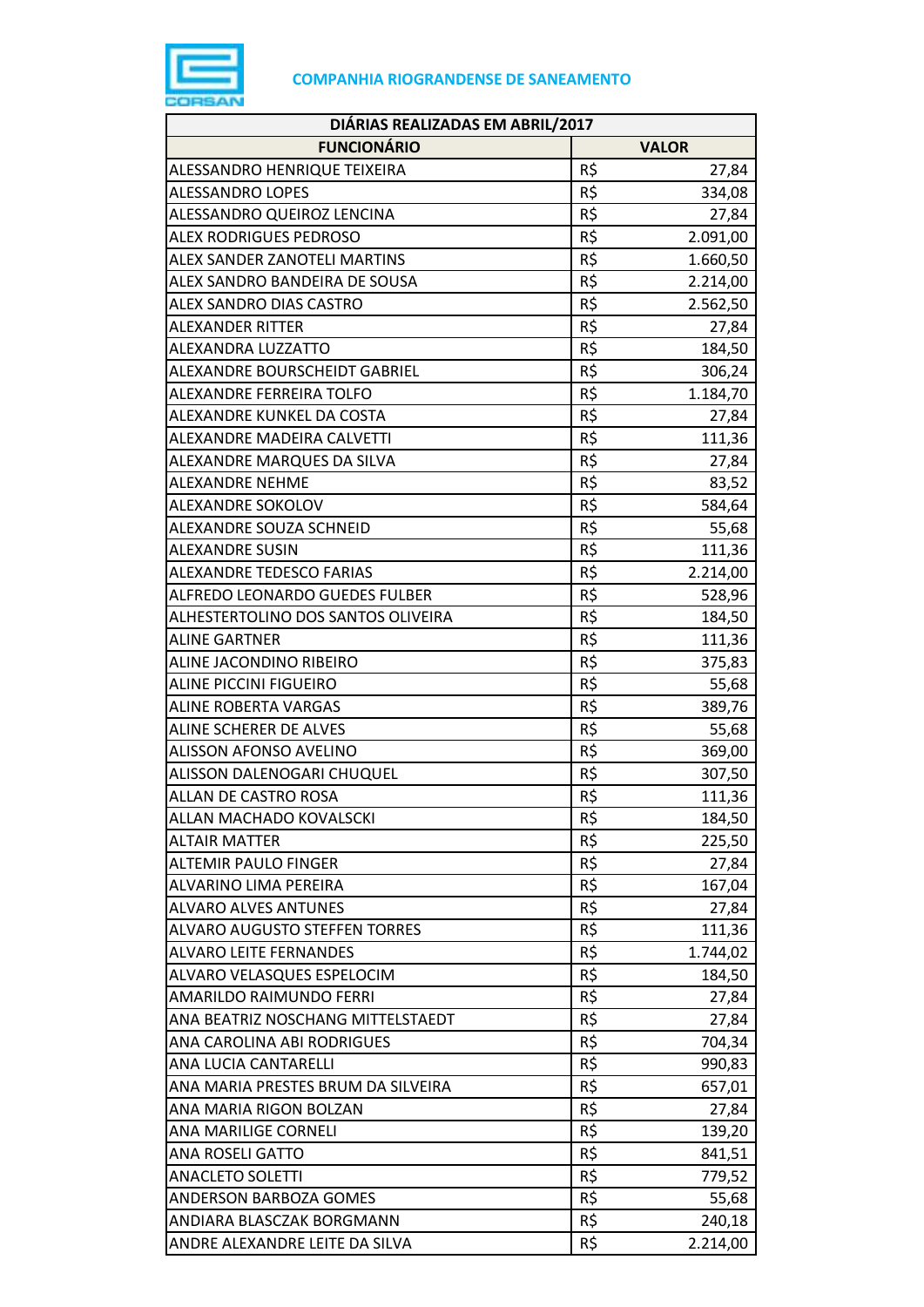

| DIÁRIAS REALIZADAS EM ABRIL/2017            |     |              |
|---------------------------------------------|-----|--------------|
| <b>FUNCIONÁRIO</b>                          |     | <b>VALOR</b> |
| <b>ANDRE ALVES MACHADO</b>                  | R\$ | 306,24       |
| <b>ANDRE BASSUALDO SOARES</b>               | R\$ | 27,84        |
| ANDRE BELTRAO FINAMOR                       | R\$ | 458,34       |
| ANDRE DA SILVA FERREIRA                     | R\$ | 167,04       |
| ANDRE DA SILVA MACEDO                       | R\$ | 246,00       |
| ANDRE FABIANO DA SILVA CHAVES               | R\$ | 526,16       |
| <b>ANDRE FELIPE LEITE OLIVEIRA</b>          | R\$ | 55,68        |
| ANDRE LIMA DE LIMA                          | R\$ | 55,68        |
| ANDRE LUIS DA SILVA OLIVEIRA                | R\$ | 1.107,00     |
| <b>ANDRE LUIS DE CAMPOS</b>                 | R\$ | 584,64       |
| ANDRE LUIS DE OLIVEIRA LOPES                | R\$ | 55,68        |
| <b>ANDRE LUIS GUERRA</b>                    | R\$ | 55,68        |
| ANDRE LUIS MACHADO MOREIRA                  | R\$ | 547,68       |
| ANDRE LUIZ SILVEIRA LOPES                   | R\$ | 553,50       |
| <b>ANDRE MITO DORNELLES</b>                 | R\$ | 27,84        |
| ANDRE NOETZOLD SCHEFFER                     | R\$ | 1.230,00     |
| ANDRE PEREIRA DE ARAUJO                     | R\$ | 2.214,00     |
| ANDRE RAMOS ROMERO                          | R\$ | 307,50       |
| ANDRE RICARDO BERNARDI                      | R\$ | 528,96       |
| <b>ANDRE SERAFIN</b>                        | R\$ | 139,20       |
| <b>ANDRE VIANA</b>                          | R\$ | 240,18       |
| ANDREA BANDEIRA SANCHES                     | R\$ | 450,99       |
| ANDREA DE ARAUJO BORGES                     | R\$ | 473,28       |
| ANDREI MOREIRA VASSALLI                     | R\$ | 27,84        |
| ANDREIA MEDIANEIRA MARIN LORO               | R\$ | 184,50       |
| ANDREIA VARGAS DOS SANTOS                   | R\$ | 55,68        |
| ANDRESSA DE OLIVEIRA REBELLO MORAES         | R\$ | 27,84        |
| <b>ANDREY JAIME POGORECKI</b>               | R\$ | 194,88       |
| ANDREY REICHELT AZAMBUJA                    | R\$ | 389,76       |
| ANDRIELE CRUZ DA SILVA                      | R\$ | 375,83       |
| ANDRIGO JAMUR DA SILVA                      | R\$ | 278,40       |
| ANDRISA LIDIANE DA SILVA PANTALEAO PEREIRA  | R\$ | 27,84        |
| ANETE CRISTINE KLOPPENBURG PINA             | R\$ | 418,86       |
| ANGELA BEATRIZ DE SOUZA STORCH BRASIL PRADO | R\$ | 2.214,00     |
| ANGELA COCIO MARTINS                        | R\$ | 111,36       |
| ANGELICA SOUZA DA SILVEIRA RITTER           | R\$ | 178,17       |
| <b>ANGELO ALVES WILLRICH</b>                | R\$ | 83,52        |
| <b>ANGELO FANTONI</b>                       | R\$ | 508,20       |
| ANGELO JOSE DALLAGNOL                       | R\$ | 111,36       |
| ANGELO MARCELO BARBOSA FARO                 | R\$ | 225,50       |
| <b>ANGELO SCHWARZ</b>                       | R\$ | 1.353,00     |
| ANNA LUCIA CASSALES MARQUEZAN               | R\$ | 83,52        |
| ANTONIA LORITA ABATTI                       | R\$ | 27,84        |
| <b>ANTONIO ARENARE JUNIOR</b>               | R\$ | 27,84        |
| <b>ANTONIO BELOTTO</b>                      | R\$ | 55,68        |
| ANTONIO CARLOS CARATI GENERALI              | R\$ | 212,34       |
| ANTONIO CARLOS DE BORBA                     | R\$ | 528,96       |
| <b>ANTONIO CARLOS DE MORAIS</b>             | R\$ | 246,00       |
| <b>ANTONIO CARLOS VEIGA</b>                 | R\$ | 167,04       |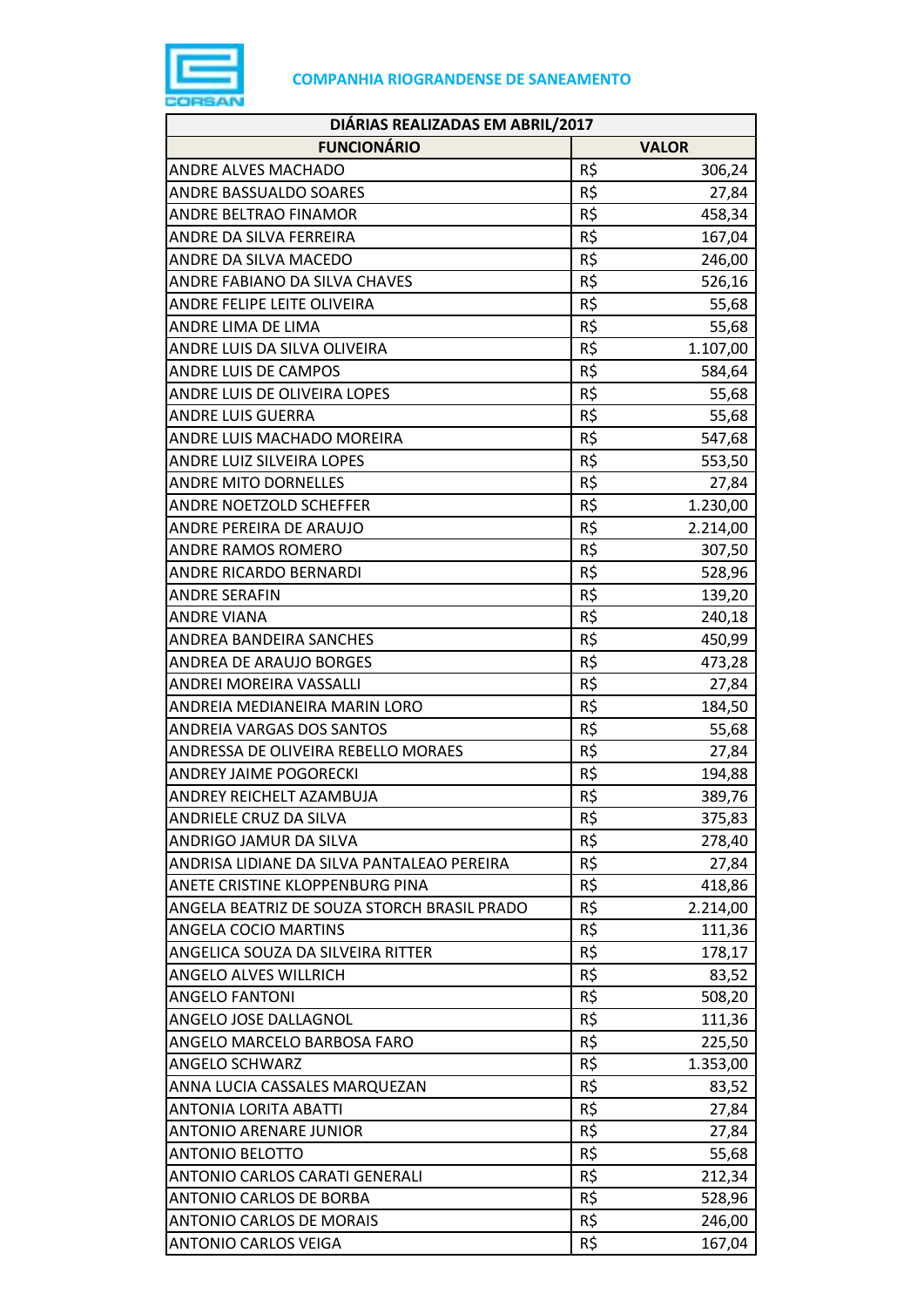

| DIÁRIAS REALIZADAS EM ABRIL/2017      |     |              |  |
|---------------------------------------|-----|--------------|--|
| <b>FUNCIONÁRIO</b>                    |     | <b>VALOR</b> |  |
| <b>ANTONIO GIBRAIL DE CARNEIRO</b>    | R\$ | 55,68        |  |
| <b>ANTONIO GOMES</b>                  | R\$ | 55,68        |  |
| ANTONIO LUIZ NOGUEIRA JUNIOR          | R\$ | 222,72       |  |
| <b>ANTONIO MARCOS DEMOLINER</b>       | R\$ | 194,88       |  |
| ANTONIO MARCOS PAGANI DUARTE          | R\$ | 27,84        |  |
| <b>ANTONIO PIVETTA</b>                | R\$ | 473,28       |  |
| ANTONIO RICARDO CANDIDO               | R\$ | 27,84        |  |
| ANTONIO RICARDO DE OLIVEIRA RODRIGUES | R\$ | 27,84        |  |
| ANTONIO ROBERTO MACHADO SILVEIRA      | R\$ | 556,80       |  |
| ANTONIO RODOLFO FERNANDES JUNIOR      | R\$ | 27,84        |  |
| ANTONIO VALMIR SILVA DOS SANTOS       | R\$ | 27,84        |  |
| <b>ARAKEN MAICA</b>                   | R\$ | 375,83       |  |
| <b>ARGEMIRO GALVES</b>                | R\$ | 250,56       |  |
| <b>ARI CANOVA</b>                     | R\$ | 83,52        |  |
| ARIANE SOMMER TORRES RUFATTO          | R\$ | 83,52        |  |
| <b>ARIEL FABIANO CARDOSO</b>          | R\$ | 361,92       |  |
| <b>ARILSON DAMIAN PEIXOTO</b>         | R\$ | 27,84        |  |
| <b>ARION DE LARA FLOR</b>             | R\$ | 27,84        |  |
| ARIOVALDO DAROIT                      | R\$ | 111,36       |  |
| ARMANDO LUIS REZENDE JUNIOR           | R\$ | 307,50       |  |
| ATHOS BATISTA BRASIL DA SILVA         | R\$ | 27,84        |  |
| <b>AUDREI RIBEIRO</b>                 | R\$ | 27,84        |  |
| AUGUSTO CESAR NICODEMO RODRIGUES      | R\$ | 581,84       |  |
| BARBARA FABIOLA DE C BORDIGNON        | R\$ | 3.813,00     |  |
| <b>BELCHIOR ANDREI CALEGARI</b>       | R\$ | 27,84        |  |
| BEN HUR DE SOUZA JENSEN               | R\$ | 2.214,00     |  |
| BENHUR DOS SANTOS ULGUIM              | R\$ | 27,84        |  |
| <b>BRAULHO LOPES PEREIRA</b>          | R\$ | 83,52        |  |
| <b>BRAULIO ROSA LEAO</b>              | R\$ | 139,20       |  |
| <b>BRUNA KROTH</b>                    | R\$ | 396,84       |  |
| <b>BRUNA NORA ROGOSKI</b>             | R\$ | 375,83       |  |
| <b>BRUNA RODRIGUES DA SILVA</b>       | R\$ | 194,88       |  |
| <b>BRUNA STANGHERLIN OLIVEIRA</b>     | R\$ | 1.102,19     |  |
| <b>BRUNO BARBOSA BARRETO</b>          | R\$ | 459,35       |  |
| <b>BRUNO DA COSTA COELHO</b>          | R\$ | 369,00       |  |
| <b>BRUNO DOS SANTOS BRAUN</b>         | R\$ | 250,56       |  |
| <b>BRUNO FOGLIATTO MARIOT</b>         | R\$ | 55,68        |  |
| BRUNO FRANCISCO DA SILVA PANICHI      | R\$ | 2.214,00     |  |
| BRUNO GONCALVES DE OLIVEIRA           | R\$ | 278,40       |  |
| <b>BRUNO LINDNER MARQUISIO</b>        | R\$ | 738,00       |  |
| <b>BRUNO RAFAEL SCHMITZ</b>           | R\$ | 55,68        |  |
| <b>CAETANA VENTER</b>                 | R\$ | 268,02       |  |
| <b>CAIRO RENATO SANDI CRESPO</b>      | R\$ | 375,83       |  |
| CAMILA VIEIRA                         | R\$ | 335,34       |  |
| CAMILA YUMI OTSUKA                    | R\$ | 27,84        |  |
| CANDIDO ERLI ROCHA LIMA JUNIOR        | R\$ | 3.385,80     |  |
| CARINA ROSANI DOLFINI KOCH            | R\$ | 55,68        |  |
| <b>CARINE FRANCINE RAUBER</b>         | R\$ | 27,84        |  |
| <b>CARINE HELENA MOLZ</b>             | R\$ | 27,84        |  |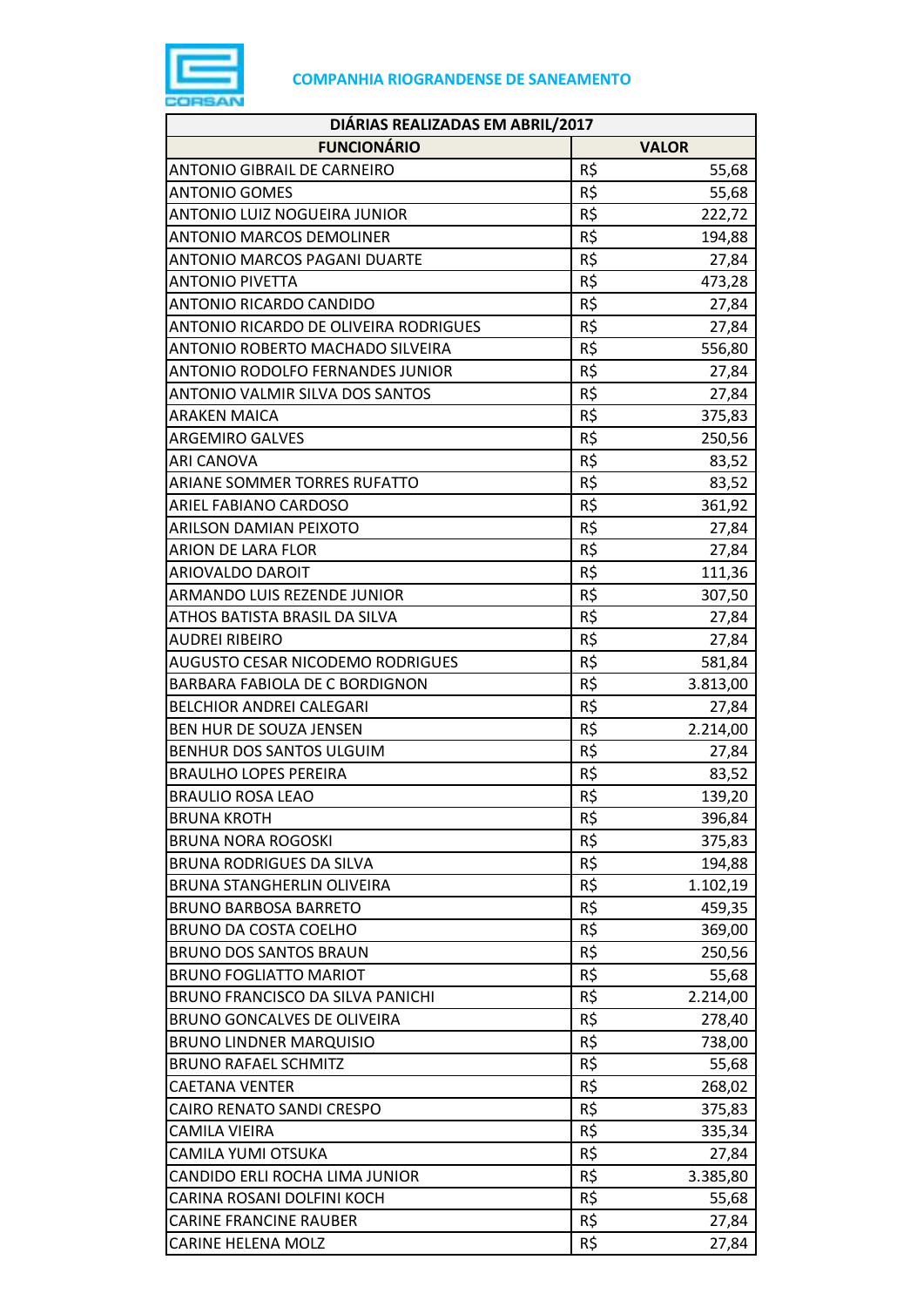

| DIÁRIAS REALIZADAS EM ABRIL/2017      |     |              |
|---------------------------------------|-----|--------------|
| <b>FUNCIONÁRIO</b>                    |     | <b>VALOR</b> |
| CARLA DE LIMA VASQUES                 | R\$ | 212,34       |
| <b>CARLA FEISTAUER</b>                | R\$ | 253,34       |
| CARLA GIOVANA NOGUEIRA CARDOSO        | R\$ | 307,50       |
| <b>CARLA MEURER</b>                   | R\$ | 2.398,50     |
| CARLOS ALBERTO AZEVEDO DE NEQUE       | R\$ | 222,72       |
| CARLOS ALBERTO BERTUOL MACHADO        | R\$ | 83,52        |
| <b>CARLOS ALBERTO GIRARDI</b>         | R\$ | 27,84        |
| CARLOS ALBERTO GOMES DA SILVA         | R\$ | 27,84        |
| <b>CARLOS ALBERTO SOARES ANTUNES</b>  | R\$ | 1.139,40     |
| CARLOS ALBERTO VIEIRA BRAGA           | R\$ | 307,50       |
| CARLOS ANTONIO SCHNEIDER DA SILVA     | R\$ | 2.890,50     |
| <b>CARLOS AUGUSTO DE QUEVEDO</b>      | R\$ | 2.029,50     |
| <b>CARLOS AUGUSTO PETERSEN</b>        | R\$ | 139,20       |
| CARLOS AUGUSTO WALLAU DE JESUS        | R\$ | 1.537,50     |
| CARLOS BENJAMIN DE MACEDO COSTA       | R\$ | 184,50       |
| <b>CARLOS CEZAR MENNET LEAL</b>       | R\$ | 445,44       |
| <b>CARLOS DANIEL MAZONI MENDES</b>    | R\$ | 194,88       |
| <b>CARLOS EDUARDO BARBOSA</b>         | R\$ | 375,83       |
| CARLOS EDUARDO OLIVEIRA               | R\$ | 83,52        |
| <b>CARLOS ESTEVAN GUEX</b>            | R\$ | 184,50       |
| CARLOS MARCIO GALARCA PEREIRA         | R\$ | 83,52        |
| <b>CARLOS MOISES DA SILVA FLORES</b>  | R\$ | 222,72       |
| <b>CARLOS RENAN MENDES</b>            | R\$ | 307,50       |
| <b>CARLOS SCHERER SCHRAMM</b>         | R\$ | 1.470,18     |
| CARMEN LUCIA DAVILA SCHUTTZ           | R\$ | 430,50       |
| CAROLINA LANZARINI                    | R\$ | 27,84        |
| <b>CAROLINE RITTER</b>                | R\$ | 27,84        |
| <b>CASSIANO CAMERA</b>                | R\$ | 984,00       |
| <b>CASSIANO DAL PONTE</b>             | R\$ | 389,76       |
| CASSIANO VINICIUS ZANARDI             | R\$ | 278,40       |
| <b>CASSIO CHAVES BERTOLDO</b>         | R\$ | 1.107,00     |
| CELIO OSVALDO DE VARGAS               | R\$ | 2.214,00     |
| <b>CELITO JOSE FORTE</b>              | R\$ | 83,52        |
| <b>CELSO DONATO</b>                   | R\$ | 222,72       |
| <b>CELSO MEYRER</b>                   | R\$ | 194,88       |
| <b>CESAR FERNANDO MARTINS</b>         | R\$ | 306,24       |
| <b>CESAR LEMOS ARIM</b>               | R\$ | 2.583,00     |
| <b>CESAR LUIS BONNEBERGER</b>         | R\$ | 222,72       |
| <b>CESAR SALVETTI</b>                 | R\$ | 111,36       |
| <b>CEZAR LUIZ KAHL</b>                | R\$ | 139,20       |
| CEZAR RIOPARDENSE DO NASCIMENTO       | R\$ | 27,84        |
| CHARLENE CRISTINA DOS SANTOS SILVEIRA | R\$ | 612,48       |
| <b>CHARLES IVAIR JONER</b>            | R\$ | 1.178,37     |
| CHARLTON ALEX BRACCINI VAZ MARTINS    | R\$ | 375,83       |
| <b>CHINAIBER OLIVEIRA ALVES</b>       | R\$ | 184,50       |
| <b>CHRISTIAN GARDA</b>                | R\$ | 27,84        |
| <b>CILDO MARCOS VONTROBA</b>          | R\$ | 553,50       |
| CILVIO FARIAS DE SOUZA                | R\$ | 2.118,84     |
| <b>CINTIA JACQUES MOURA</b>           | R\$ | 1.216,33     |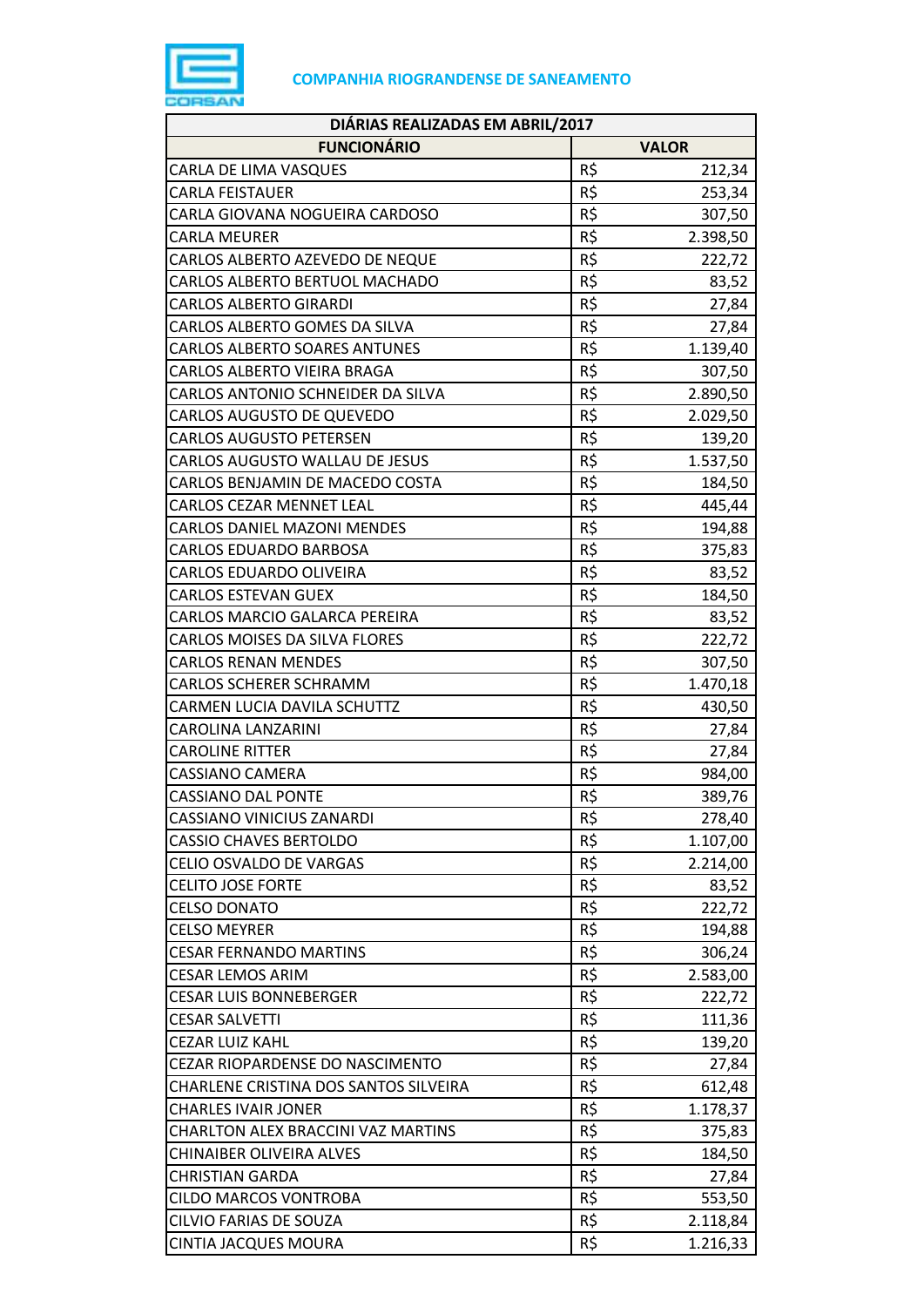

| DIÁRIAS REALIZADAS EM ABRIL/2017       |     |              |
|----------------------------------------|-----|--------------|
| <b>FUNCIONÁRIO</b>                     |     | <b>VALOR</b> |
| CIRINEU ATTILIO ZUCHETTO               | R\$ | 1.107,00     |
| CIRO JUNIOR VIEIRA GAERTNER            | R\$ | 562,35       |
| <b>CLAILTON ROGERIO SEGER</b>          | R\$ | 27,84        |
| <b>CLAIRTON CAMINI</b>                 | R\$ | 307,50       |
| <b>CLAIRTON PAULO SPOHR</b>            | R\$ | 111,36       |
| <b>CLAIRTON VIDI</b>                   | R\$ | 83,52        |
| CLARA DELAMARINA DE MORAES MICHELON    | R\$ | 307,50       |
| CLARISSA ELIANA DA SILVA               | R\$ | 222,72       |
| <b>CLAUDEMAR RODRIGUES ARPINO</b>      | R\$ | 375,83       |
| <b>CLAUDENIR PINTO LEIVAS</b>          | R\$ | 2.214,00     |
| CLAUDIA FERNANDA JAHNEL                | R\$ | 123,00       |
| CLAUDIA FERNANDA RODRIGUES PINHEIRO    | R\$ | 83,52        |
| CLAUDIA MARIA ACOSTA                   | R\$ | 417,60       |
| CLAUDIA MARIA MUNHOZ                   | R\$ | 363,18       |
| <b>CLAUDIA RAMBOR</b>                  | R\$ | 83,52        |
| CLAUDIA SILVEIRA DE OLIVEIRA           | R\$ | 184,50       |
| CLAUDIA VIEIRA DAS NEVES VIANA         | R\$ | 184,50       |
| <b>CLAUDIO ANDRE CARDOSO</b>           | R\$ | 2.214,00     |
| <b>CLAUDIO CARVALHO NUNES</b>          | R\$ | 528,96       |
| <b>CLAUDIOMAR GONCALVES DOS SANTOS</b> | R\$ | 1.107,00     |
| CLAUDIOMIRO FERREIRA DA SILVA          | R\$ | 250,56       |
| CLAUDIOMIRO OLIVEIRA DE DEUS           | R\$ | 83,52        |
| CLAUDIOMIRO PEDROSO DE BASTOS          | R\$ | 27,84        |
| CLAUDIOMIRO VAGNER DA SILVA            | R\$ | 27,84        |
| <b>CLAUDIR ANDRE SEIBEL</b>            | R\$ | 27,84        |
| <b>CLAUDIR LUIZ ALVES</b>              | R\$ | 225,50       |
| <b>CLAUSIR MIGUEL ALVES</b>            | R\$ | 27,84        |
| <b>CLEBER MAZIERO</b>                  | R\$ | 184,50       |
| <b>CLEDER LISBOA</b>                   | R\$ | 83,52        |
| <b>CLEDIR STURZBECHER RIBEIRO</b>      | R\$ | 2.214,00     |
| <b>CLEIMAR ROGERIO PRESOTTO</b>        | R\$ | 55,68        |
| <b>CLEITON BERNSMULLER NUNES</b>       | R\$ | 2.214,00     |
| <b>CLEITON DA SILVA MACHADO</b>        | R\$ | 417,60       |
| <b>CLEOCIR BARBIERI</b>                | R\$ | 111,36       |
| <b>CLEOFAS DINAN WILMSEN</b>           | R\$ | 27,84        |
| <b>CLEOMAR MARINO POLESSO</b>          | R\$ | 83,52        |
| CLEONE MARIA DE FRAGA FOFONKA          | R\$ | 27,84        |
| CLERIO BARBOSA DE OLIVEIRA             | R\$ | 139,20       |
| <b>CRISTIAN GORGEN</b>                 | R\$ | 194,88       |
| CRISTIAN ZINI                          | R\$ | 167,04       |
| CRISTIANE WAIKAMP DO AMARAL            | R\$ | 2.214,00     |
| <b>CRISTIANE WILHELM</b>               | R\$ | 83,52        |
| CRISTIANO CARDOSO LOCATELI             | R\$ | 27,84        |
| CRISTIANO COCHLAR DE MATOS             | R\$ | 1.230,00     |
| CRISTIANO DE OLIVEIRA DOICO            | R\$ | 2.029,50     |
| CRISTIANO GOULART OLIVEIRA             | R\$ | 2.091,00     |
| <b>CRISTIANO HUBER</b>                 | R\$ | 27,84        |
| CRISTIANO LINO DE CARVALHO SEGUETTO    | R\$ | 307,50       |
| <b>CRISTIANO LUIS SCHMIDT</b>          | R\$ | 55,68        |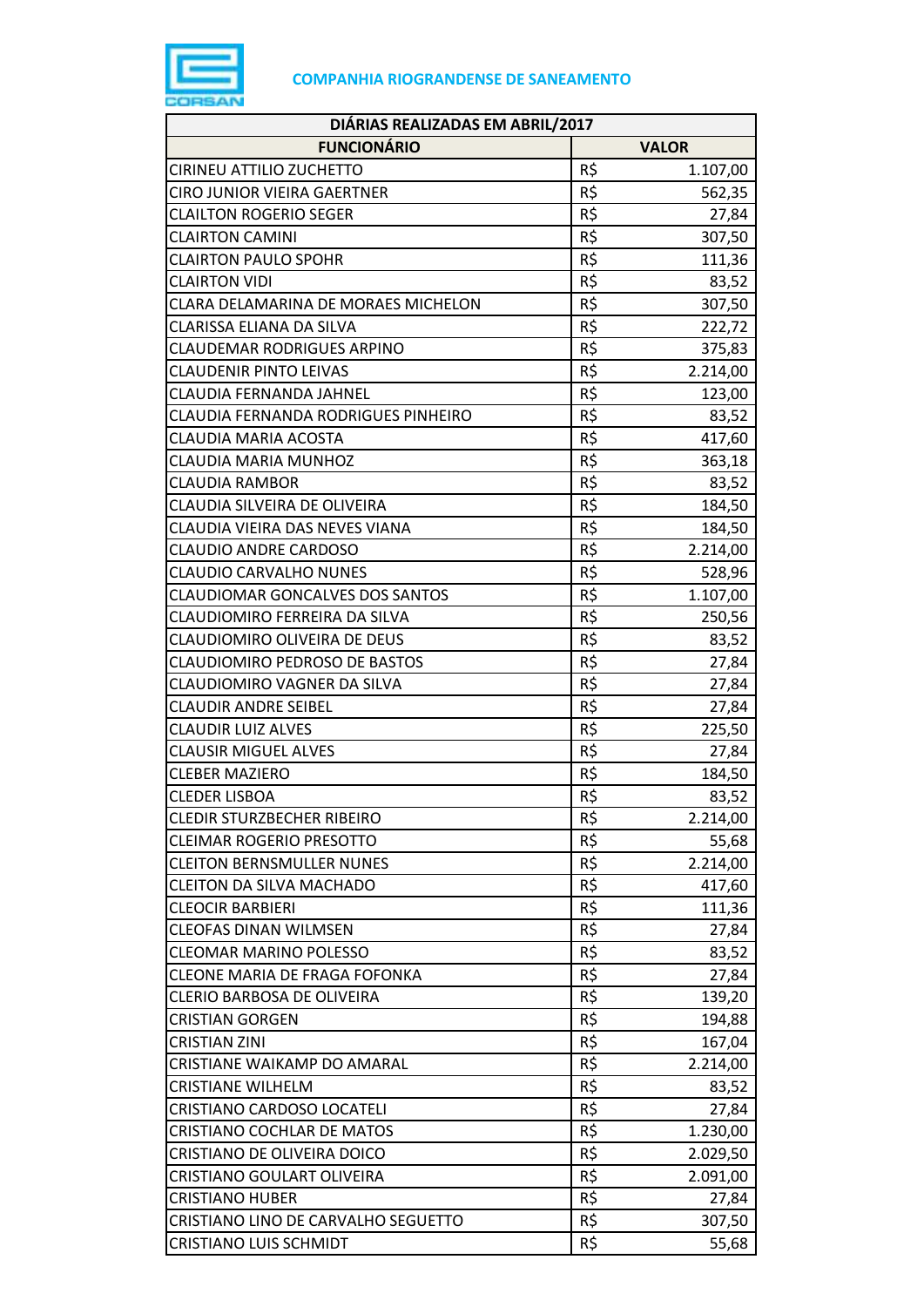

| DIÁRIAS REALIZADAS EM ABRIL/2017   |     |              |  |
|------------------------------------|-----|--------------|--|
| <b>FUNCIONÁRIO</b>                 |     | <b>VALOR</b> |  |
| CRISTIANO MACHADO DA SILVA         | R\$ | 375,83       |  |
| <b>CRISTIANO MOREIRA MEDEIROS</b>  | R\$ | 2.214,00     |  |
| DAGOBERTO SILVEIRA DA SILVA        | R\$ | 528,96       |  |
| DAIANA AZZOLINI CASAGRANDE         | R\$ | 27,84        |  |
| DAILO DALLA VECCHIA                | R\$ | 27,84        |  |
| DALTRO PAULO ZAPAROLI              | R\$ | 27,84        |  |
| DALVANE DA ROSA BANDEIRA           | R\$ | 2.214,00     |  |
| DANIEL ALVES BARCELLOS             | R\$ | 307,50       |  |
| DANIEL ANDRADES DE FRAGA           | R\$ | 222,72       |  |
| DANIEL DA ROCHA GARCIA             | R\$ | 306,24       |  |
| DANIEL FOLLMANN                    | R\$ | 139,20       |  |
| DANIEL FRIDERICHS PEREIRA          | R\$ | 27,84        |  |
| DANIEL KLIMUK DA SILVA             | R\$ | 83,52        |  |
| DANIEL LUIS KRACHEFSKI TEIXEIRA    | R\$ | 478,84       |  |
| DANIEL OLIVEIRA MESQUITA           | R\$ | 553,50       |  |
| DANIEL PASSOS SERPA                | R\$ | 738,00       |  |
| DANIEL PIOVESAN ULIANA             | R\$ | 369,00       |  |
| <b>DANIEL POZZATTI</b>             | R\$ | 2.214,00     |  |
| DANIEL QUEVEDO RIOS                | R\$ | 83,52        |  |
| <b>DANIEL VILLA</b>                | R\$ | 83,52        |  |
| DANIEL VITORIA PINHEIRO            | R\$ | 2.214,00     |  |
| DANIELA DOS SANTOS FALCAO DA CUNHA | R\$ | 55,68        |  |
| DANIELA SILVA DE CARVALHO          | R\$ | 2.214,00     |  |
| DANIELA VIEIRA SCARTAZZINI         | R\$ | 27,84        |  |
| DANIELE DE MORAIS GONCALVES        | R\$ | 553,50       |  |
| DARCY DOS SANTOS COSTA             | R\$ | 410,00       |  |
| DARKLES CESAR VICARI DE MEDEIROS   | R\$ | 139,20       |  |
| DARLAN DOS SANTOS DE OLIVEIRA      | R\$ | 55,68        |  |
| <b>DARLAN KOLLET</b>               | R\$ | 212,34       |  |
| <b>DARLAN LORETO DORNELES</b>      | R\$ | 3.813,00     |  |
| DAVI DE ALBERNAZ ARAUJO            | R\$ | 111,36       |  |
| DAVID PAULO HEPP                   | R\$ | 139,20       |  |
| DAVID TUMME SILVA RABELO           | R\$ | 27,84        |  |
| DAYNNER MACHADO FARIAS             | R\$ | 553,50       |  |
| DEBORA DELAI VANIN                 | R\$ | 27,84        |  |
| DEBORA MARIA DOS SANTOS            | R\$ | 1.107,00     |  |
| DEBORAH FAVERO DE OLIVEIRA         | R\$ | 27,84        |  |
| DEISE CAROLINE ALBIERO MARCAL      | R\$ | 27,84        |  |
| DEISE CRISTINA FERRARI KROHN       | R\$ | 139,20       |  |
| DEISE NASCIMENTO NUNES             | R\$ | 27,84        |  |
| DELMAR MATTOS SOUZA                | R\$ | 27,84        |  |
| <b>DELSO FRANCISCO ZWIRTES</b>     | R\$ | 253,34       |  |
| <b>DENIS GONCALVES LEITE</b>       | R\$ | 222,72       |  |
| DENIZ BATISTA DE FREITAS           | R\$ | 2.091,00     |  |
| <b>DEOCLECIO ENIO TRAMPUSCH</b>    | R\$ | 27,84        |  |
| <b>DEONIR TADEU REIS GIL</b>       | R\$ | 306,24       |  |
| DERLEI DORNELLES JACQUES           | R\$ | 27,84        |  |
| DESYREE BATISTA RIBEIRO            | R\$ | 139,20       |  |
| DICKSON VON MUHLEN                 | R\$ | 27,84        |  |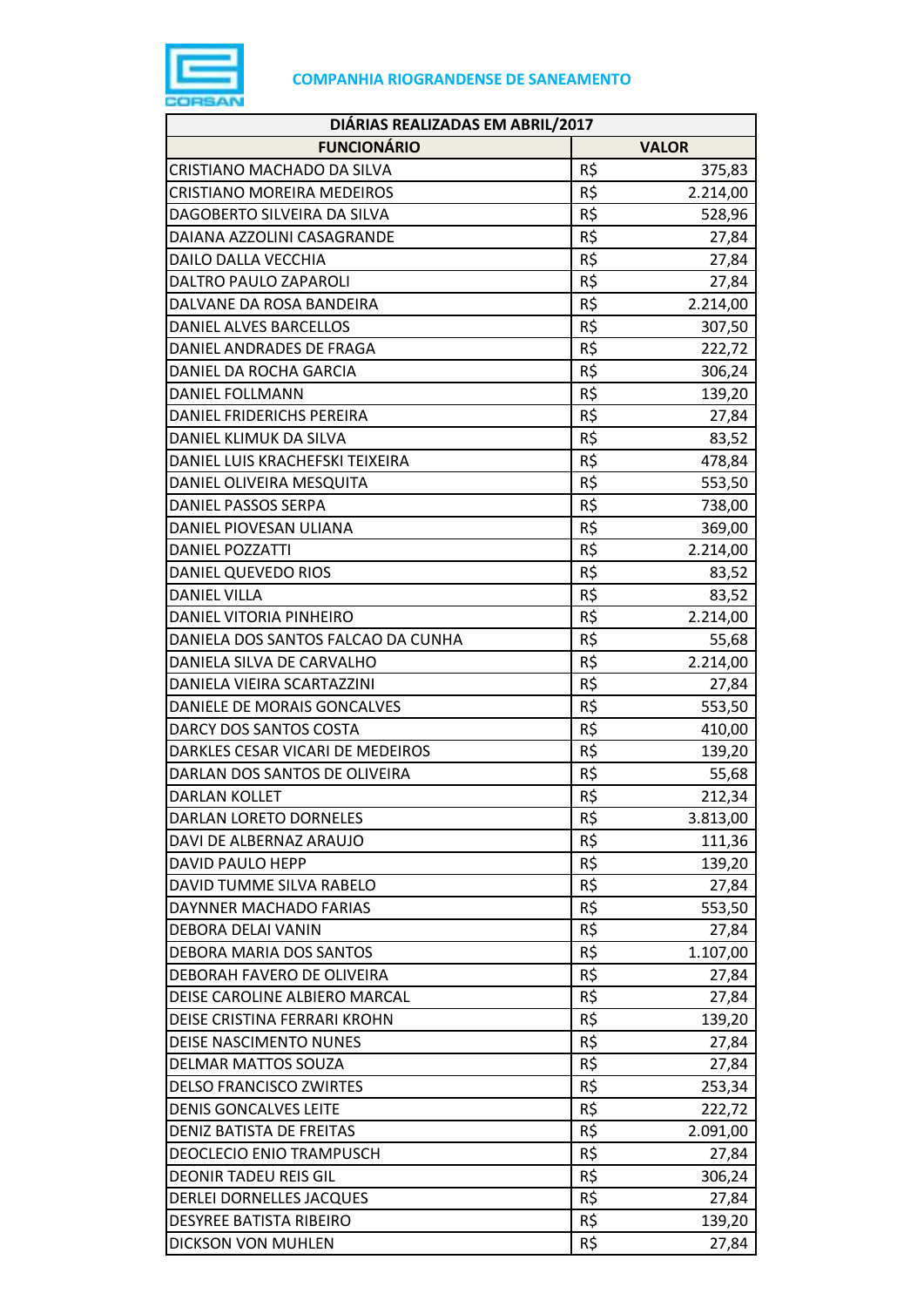

| DIÁRIAS REALIZADAS EM ABRIL/2017  |     |              |
|-----------------------------------|-----|--------------|
| <b>FUNCIONÁRIO</b>                |     | <b>VALOR</b> |
| <b>DIEGO AMARAL GUTHS</b>         | R\$ | 27,84        |
| DIEGO AMAURY ALVES ACOSTA         | R\$ | 431,51       |
| DIEGO BRIAO DIAS                  | R\$ | 1.291,50     |
| <b>DIEGO DIAS</b>                 | R\$ | 55,68        |
| DIEGO DOS REIS DAKAN              | R\$ | 111,36       |
| DIEGO MANICA                      | R\$ | 27,84        |
| <b>DIEGO MATOS VENES</b>          | R\$ | 55,68        |
| <b>DIEGO MENTA</b>                | R\$ | 473,28       |
| <b>DIEGO NEVES SOARES</b>         | R\$ | 2.492,40     |
| <b>DIEGO RENAN SANTIN</b>         | R\$ | 306,24       |
| <b>DIEGO STRIEDER</b>             | R\$ | 1.660,50     |
| <b>DIEGO TURCATO DUARTE</b>       | R\$ | 984,00       |
| DIEGO VAZ PAIXAO                  | R\$ | 1.107,00     |
| <b>DILMAR COLISSI</b>             | R\$ | 167,04       |
| DILNEI EDUARDO CORREA RIBEIRO     | R\$ | 1.512,96     |
| DIOGO ANILDO BELLE REVELANT       | R\$ | 492,00       |
| <b>DIOGO NUNES DE ATHAIDES</b>    | R\$ | 676,50       |
| <b>DIOGO PARISE BENVEGNU</b>      | R\$ | 184,50       |
| DIOGO PEREIRA DA SILVEIRA         | R\$ | 787,86       |
| DION ELITON VALENTE DA SILVA      | R\$ | 369,00       |
| DIONATHAN DOS SANTOS SOARES       | R\$ | 2.214,00     |
| <b>DIONEL SCHWARZ</b>             | R\$ | 184,50       |
| <b>DIONISIO LANIUS</b>            | R\$ | 2.091,00     |
| <b>DIONISIO LUIZ RIGOTTI</b>      | R\$ | 306,24       |
| DIRCE ISABEL FELTES SCHMITT       | R\$ | 111,36       |
| DIRLEI LUIZ BONCOSKI BRIZOLA      | R\$ | 27,84        |
| DIULIANO PAVLAK DAMASCENO         | R\$ | 450,99       |
| <b>DJEISON FERNANDO STORCK</b>    | R\$ | 139,20       |
| DOUGLAS DA SILVA GAMBA            | R\$ | 696,00       |
| <b>DOUGLAS ELIAS CARVALHO</b>     | R\$ | 83,52        |
| DOUGLAS OSCAR GALVAO DO AMARAL    | R\$ | 111,36       |
| <b>DOUGLAS SCHEREN</b>            | R\$ | 2.214,00     |
| DULCAMAR ELISANDRO CONCEICAO      | R\$ | 1.107,00     |
| EDELMAR DOS SANTOS TOPA           | R\$ | 250,56       |
| <b>EDEMAR ANTONIO BURATTI</b>     | R\$ | 55,68        |
| <b>EDEMILSON PROVENSI</b>         | R\$ | 194,88       |
| <b>EDENILSO ENIO PRESCENDO</b>    | R\$ | 27,84        |
| <b>EDER MATTANA</b>               | R\$ | 27,84        |
| <b>EDERSON ALMEIDA</b>            | R\$ | 167,04       |
| EDEVALDO ANTONIO MORAIS TRAMONTIN | R\$ | 83,52        |
| EDIMAR JOSE MARIO                 | R\$ | 670,68       |
| EDINARA ROSA DA ROCHA             | R\$ | 445,44       |
| EDINELSON CARLOS DOS SANTOS LIMA  | R\$ | 944,52       |
| EDISON JORGE SILVEIRA PALACIO     | R\$ | 861,00       |
| <b>EDMILSON RODRIGUES VIEGAS</b>  | R\$ | 184,50       |
| <b>EDSON CASTILHOS URRUTIA</b>    | R\$ | 55,68        |
| <b>EDSON JARBAS DOS SANTOS</b>    | R\$ | 55,68        |
| EDSON LUIS DA SILVA               | R\$ | 55,68        |
| <b>EDSON LUIS KERN</b>            | R\$ | 111,36       |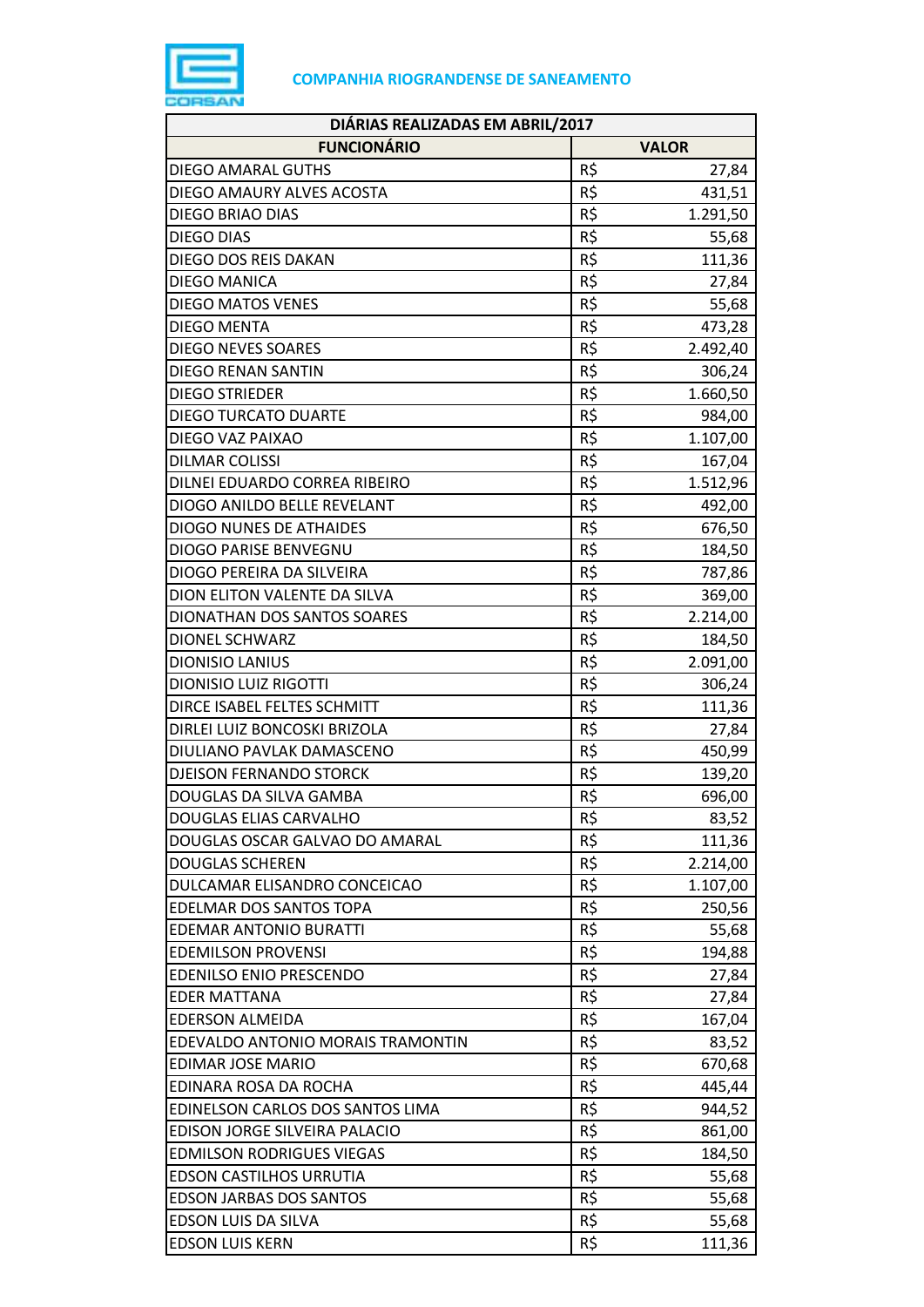

| DIÁRIAS REALIZADAS EM ABRIL/2017 |     |              |  |
|----------------------------------|-----|--------------|--|
| <b>FUNCIONÁRIO</b>               |     | <b>VALOR</b> |  |
| EDSON MARIAO OLIVEIRA PITUCO     | R\$ | 533,00       |  |
| <b>EDSON NESTOR EMMEL</b>        | R\$ | 1.737,17     |  |
| <b>EDSON RODRIGUES LOPES</b>     | R\$ | 27,84        |  |
| EDU DA SILVA MARQUES             | R\$ | 528,96       |  |
| EDUARDO BACIGALUZ GUIMARAES      | R\$ | 826,83       |  |
| EDUARDO BARBOSA CARVALHO         | R\$ | 460,30       |  |
| EDUARDO BORBA DE LEMOS           | R\$ | 1.107,00     |  |
| EDUARDO DOBRACHINSKI BARBOSA     | R\$ | 27,84        |  |
| <b>EDUARDO FELIPE LOESCH</b>     | R\$ | 27,84        |  |
| <b>EDUARDO HERRMANN HECK</b>     | R\$ | 83,52        |  |
| <b>EDUARDO MARTINS NUNES</b>     | R\$ | 865,56       |  |
| <b>EDUARDO PEREIRA ALVES</b>     | R\$ | 2.091,00     |  |
| <b>EDUARDO RAGUSE QUADROS</b>    | R\$ | 27,84        |  |
| EDUARDO RAMOS DA SILVA           | R\$ | 246,00       |  |
| EDUARDO SILVA DOS SANTOS         | R\$ | 167,04       |  |
| <b>EDUINO HOFFERBER</b>          | R\$ | 83,52        |  |
| ELADIO LUIZ RIOS SOUZA           | R\$ | 1.660,50     |  |
| ELDER PEREIRA BONORINO           | R\$ | 1.414,50     |  |
| ELEANDRO DE LIMA CARDOSO         | R\$ | 55,68        |  |
| <b>ELEMAR ERENI WRUBEL</b>       | R\$ | 111,36       |  |
| <b>ELENIR VICENZI</b>            | R\$ | 27,84        |  |
| ELIANA BEATRIZ BISCHOFF          | R\$ | 27,84        |  |
| ELIANE ANDRIOLI MATOS MARAFON    | R\$ | 27,84        |  |
| ELIANE DE FATIMA BRUM DE SOUZA   | R\$ | 2.492,40     |  |
| <b>ELIANE PIFFERO GOULART</b>    | R\$ | 492,00       |  |
| <b>ELIAS PINTO COSTA</b>         | R\$ | 139,20       |  |
| ELISETE TYSKA ZABIELA DA SILVA   | R\$ | 307,50       |  |
| <b>ELISEU BERNARDON</b>          | R\$ | 1.968,00     |  |
| ELISIANE LAZZARE VIDORI          | R\$ | 27,84        |  |
| ELIZETE RAMBORGER CASSAFUZ       | R\$ | 184,50       |  |
| <b>ELLEN STEIN</b>               | R\$ | 473,28       |  |
| ELOISA DOBERSTEIN DE MOURA       | R\$ | 278,40       |  |
| ELSON BIANOR DA SILVA            | R\$ | 139,20       |  |
| ELTON BELMONTE DE CASSENOTE      | R\$ | 27,84        |  |
| <b>ELTON HELMUTE MAYER</b>       | R\$ | 27,84        |  |
| <b>ELTON LEAL MOSSATE</b>        | R\$ | 2.179,83     |  |
| <b>ELTON LEONARDO PRIOTTO</b>    | R\$ | 55,68        |  |
| ELTON LUTHER NOGUEIRA            | R\$ | 3.075,00     |  |
| ELTON MARQUES DA ROSA            | R\$ | 556,80       |  |
| ELTON MATIOLA VIEIRA             | R\$ | 27,84        |  |
| <b>ELTON VALMOR FRANCK</b>       | R\$ | 27,84        |  |
| EMERSON DA SILVEIRA ANTONINI     | R\$ | 336,86       |  |
| <b>EMERSON JOSE GOTTARDO</b>     | R\$ | 1.845,00     |  |
| <b>EMERSON LUIS CHARAO JOBIM</b> | R\$ | 656,00       |  |
| EMMANUEL AVANCINI SCHIAM         | R\$ | 2.111,50     |  |
| <b>ENDERSON LUIZ VIANA</b>       | R\$ | 212,34       |  |
| <b>ENIO JOSENDE FILHO</b>        | R\$ | 1.230,00     |  |
| ENIO RIBEIRO DA SILVA            | R\$ | 55,68        |  |
| <b>ERIK KONIG PFUTZENREUTER</b>  | R\$ | 450,99       |  |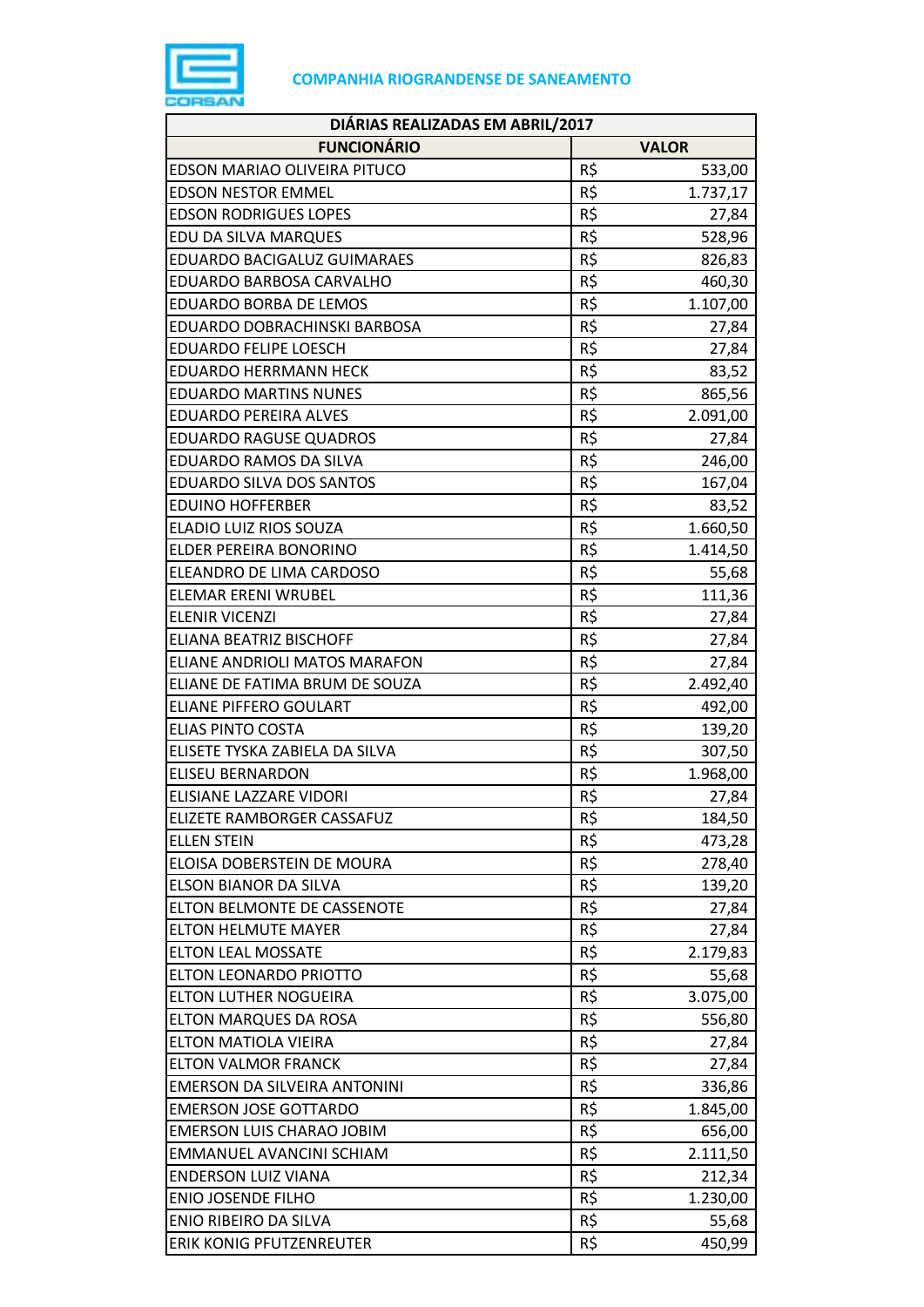

| DIÁRIAS REALIZADAS EM ABRIL/2017     |     |              |  |
|--------------------------------------|-----|--------------|--|
| <b>FUNCIONÁRIO</b>                   |     | <b>VALOR</b> |  |
| <b>ERMOGENES BODANESE</b>            | R\$ | 225,50       |  |
| ERONI DE AVILA FERREIRA LAGO         | R\$ | 307,50       |  |
| <b>ERRIDISON BORIN QUINHONES</b>     | R\$ | 984,00       |  |
| ESTELA NEUMANN BONMANN               | R\$ | 27,84        |  |
| <b>EUCLIDES LAURO WENDLER</b>        | R\$ | 27,84        |  |
| <b>EUGENIO PEREZ FERREIRA</b>        | R\$ | 528,96       |  |
| <b>EUGENIO RICARDO MAES</b>          | R\$ | 1.107,00     |  |
| <b>EULOGIO RODRIGUES ORNES FILHO</b> | R\$ | 139,20       |  |
| EUNIRA FAGUNDES DA SILVA             | R\$ | 184,50       |  |
| <b>EVAIR AMARAL</b>                  | R\$ | 27,84        |  |
| <b>EVANDRO BOLZAN</b>                | R\$ | 404,18       |  |
| <b>EVANDRO BORGHARDT</b>             | R\$ | 27,84        |  |
| EVANDRO CARVALHO DA SILVA            | R\$ | 1.353,00     |  |
| <b>EVANDRO DA SILVA</b>              | R\$ | 2.521,50     |  |
| EVANDRO DA SILVA MARINHO             | R\$ | 27,84        |  |
| <b>EVANDRO DE OLIVEIRA</b>           | R\$ | 111,36       |  |
| <b>EVANDRO KIEVEL</b>                | R\$ | 83,52        |  |
| EVANDRO MAURICIO DA CUNHA MELLO      | R\$ | 83,52        |  |
| <b>EVERALDO BONORINO DOS SANTOS</b>  | R\$ | 410,51       |  |
| EVERALDO DE SOUZA SCHEFER            | R\$ | 55,68        |  |
| EVERSON DOS SANTOS DE SOUZA          | R\$ | 501,12       |  |
| EVERTO DA ROSA CAMARGO               | R\$ | 462,90       |  |
| <b>EVERTON ANDRE DA SILVA</b>        | R\$ | 389,76       |  |
| <b>EVERTON CAETANO DA SILVA</b>      | R\$ | 139,20       |  |
| <b>EVERTON DIAS PADILHA</b>          | R\$ | 27,84        |  |
| <b>EVERTON GUGEL</b>                 | R\$ | 222,72       |  |
| <b>EVERTON LARA PERAZOLO</b>         | R\$ | 307,50       |  |
| <b>EVERTON MAGALHAES JACQUES</b>     | R\$ | 1.107,00     |  |
| <b>EZEQUIEL BAUER EME</b>            | R\$ | 167,04       |  |
| <b>FABIANA BARROS DE MORAES</b>      | R\$ | 27,84        |  |
| FABIANA KOEHLER DO PRADO             | R\$ | 2.214,00     |  |
| <b>FABIANA MAIA SCHMIDT</b>          | R\$ | 184,50       |  |
| <b>FABIANE ALINE ZILLMER</b>         | R\$ | 55,68        |  |
| <b>FABIANE GARCIA CARVALHO</b>       | R\$ | 307,50       |  |
| <b>FABIANE SCHWEDE</b>               | R\$ | 27,84        |  |
| <b>FABIANO ALVES DE SOUZA</b>        | R\$ | 250,56       |  |
| <b>FABIANO CASSOL DE VARGAS</b>      | R\$ | 616,01       |  |
| <b>FABIANO JARBAS PEDRALLI</b>       | R\$ | 184,50       |  |
| <b>FABIANO MANETTI DA CRUZ</b>       | R\$ | 184,50       |  |
| <b>FABIANO MOREIRA FERREIRA</b>      | R\$ | 27,84        |  |
| <b>FABIELI ALINE BRESSA</b>          | R\$ | 533,00       |  |
| FABIO ALEX MARQUES DE SOUZA          | R\$ | 268,02       |  |
| <b>FABIO ALFREDO REDECKER</b>        | R\$ | 27,84        |  |
| <b>FABIO ANTONIO SIRENA</b>          | R\$ | 27,84        |  |
| <b>FABIO ARAUJO LOPES</b>            | R\$ | 799,50       |  |
| FABIO AUGUSTO PEREIRA DE SOUZA       | R\$ | 1.660,50     |  |
| <b>FABIO BOERE BOTTLENDER</b>        | R\$ | 55,68        |  |
| <b>FABIO DIAS NIEVES</b>             | R\$ | 27,84        |  |
| <b>FABIO DUARTE</b>                  | R\$ | 27,84        |  |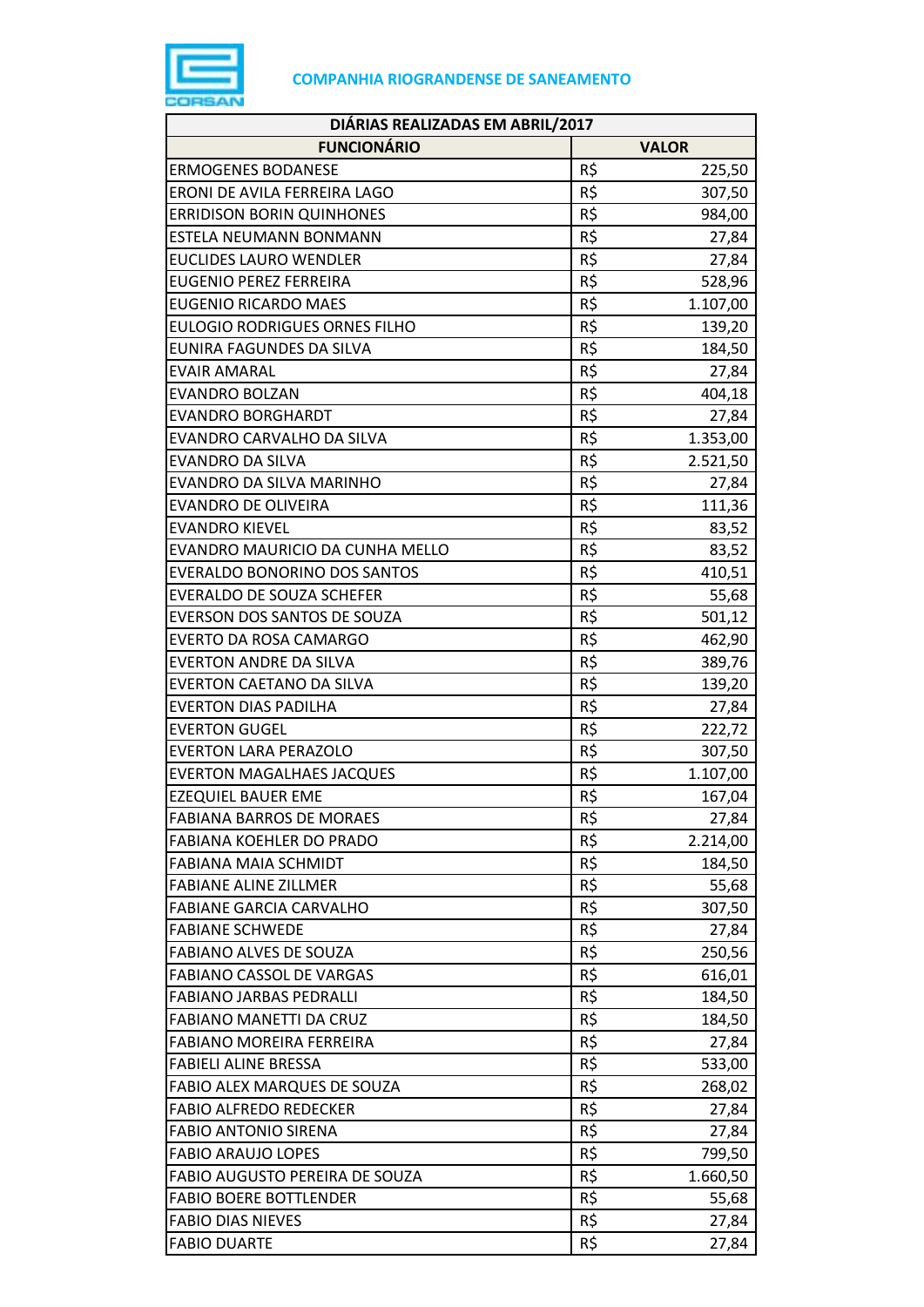

| DIÁRIAS REALIZADAS EM ABRIL/2017          |              |          |  |
|-------------------------------------------|--------------|----------|--|
| <b>FUNCIONÁRIO</b>                        | <b>VALOR</b> |          |  |
| <b>FABIO JONI AIRES BRITTES</b>           | R\$          | 1.783,50 |  |
| FABIO JOSE DA SILVA GIBBON                | R\$          | 2.699,16 |  |
| <b>FABIO JUNIOR JARRE PRESTES</b>         | R\$          | 55,68    |  |
| <b>FABIO LUIS RHODEN</b>                  | R\$          | 430,50   |  |
| FABIO MARCELO DE PAULA PAVLAK             | R\$          | 1.660,50 |  |
| <b>FABIO MARTINS DOS SANTOS</b>           | R\$          | 445,44   |  |
| <b>FABIO POLINO NEVES</b>                 | R\$          | 55,68    |  |
| <b>FABIO RICARDO PINTO CANALS</b>         | R\$          | 1.359,83 |  |
| FABIO ROBERTO SANTANA DA SILVEIRA         | R\$          | 473,28   |  |
| <b>FABIO SOARES CASTELLO BRANCO</b>       | R\$          | 55,68    |  |
| <b>FABIO TONDIM DE OLIVEIRA</b>           | R\$          | 278,40   |  |
| <b>FABIOLA SPIER CARRAO</b>               | R\$          | 553,50   |  |
| <b>FABRICIO MALGARIN PULGATTI</b>         | R\$          | 465,68   |  |
| <b>FABRICIO MARTINS ALGAYER</b>           | R\$          | 431,51   |  |
| <b>FABRICIO STENIO DE FREITAS BARBOSA</b> | R\$          | 27,84    |  |
| <b>FABRIZIO SOARES DELGADO</b>            | R\$          | 2.275,50 |  |
| FATIMA LACI PEREIRA FONSECA NUNES         | R\$          | 375,83   |  |
| FELIPE AMADOR TAMANINI                    | R\$          | 306,24   |  |
| FELIPE AUGUSTO BONZANINI                  | R\$          | 194,88   |  |
| <b>FELIPE BEN RODRIGUES</b>               | R\$          | 553,50   |  |
| <b>FELIPE BRACHT</b>                      | R\$          | 139,20   |  |
| FELIPE CARDOSO NEUTZLING                  | R\$          | 83,52    |  |
| FELIPE CORDEIRO PANAZZOLO                 | R\$          | 435,06   |  |
| FELIPE COSTA DA CUNHA                     | R\$          | 27,84    |  |
| FELIPE DALTROZO DA MOTTA                  | R\$          | 184,50   |  |
| <b>FELIPE HUFF</b>                        | R\$          | 167,04   |  |
| <b>FELIPE KERCHER</b>                     | R\$          | 2.214,00 |  |
| <b>FELIPE LAMB WERNER</b>                 | R\$          | 424,68   |  |
| <b>FELIPE LORETO DO PRADO</b>             | R\$          | 452,52   |  |
| FELIPE RIBEIRO DE FREITAS                 | R\$          | 738,00   |  |
| FELIPE SOUZA CAMARGO                      | R\$          | 2.214,00 |  |
| FELIPE VIGNOL DA SILVA                    | R\$          | 2.214,00 |  |
| FERNANDA LINDNER TASSONI                  | R\$          | 27,84    |  |
| <b>FERNANDA SCHERER BRAUN</b>             | R\$          | 27,84    |  |
| FERNANDA TAUFER PADILHA                   | R\$          | 83,52    |  |
| FERNANDO DA FONSECA CAMARGO               | R\$          | 27,84    |  |
| FERNANDO KULMAN BARRETO                   | R\$          | 27,84    |  |
| <b>FERNANDO RODRIGUES</b>                 | R\$          | 55,68    |  |
| FERNANDO SILVA EWERLING                   | R\$          | 27,84    |  |
| FILIPE MACHADO NEVES                      | R\$          | 553,50   |  |
| FLAVIA SANTOS DA COSTA                    | R\$          | 139,20   |  |
| <b>FLAVIO ANTONIO COLPO</b>               | R\$          | 553,50   |  |
| FLAVIO ELEMAR DA ROSA                     | R\$          | 295,86   |  |
| <b>FLAVIO FAERMANN BARTH</b>              | R\$          | 751,65   |  |
| <b>FLAVIO FERREIRA PRESSER</b>            | R\$          | 1.016,84 |  |
| <b>FLAVIO LUIZ KRAMPE</b>                 | R\$          | 431,51   |  |
| <b>FLAVIO SONIMAR CAVALLI</b>             | R\$          | 2.214,00 |  |
| FLORICIO ALEXIS GOMES MIRANDA             | R\$          | 1.845,00 |  |
| FRANCIS OLIVEIRA CAPELARO                 | R\$          | 83,52    |  |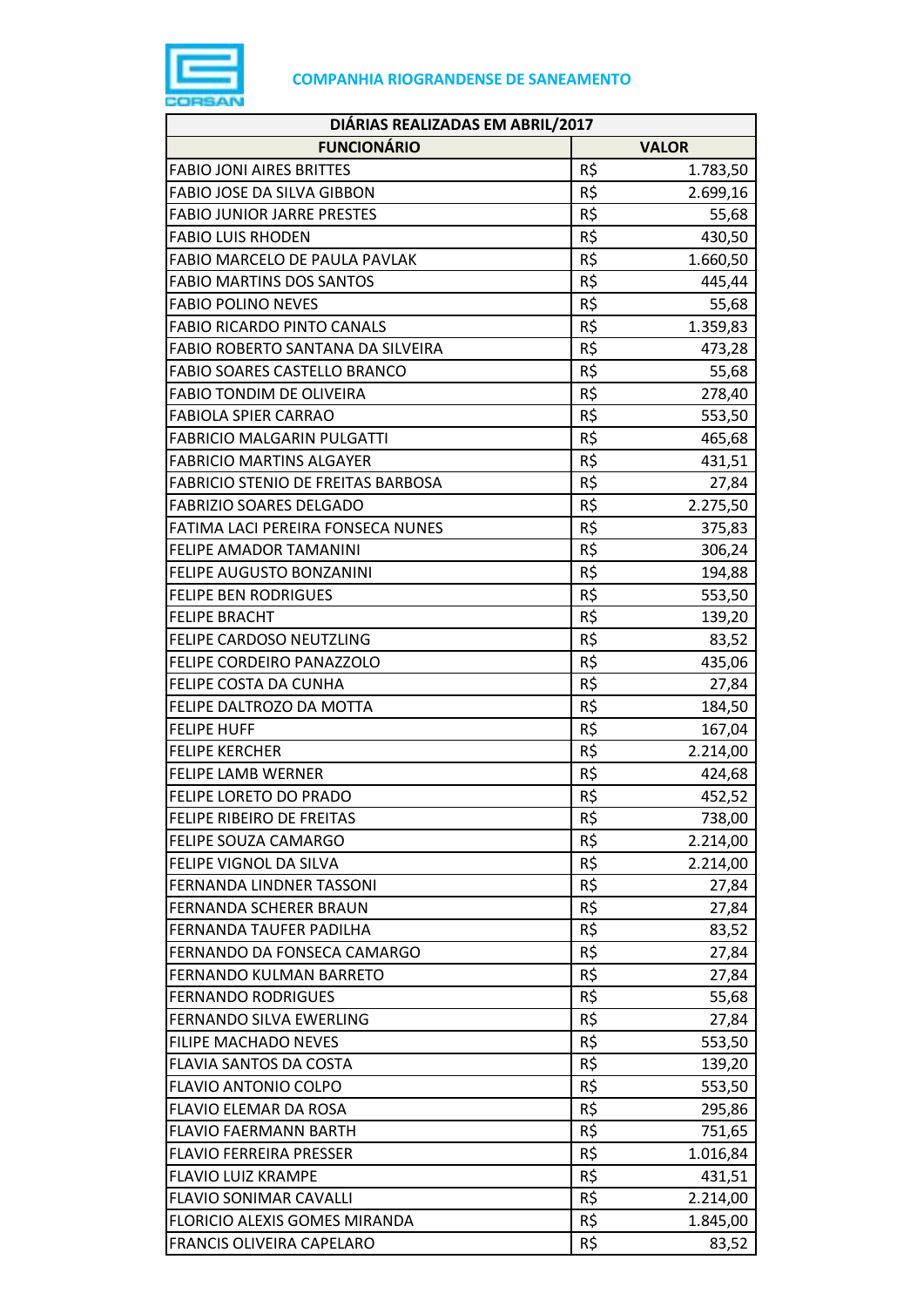

| DIÁRIAS REALIZADAS EM ABRIL/2017      |                 |              |  |
|---------------------------------------|-----------------|--------------|--|
| <b>FUNCIONÁRIO</b>                    |                 | <b>VALOR</b> |  |
| FRANCISCO GERALDO GRASS DE ALMEIDA    | R\$             | 553,50       |  |
| <b>GABRIEL BAUER NOVASKI</b>          | R\$             | 250,56       |  |
| <b>GABRIEL LISMAR MORGAN GREGORIO</b> | R\$             | 726,36       |  |
| <b>GABRIEL LUIZ VENCATO</b>           | R\$             | 27,84        |  |
| <b>GABRIEL MARQUES DA SILVA</b>       | R\$             | 335,34       |  |
| <b>GABRIEL OLIVEIRA BARBOSA</b>       | R\$             | 417,60       |  |
| <b>GABRIEL ROSA DOS SANTOS</b>        | R\$             | 1.414,50     |  |
| <b>GABRIEL SILVA LORENCI</b>          | R\$             | 83,52        |  |
| <b>GABRIELA ALVES DIAS</b>            | R\$             | 222,72       |  |
| <b>GABRIELA ANDRIGHE COLOMBO</b>      | R\$             | 55,68        |  |
| <b>GABRIELA DE LIMA</b>               | R\$             | 518,58       |  |
| GABRIELA MARINA POMPEO QUEIROZ        | R\$             | 27,84        |  |
| <b>GASPAR VICENTE BINSFELD</b>        | R\$             | 83,52        |  |
| <b>GELCY SCHNEIDER</b>                | R\$             | 55,68        |  |
| <b>GELSON LENZ</b>                    | R\$             | 1.783,50     |  |
| <b>GELSON LUIZ FACCIN</b>             | R\$             | 27,84        |  |
| <b>GEOMAR CHAGAS ODORICO</b>          | R\$             | 492,00       |  |
| <b>GEOVANE DELESKI ASSIS</b>          | R\$             | 27,84        |  |
| <b>GERALDO NICOLAU FONTOURA</b>       | R\$             | 375,83       |  |
| <b>GERRI CLEI RODRIGUES DA SILVA</b>  | R\$             | 27,84        |  |
| <b>GERSON JAIME RODRIGUES</b>         | R\$             | 861,00       |  |
| <b>GERSON KLEIN</b>                   | R\$             | 111,36       |  |
| <b>GERSON SIDINEI PEZAROGLO BUENO</b> | R\$             | 1.660,50     |  |
| <b>GIANCARLO KOSBY SCHMITT</b>        | R\$             | 139,20       |  |
| <b>GILBERTO BOBSIN</b>                | R\$             | 369,00       |  |
| <b>GILBERTO DA SILVA JOB</b>          | R\$             | 167,04       |  |
| GILBERTO DE SOUZA SILVEIRA            | R\$             | 27,84        |  |
| <b>GILBERTO FAVARETTO</b>             | R\$             | 184,50       |  |
| <b>GILBERTO GUILHERME ROESE</b>       | R\$             | 111,36       |  |
| <b>GILBERTO SCHAEFFER DE BASTIANI</b> | R\$             | 55,68        |  |
| <b>GILCEU SIMONETTI</b>               | R\$             | 27,84        |  |
| <b>GILMAR ALBERTO ANTUNES TERRES</b>  | R\$             | 139,20       |  |
| GILMAR AZEREDO WALLAU                 | R\$             | 27,84        |  |
| <b>GILMAR BASSANI</b>                 | R\$             | 2.214,00     |  |
| <b>GILMAR DE MOURA</b>                | $R\overline{S}$ | 222,72       |  |
| <b>GILMAR ELENILTO PIRES</b>          | R\$             | 615,00       |  |
| <b>GILMAR FLORES NARDINI</b>          | R\$             | 55,68        |  |
| <b>GILMAR GABRIEL ARGENTA</b>         | R\$             | 27,84        |  |
| <b>GILMAR ISAIAS ERTHAL</b>           | R\$             | 55,68        |  |
| GILMARA DE BORBA MELO                 | $R\overline{S}$ | 27,84        |  |
| <b>GILSON DOS SANTOS FERREIRA</b>     | R\$             | 167,04       |  |
| <b>GILSON JULIANO VOLKART</b>         | R\$             | 83,52        |  |
| <b>GILSON SCHUSSLER</b>               | R\$             | 1.101,18     |  |
| <b>GILVAN BARCELOS</b>                | R\$             | 55,68        |  |
| GILVAN DINIZ TAYLOR DE ALMEIDA        | R\$             | 960,72       |  |
| <b>GILVAN GOMES VIVIAN</b>            | R\$             | 83,52        |  |
| <b>GIMENES JOSE PERIN</b>             | R\$             | 334,08       |  |
| <b>GIOSEPE MAINO BICA</b>             | R\$             | 1.722,00     |  |
| <b>GIOVANE DA SILVA</b>               | R\$             | 361,92       |  |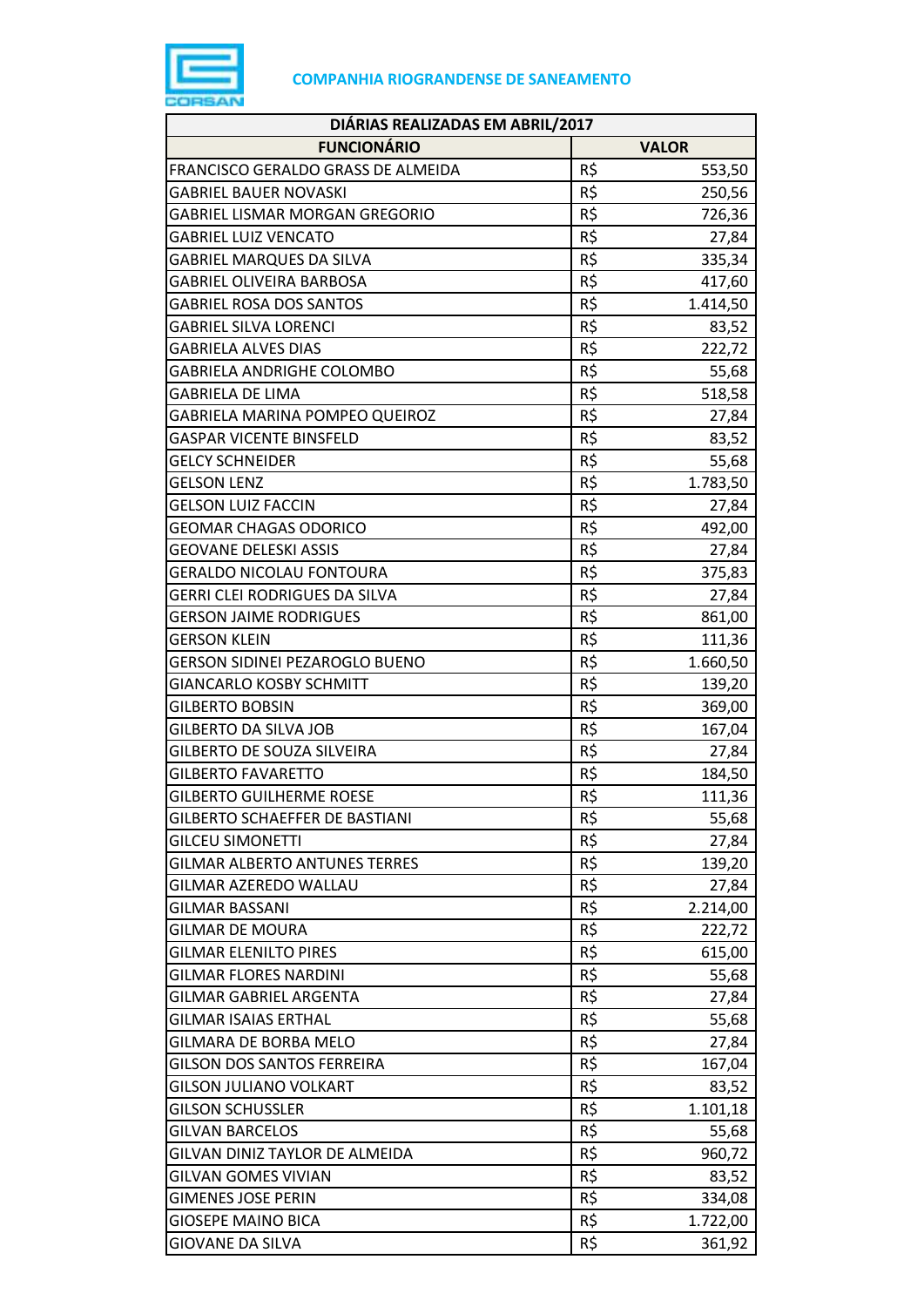

| DIÁRIAS REALIZADAS EM ABRIL/2017                                |            |              |
|-----------------------------------------------------------------|------------|--------------|
| <b>FUNCIONÁRIO</b>                                              |            | <b>VALOR</b> |
| <b>GIOVANI ALBERTO BACIN</b>                                    | R\$        | 55,68        |
| GIOVANI DA SILVA FORNARI                                        | R\$        | 194,88       |
| <b>GIOVANI MARTINS DE SOUZA</b>                                 | R\$        | 1.514,22     |
| GIOVANI PEDROSO DA SILVA                                        | R\$        | 3.116,00     |
| GIOVANI RAMPELOTTO CAMBRUSSI                                    | R\$        | 601,33       |
| <b>GIOVANI RODRIGUES</b>                                        | R\$        | 27,84        |
| <b>GIOVANI TAVARES ESPELOCIN</b>                                | R\$        | 27,84        |
| <b>GIOVANI TRICAI</b>                                           | R\$        | 1.906,50     |
| GIOVANNI SANT ANNA BRUM                                         | R\$        | 1.210,02     |
| <b>GIULIANO CRAUSS DARONCO</b>                                  | R\$        | 184,50       |
| <b>GIVANILDO JOSE DOS ANJOS</b>                                 | R\$        | 2.214,00     |
| <b>GLAUBER DUARTE ALMEIDA</b>                                   | R\$        | 55,68        |
| <b>GLEISON BURATTI</b>                                          | R\$        | 27,84        |
| <b>GLENIO LUIZ MOMBACH</b>                                      | R\$        | 2.644,50     |
| <b>GRAZIELE SILVEIRA DE FREITAS</b>                             | R\$        | 83,52        |
| GUILHERME ALEXANDRE BATISTA WOBETO                              | R\$        | 278,40       |
| GUILHERME DA SILVA GUTLER                                       | R\$        | 1.291,50     |
| <b>GUILHERME DE OLIVEIRA SANTOS</b>                             | R\$        | 27,84        |
| <b>GUILHERME PAIVA GOMES</b>                                    | R\$        | 2.029,50     |
| <b>GUSTAVO DA SILVA</b>                                         | R\$        | 1.722,00     |
| GUSTAVO GRAMS TEIXEIRA                                          | R\$        | 83,52        |
| GUSTAVO MACHADO OTTO                                            | R\$        | 27,84        |
| <b>GUSTAVO RADA PRADELLA</b>                                    | R\$        | 910,86       |
| <b>GUSTAVO ZANIOL MARSILIO</b>                                  | R\$        | 27,84        |
| <b>HELENO ZANDONAI</b>                                          | R\$        | 27,84        |
| HELIO ALCANTARA MAGALHAES ALVAREZ                               | R\$        | 240,18       |
| HELIO BETIM DOS SANTOS                                          | R\$        | 2.091,00     |
| <b>HELIO DELLAZARI JUNIOR</b>                                   | R\$        | 55,68        |
| <b>HENRIQUE ANTUNES WEDIG</b>                                   | R\$        | 640,32       |
| HENRIQUE LAUTENSCHLAGER                                         | R\$        | 55,68        |
| <b>HERBI DINEI KLEIN</b>                                        | R\$        | 1.537,50     |
| HILSON ORESTES PETER JUNIOR                                     | R\$        |              |
| <b>IARA ISABEL KRETZLER</b>                                     | R\$        | 389,76       |
| <b>IGNACIO JOSE DE ARAUJO MAHFUZ</b>                            | R\$        | 27,84        |
| <b>IGOR MODERNEL PIO</b>                                        | R\$        | 575,52       |
| <b>IGOR SANTOS ELIAS</b>                                        |            | 111,36       |
|                                                                 | R\$        | 584,64       |
| <b>IGOR XAVIER DE FIGUEIREDO</b><br>ILDA ELISANGELA SOUZA GRASS | R\$<br>R\$ | 2.214,00     |
|                                                                 |            | 2.214,00     |
| <b>ILMOR CONCEICAO DORR</b>                                     | R\$<br>R\$ | 55,68        |
| <b>INRI MORALES BENEDETTI</b>                                   |            | 1.145,48     |
| <b>IRACI MADALENA GALETI</b>                                    | R\$        | 27,84        |
| <b>IRENO LOUREIRO DORNELLES NETTO</b>                           | R\$        | 250,56       |
| <b>IRONI SANTOS DA CONCEICAO</b>                                | R\$        | 55,68        |
| ISABEL CRISTINA DA CRUZ DRESCH                                  | R\$        | 83,52        |
| <b>ISMAEL LAUX GHISIO</b>                                       | R\$        | 708,90       |
| <b>ISRAEL BAUM COELHO</b>                                       | R\$        | 640,32       |
| <b>IURI E SILVA ULGUIM</b>                                      | R\$        | 676,50       |
| <b>IURI SANT ANA PACICO</b>                                     | R\$        | 139,20       |
| <b>IVAN CARLOS PALUDO</b>                                       | R\$        | 83,52        |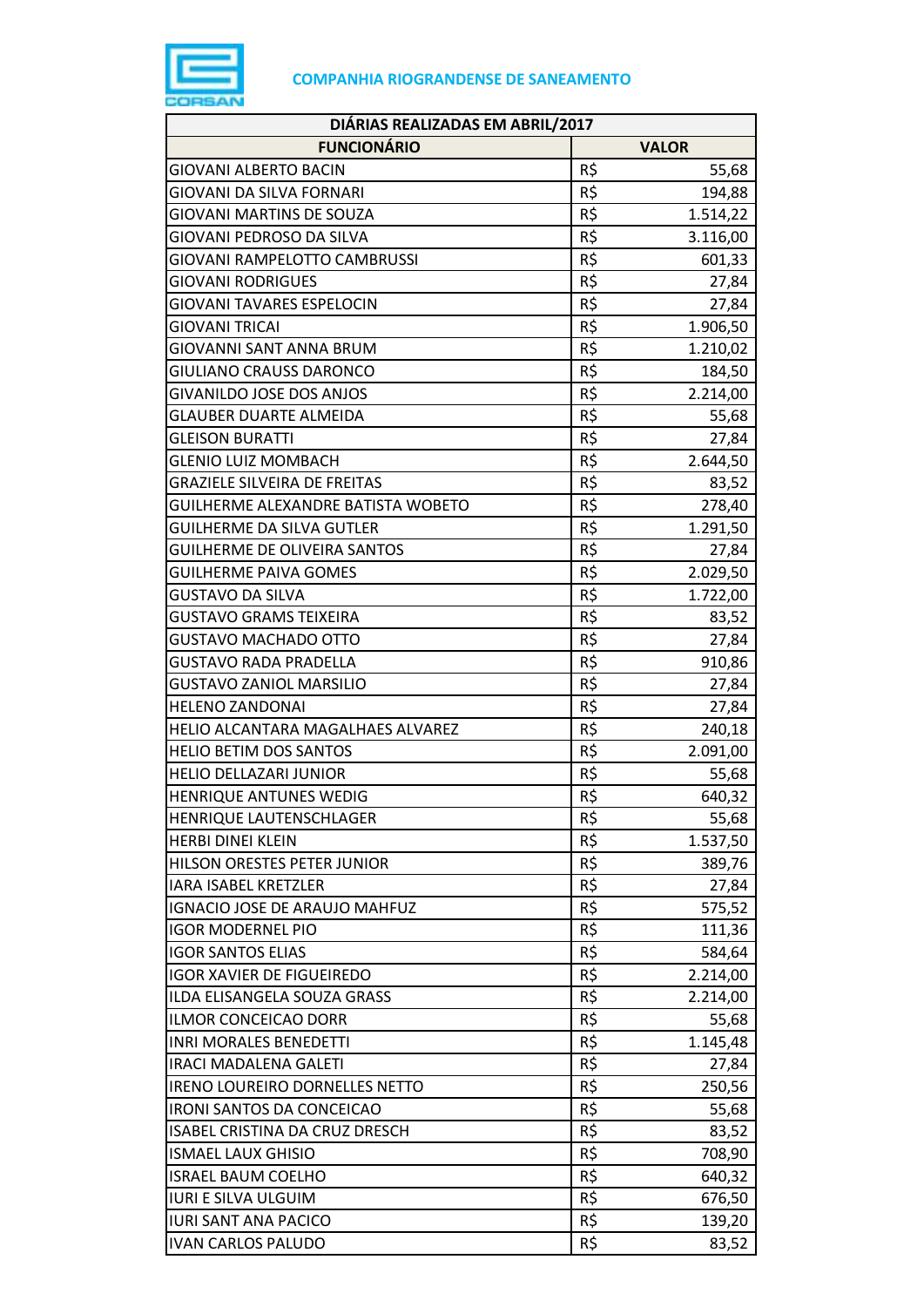

| DIÁRIAS REALIZADAS EM ABRIL/2017   |     |              |
|------------------------------------|-----|--------------|
| <b>FUNCIONÁRIO</b>                 |     | <b>VALOR</b> |
| <b>IVAN PAULO CORTELETTI</b>       | R\$ | 27,84        |
| <b>IVAN SILVA DE OLIVEIRA</b>      | R\$ | 389,76       |
| <b>IVANIO VARGAS DA ROSA</b>       | R\$ | 55,68        |
| <b>IVANIR JOSE DE TONI</b>         | R\$ | 55,68        |
| <b>IVANIR MEDEIRO DE AVILA</b>     | R\$ | 83,52        |
| <b>IVANIR RODRIGO DE FREITAS</b>   | R\$ | 83,52        |
| <b>IVANOR ADELAR PETTER</b>        | R\$ | 194,88       |
| <b>IVAR ANTONIO TRICHES</b>        | R\$ | 492,00       |
| <b>IVO MARIO NALIN</b>             | R\$ | 392,54       |
| JACINTO RODRIGUES DE SOUZA         | R\$ | 194,88       |
| JACKSON ANDREI FLORES MACHADO      | R\$ | 167,04       |
| <b>JACO WILLE STAUDT</b>           | R\$ | 55,68        |
| JACQUELINE BEATRIZ FARIAS CARVALHO | R\$ | 83,52        |
| JADER MAYER DA SILVA               | R\$ | 1.107,00     |
| <b>JADIR AURI RHODEN</b>           | R\$ | 556,80       |
| JAIME DOS SANTOS GONCALVES         | R\$ | 1.083,72     |
| <b>JAIR ANTONIO DRESCHER</b>       | R\$ | 2.036,33     |
| JAIR CORSETTI MACHADO              | R\$ | 278,40       |
| JAIR DE OLIVEIRA SANTOS            | R\$ | 27,84        |
| JAIR FRANCISCO STADTLOBER          | R\$ | 55,68        |
| <b>JAIR GHISOLFI</b>               | R\$ | 83,52        |
| <b>JAIR JABLONSKI</b>              | R\$ | 1.968,00     |
| <b>JAIR NUNES</b>                  | R\$ | 278,40       |
| <b>JAIR ROMAN</b>                  | R\$ | 27,84        |
| JAIRO PAULO DO NASCIMENTO          | R\$ | 27,84        |
| JAIRO QUADROS VALENTI JUNIOR       | R\$ | 738,00       |
| <b>JANETE SATIQ MARTINS</b>        | R\$ | 553,50       |
| <b>JANICE NUNES TUPARAY</b>        | R\$ | 335,34       |
| <b>JAQUELINE CASTRO BORGES</b>     | R\$ | 473,28       |
| <b>JAQUES ALEX TANSCHEIT</b>       | R\$ | 27,84        |
| JAQUES DE LIMA OLIVEIRA            | R\$ | 2.214,00     |
| JARBAS ARY DE OLIVEIRA             | R\$ | 111,36       |
| <b>JARDEL LUCIANO FUHR</b>         | R\$ | 268,02       |
| <b>JARDEL PIZZUTTI GRIEBELER</b>   | R\$ | 139,20       |
| JARGER DA ROSA SILVA               | R\$ | 676,50       |
| JAURO ROSA DO NASCIMENTO           | R\$ | 323,70       |
| JAYME SIDNEY LEMOS JUNIOR          | R\$ | 194,88       |
| <b>JEAN CARLOS MACHADO</b>         | R\$ | 83,52        |
| JEAN DELANJE NUNES LEAO            | R\$ | 861,00       |
| JEAN MARCELO LEIVAS SELVEIRA       | R\$ | 184,50       |
| JEFERSON BRUCKCHEN SCHONARDIE      | R\$ | 793,68       |
| JEFERSON DELGADO DA SILVA          | R\$ | 612,48       |
| JEFERSON ELIAS KASPER              | R\$ | 553,50       |
| JEFERSON MENEZES PALACIOS          | R\$ | 2.906,70     |
| JEISON DA ROCHA BATISTA            | R\$ | 55,68        |
| JERONIMO BOEIRA AMBOS              | R\$ | 27,84        |
| JERONIMO LOURENCO DIAS             | R\$ | 111,36       |
| JERRI ANTONIO TATSCH               | R\$ | 492,00       |
| <b>JERSON BARBOZA VINHAS</b>       | R\$ | 664,86       |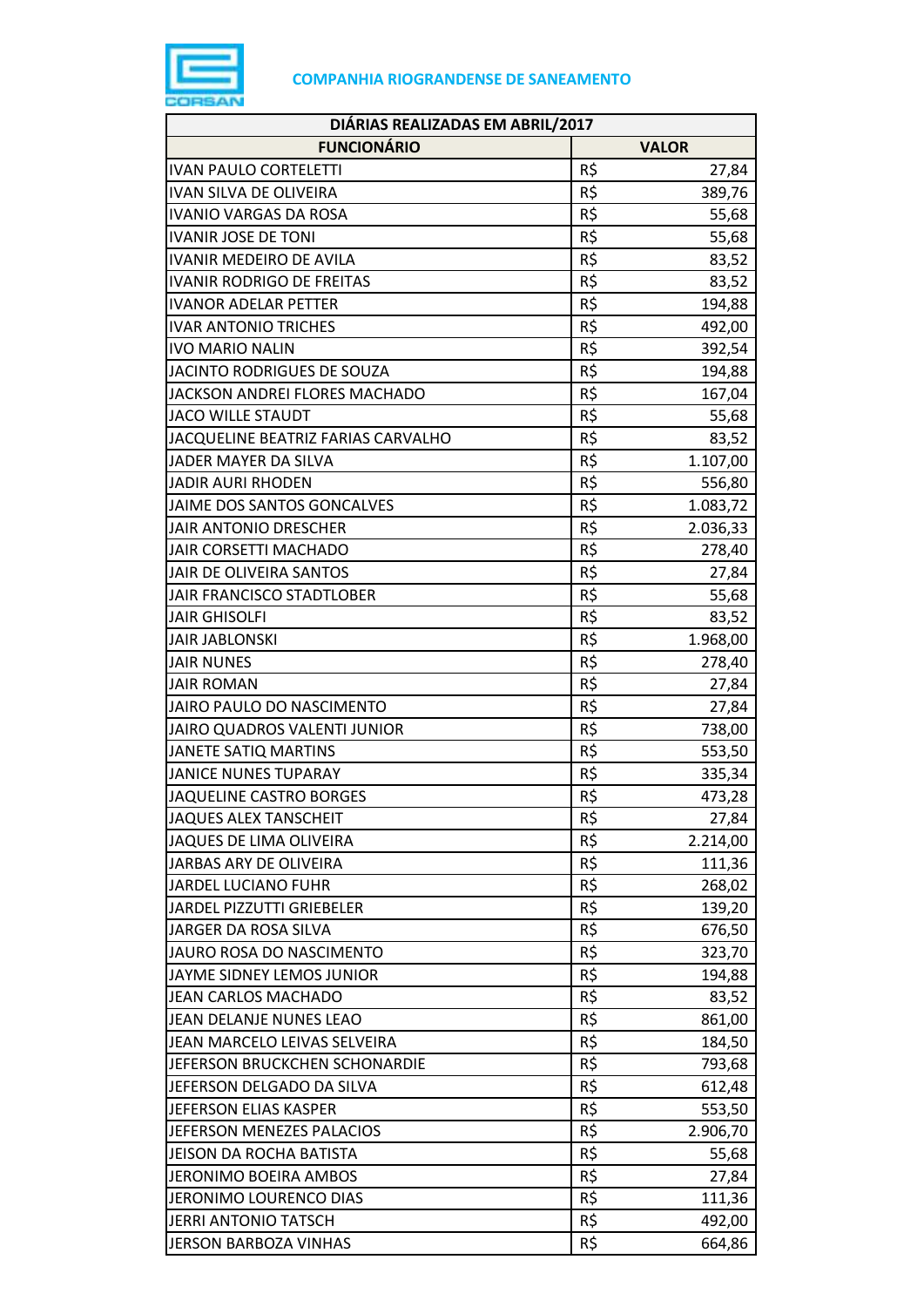

| DIÁRIAS REALIZADAS EM ABRIL/2017                          |                 |              |
|-----------------------------------------------------------|-----------------|--------------|
| <b>FUNCIONÁRIO</b>                                        |                 | <b>VALOR</b> |
| JESSE SILVA DAS NEVES                                     | R\$             | 55,68        |
| JESSICA SABRINA DE SOUZA                                  | R\$             | 501,12       |
| <b>JESUM CARLOS CARVALHO</b>                              | R\$             | 167,04       |
| JEVERSON EDU PALACIO DA SILVA                             | R\$             | 55,68        |
| JOAILSON NASCIMENTO DA SILVA                              | R\$             | 2.214,00     |
| <b>JOANEI ANTONELLI</b>                                   | R\$             | 27,84        |
| JOAO ADELAR MALLMANN DE GODOI                             | R\$             | 83,52        |
| JOAO AIRTON BRAGANHOL                                     | R\$             | 27,84        |
| JOAO ALFREDO SOARES DA SILVA                              | R\$             | 111,36       |
| JOAO ANTONIO STEFFEN                                      | R\$             | 1.845,00     |
| <b>JOAO AUGUSTO ESCHER</b>                                | R\$             | 27,84        |
| JOAO BALBINO DIAS FILHO                                   | R\$             | 1.277,83     |
| JOAO BATISTA CORIM DA ROSA                                | R\$             | 1.554,70     |
| <b>JOAO BATISTA FAGUNDES</b>                              | R\$             | 27,84        |
| JOAO BATISTA PAILLO MACHADO                               | R\$             | 167,04       |
| JOAO BATISTA SOLIGO SOARES                                | R\$             | 27,84        |
| JOAO CARLOS DE MATTOS                                     | R\$             | 375,83       |
| JOAO CARLOS KONRAD JARDIM                                 | R\$             | 27,84        |
| JOAO CARLOS MELO NORONHA                                  | R\$             | 1.503,84     |
| <b>JOAO CARLOS SCHMITZ</b>                                | R\$             | 501,12       |
| JOAO CLARO BATISTA DA SILVA                               | R\$             | 55,68        |
| <b>JOAO FABIO DE PARIS</b>                                | R\$             |              |
| JOAO GILMAR PANTA FONTOURA                                | R\$             | 222,72       |
| JOAO GUSTAVO DA SILVA                                     | R\$             | 222,72       |
|                                                           | R\$             | 1.968,00     |
| <b>JOAO HENRIQUE KUHN</b><br><b>JOAO LUIS SCHMAEDECKE</b> | R\$             | 55,68        |
| <b>JOAO ROGERIO OLIVEIRA</b>                              | R\$             | 1.660,50     |
| JOAO SISLOMAR DE MELLO                                    | R\$             | 139,20       |
|                                                           |                 | 403,67       |
| JOAO VALTENOR EBERHARDT JUNIOR                            | R\$<br>R\$      | 55,68        |
| JOAQUIM FREDERICO FERREIRA VALMARATH JUNIOR               |                 | 27,84        |
| JOAREZ ADEMIR VIVIAN                                      | R\$             | 779,00       |
| JOCELI STAN DE OLIVEIRA                                   | R\$<br>R\$      | 55,68        |
| <b>JOEL CASARIL</b>                                       |                 | 83,52        |
| JOEL DUARTE OLIVEIRA                                      | R\$             | 55,68        |
| <b>JOEL JUNG BONFIM</b>                                   | R\$             | 55,68        |
| JOEL LISSARRAGA DE FREITAS                                | R\$             | 139,20       |
| <b>JOEL MONTEIRO</b>                                      | R\$             | 451,00       |
| <b>JOELCIO CHIAMULERA</b>                                 | R\$             | 111,36       |
| <b>JOLAIR ADAO AMARAL</b>                                 | R\$             | 417,60       |
| <b>JONAS GUIMARAES NUNES</b>                              | R\$             | 27,84        |
| JONATAN DE GODOY DA SILVEIRA                              | R\$             | 83,52        |
| <b>JONATAN JOSUE ANTON</b>                                | R\$             | 225,50       |
| JONATAS MECALA MACHADO                                    | R\$             | 556,80       |
| JONATAS RAFAEL DA SILVA                                   | R\$             | 139,20       |
| JONATHAN DA ROSA PITA                                     | $R\overline{S}$ | 2.214,00     |
| JONE DAMACENO FARIA CORREA                                | R\$             | 1.291,50     |
| <b>JONY BONADIMAN</b>                                     | R\$             | 167,04       |
| JORCELI ARAUJO NOLASCO                                    | R\$             | 278,40       |
| JORDANA DA SILVA CASTRO BIASIBETTI                        | R\$             | 2.214,00     |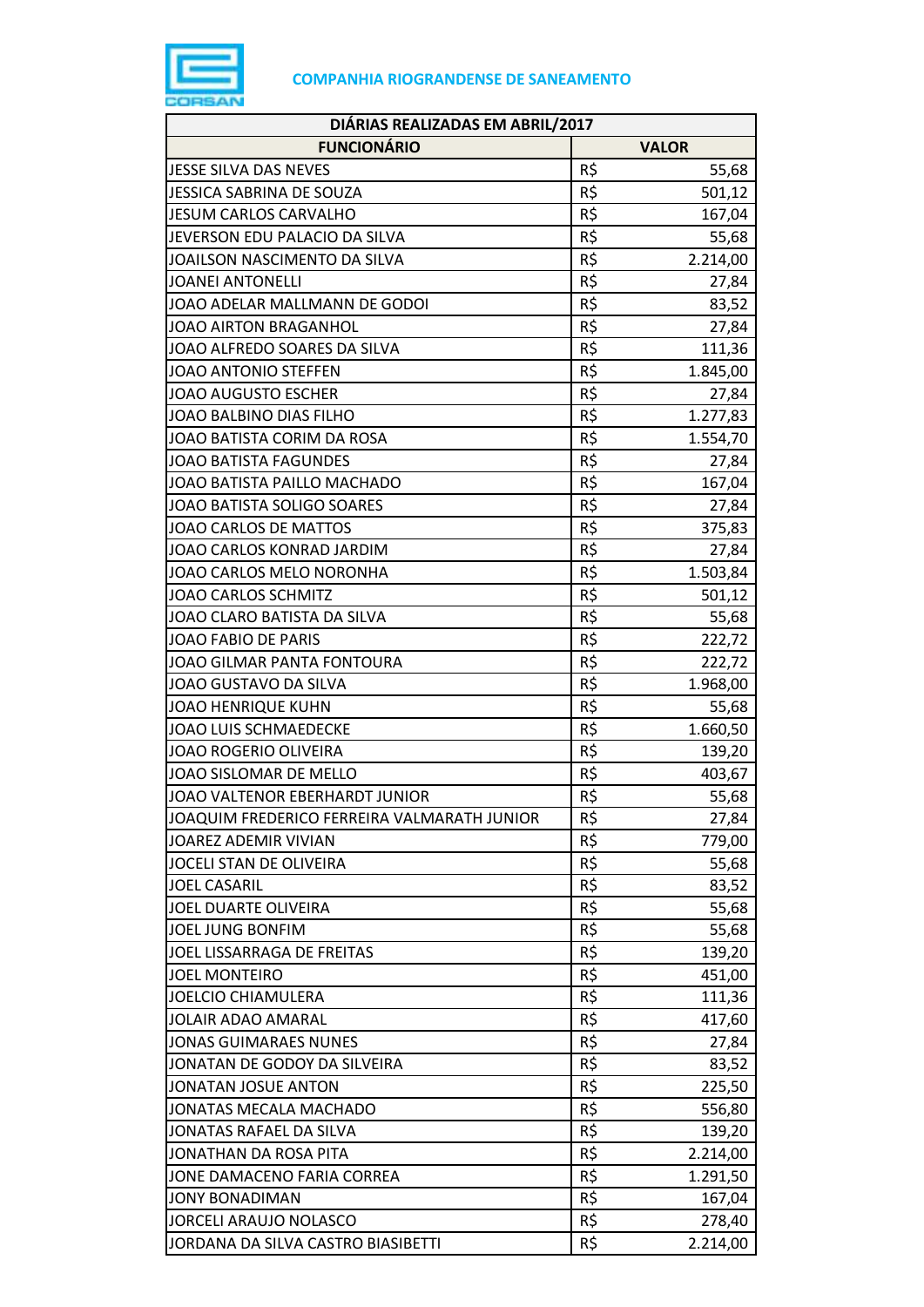

| DIÁRIAS REALIZADAS EM ABRIL/2017    |     |              |
|-------------------------------------|-----|--------------|
| <b>FUNCIONÁRIO</b>                  |     | <b>VALOR</b> |
| JORGE ANDRADES MARTINS DA SILVA     | R\$ | 83,52        |
| JORGE HENRIQUE DA ROSA SILVA        | R\$ | 306,24       |
| JORGE HENRIQUE MOURA RIGO           | R\$ | 27,84        |
| JORGE LUIS DEXHEIMER                | R\$ | 55,68        |
| JORGE LUIS FRAGA BITENCOURT         | R\$ | 111,36       |
| JORGE LUIZ CAMARGO FIGUEIREDO       | R\$ | 27,84        |
| JORGE LUIZ COSTA MELO               | R\$ | 27,84        |
| <b>JORGE LUIZ PORTELLA</b>          | R\$ | 668,16       |
| <b>JORGE LUIZ STEFFEN</b>           | R\$ | 27,84        |
| JORGE ODIMAR ZANDONAI DA COSTA      | R\$ | 222,72       |
| <b>JORGE TEIXEIRA</b>               | R\$ | 55,68        |
| <b>JORGE VALMOR BENCKE</b>          | R\$ | 246,00       |
| <b>JORGE ZYMBAL</b>                 | R\$ | 27,84        |
| <b>JOSCELINO JOSE MIKULSKI</b>      | R\$ | 27,84        |
| JOSE AIRTON DOS SANTOS              | R\$ | 2.091,00     |
| <b>JOSE AIRTON PASETTO MARRAMON</b> | R\$ | 27,84        |
| JOSE ALDOIR DA LUZ COSTA            | R\$ | 253,34       |
| JOSE ANTONIO CAETANO GARCIA         | R\$ | 664,86       |
| JOSE ANTONIO MARIN DE OLIVEIRA      | R\$ | 663,34       |
| <b>JOSE CARLOS BASSAN BRAGA</b>     | R\$ | 2.214,00     |
| JOSE CARLOS BORGES DE AZEVEDO       | R\$ | 27,84        |
| JOSE CLAUDIO DE ARAUJO COVALESKY    | R\$ | 27,84        |
| JOSE CRISTIANO SANTOS DE PAULA      | R\$ | 375,83       |
| <b>JOSE DA CAMPO</b>                | R\$ | 501,12       |
| <b>JOSE EDUARDO LIA</b>             | R\$ | 139,20       |
| <b>JOSE EDUARDO MARMITT</b>         | R\$ | 27,84        |
| JOSE FERNANDO ENCARNACAO OLIVEIRA   | R\$ | 27,84        |
| JOSE FRANCISCO DE SOUZA             | R\$ | 2.214,00     |
| <b>JOSE FRANCISCO SOUZA BUT</b>     | R\$ | 184,50       |
| JOSE HENRIQUE FRANCO DA CRUZ        | R\$ | 1.107,00     |
| JOSE HOMERO FINAMOR PINTO           | R\$ | 273,84       |
| <b>JOSE IVAN DORNELLES MULER</b>    | R\$ | 55,68        |
| <b>JOSE JOAREZ REQUE</b>            | R\$ | 1.032,60     |
| <b>JOSE LUIS GOMES LISBOA</b>       | R\$ | 1.764,78     |
| JOSE LUIZ DE LIMA VIANNA            | R\$ | 1.268,22     |
| JOSE LUIZ SOARES                    | R\$ | 111,36       |
| JOSE MARIO FERREIRA SANTANA JUNIOR  | R\$ | 336,86       |
| JOSE MAZZONETTO                     | R\$ | 27,84        |
| <b>JOSE NILTON VIEIRA GIDIEL</b>    | R\$ | 222,72       |
| <b>JOSE ORTIZ MARQUES CARDOSO</b>   | R\$ | 194,88       |
| <b>JOSE PAULO METTLER</b>           | R\$ | 222,72       |
| <b>JOSE RAUL BRAZ</b>               | R\$ | 445,44       |
| <b>JOSE RENATO ANTUNES NUNES</b>    | R\$ | 27,84        |
| JOSE RICARDO RODRIGUES DA SILVA     | R\$ | 334,08       |
| JOSE ROBERTO CEOLIN EPSTEIN         | R\$ | 727,37       |
| JOSE VALDIR MACHADO DOS SANTOS      | R\$ | 307,50       |
| <b>JOSE VICENTE SPINELLI PINTO</b>  | R\$ | 363,18       |
| <b>JOSEANE PARIZZI MAFIOLETI</b>    | R\$ | 83,52        |
| <b>JOSIANE PISTORELLO</b>           | R\$ | 307,50       |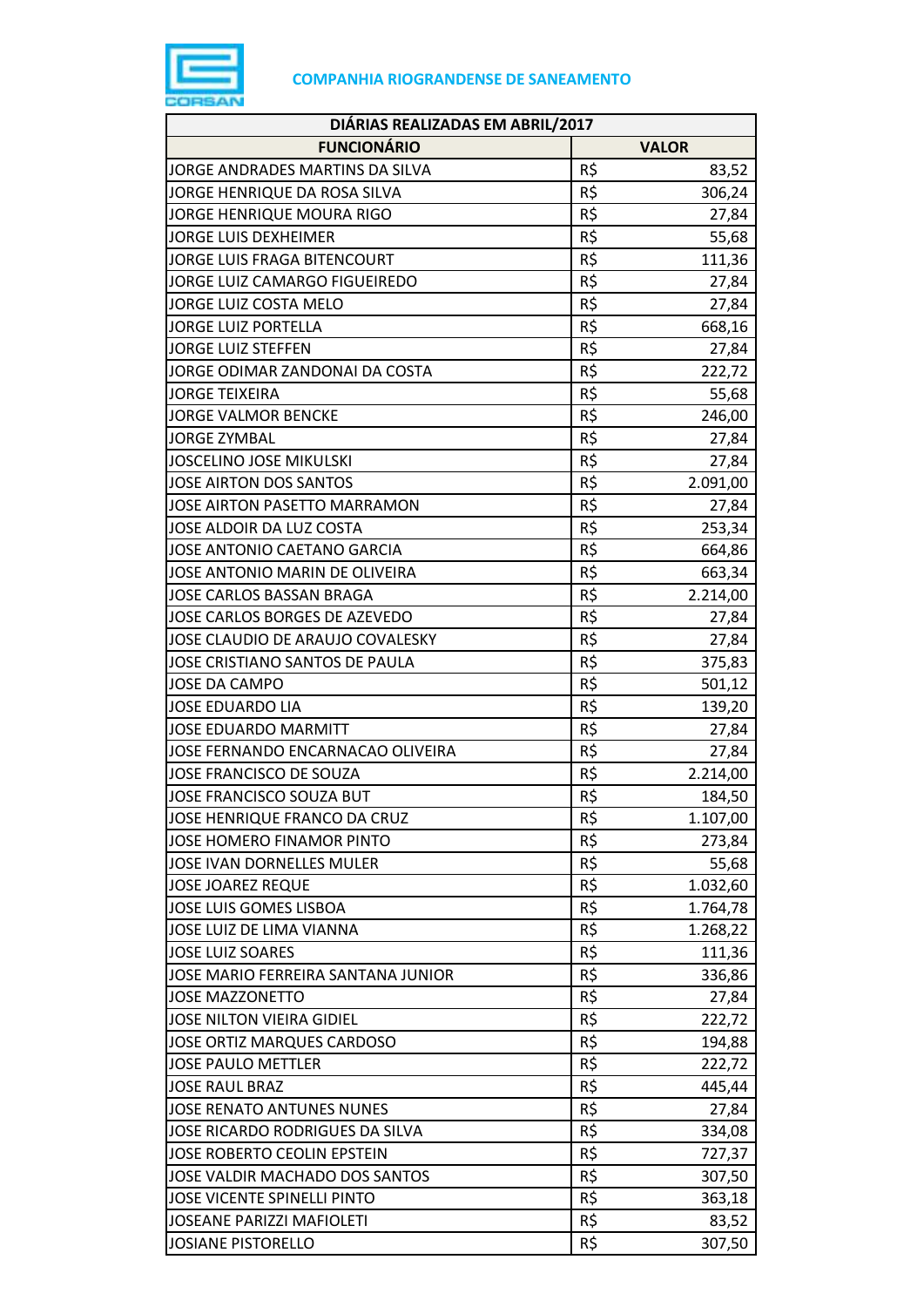

| DIÁRIAS REALIZADAS EM ABRIL/2017          |                 |              |  |
|-------------------------------------------|-----------------|--------------|--|
| <b>FUNCIONÁRIO</b>                        |                 | <b>VALOR</b> |  |
| JOSIEL ANTONIO PESSOA NUNES               | R\$             | 2.214,00     |  |
| JOZIANO LUIZ DA CRUZ                      | R\$             | 194,88       |  |
| <b>JOZIAS FONTANA BATISTA</b>             | R\$             | 225,50       |  |
| <b>JUAREZ GONCALVES ROMAN</b>             | R\$             | 363,18       |  |
| JUAREZ OLAVO FAGUNDES DA ROSA             | R\$             | 167,04       |  |
| <b>JUCELINO JERRI TIBOLA</b>              | R\$             | 225,50       |  |
| <b>JUCELITO MISSIO</b>                    | R\$             | 553,50       |  |
| <b>JUCELMA CONTER VENTURA</b>             | R\$             | 83,52        |  |
| <b>JUCIMAR PANCOT</b>                     | R\$             | 83,52        |  |
| JUELMIR NUNES SARAIVA                     | R\$             | 306,24       |  |
| JULIANA MACHADO GASPAROTTO                | R\$             | 295,86       |  |
| <b>JULIANA MESQUITA INACIO</b>            | R\$             | 55,68        |  |
| <b>JULIANI DOS SANTOS KRUG</b>            | R\$             | 184,50       |  |
| <b>JULIANO AIOLFI</b>                     | R\$             | 27,84        |  |
| JULIANO CEZAR SIQUEIRA DO NASCIMENTO      | R\$             | 27,84        |  |
| <b>JULIANO DE AZEVEDO BORGES</b>          | R\$             | 710,66       |  |
| <b>JULIANO DELESKI NAIBERT</b>            | R\$             | 83,52        |  |
| <b>JULIANO DOS SANTOS TORRES</b>          | R\$             | 184,50       |  |
| <b>JULIANO GRABSKI</b>                    | R\$             | 83,52        |  |
| <b>JULIANO MAFRA LEDUR</b>                | R\$             | 55,68        |  |
| <b>JULIANO MOREIRA DOS SANTOS</b>         | R\$             | 1.599,00     |  |
| JULIANO NUGENT DA SILVA                   | R\$             | 450,99       |  |
| <b>JULIANO PEGORINI BRAZ</b>              | R\$             | 1.107,00     |  |
| <b>JULIO CESAR CAPRA</b>                  | R\$             | 55,68        |  |
| JULIO CESAR DO ESPIRITO SANTO ROCHA       | R\$             | 1.537,50     |  |
| JULIO CESAR DOS S LEANDRO                 | R\$             | 1.783,50     |  |
| JULIO CESAR TAVARES RIBEIRO               | R\$             | 55,68        |  |
| JUNIOR CESAR DA SILVA                     | R\$             | 2.214,00     |  |
| <b>JUREMAR BAIRROS MACHADO</b>            | R\$             | 212,34       |  |
| KARLA LEAL COZZA                          | R\$             | 547,68       |  |
| KARLA SOUZA FRANCO                        | R\$             | 225,50       |  |
| KATIA DANIELLE LIESENFELD                 | R\$             | 55,68        |  |
| KELEN CRISTIANE PINHEIRO MARTINS CAMBRAIA | $R\overline{S}$ | 184,50       |  |
| KELI SILVEIRA DA SILVA                    | R\$             | 225,50       |  |
| KELLY DE LIMA OLIVEIRA                    | R\$             | 27,84        |  |
| <b>KENER LIMA VIEIRA</b>                  | R\$             | 83,52        |  |
| KERI RAQUEL PINHEIRO MARTINS MACHADO      | R\$             | 55,68        |  |
| <b>KLEBER JOSE DALL AGNOL</b>             | R\$             | 139,20       |  |
| <b>KRISTTIAN WALKER PIRES</b>             | R\$             | 139,20       |  |
| LAURA MARCUZZO PEREIRA                    | R\$             | 225,50       |  |
| LAURA PEREIRA GARCIA                      | R\$             | 334,08       |  |
| LAURI VALENTIN BARON                      | R\$             | 1.660,50     |  |
| LAURO ANTONIO GAIESKI                     | R\$             | 1.011,84     |  |
| LAURO DE FREITAS FLORES                   | R\$             | 553,50       |  |
| LAURO RODRIGUES SOBRINHO                  | R\$             | 584,64       |  |
| LAZARO NEUMANN DE OLIVEIRA                | R\$             | 55,68        |  |
| LAZIE DA COSTA DE OLIVEIRA                | R\$             | 111,36       |  |
| LEA PATRICIA PINHEIRO BASEI               | R\$             | 139,20       |  |
| LEANDRO ARAGON CALDEIRA                   | R\$             | 2.091,00     |  |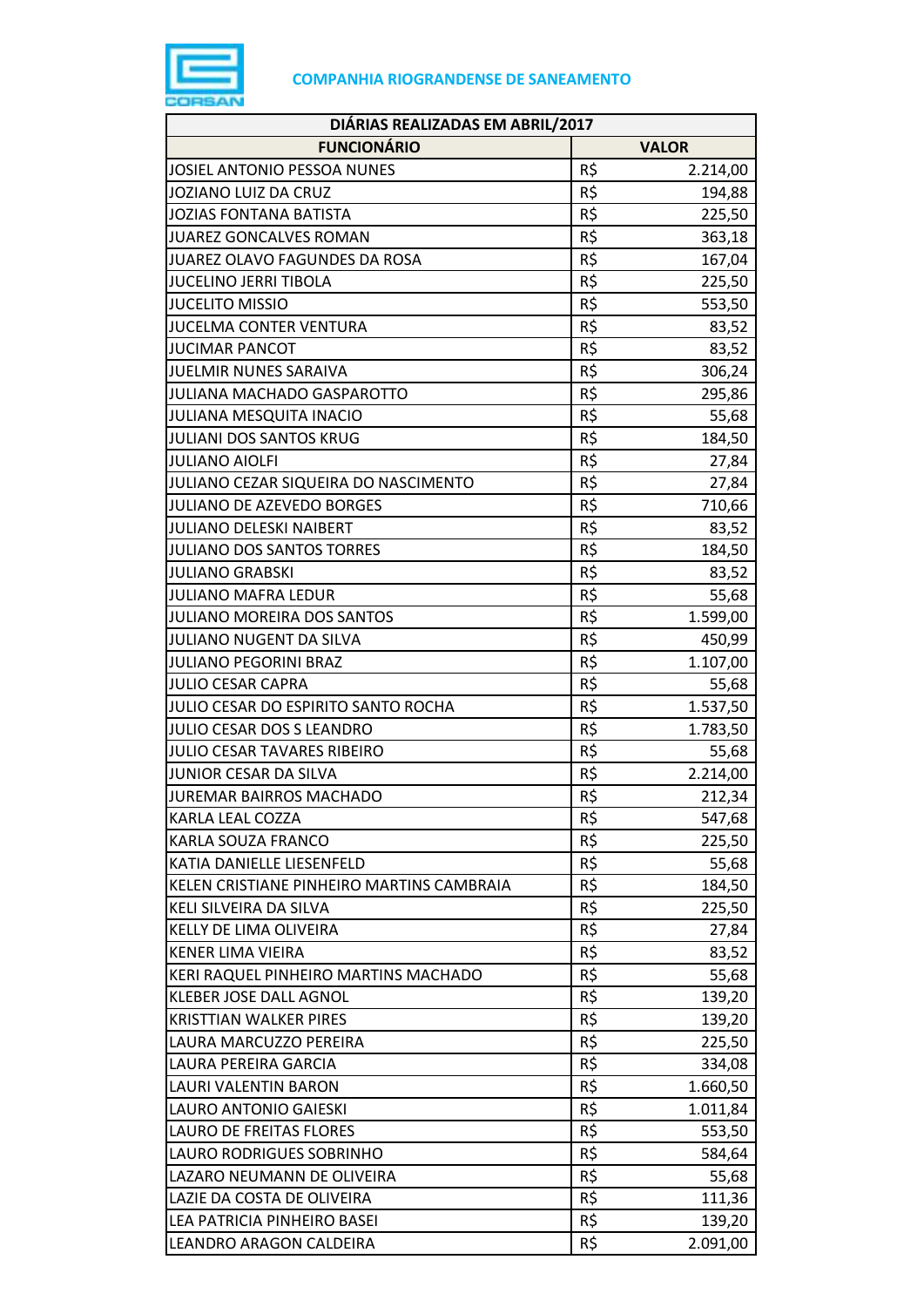

| DIÁRIAS REALIZADAS EM ABRIL/2017     |     |              |
|--------------------------------------|-----|--------------|
| <b>FUNCIONÁRIO</b>                   |     | <b>VALOR</b> |
| LEANDRO BIZOTTO PADILHA              | R\$ | 334,08       |
| LEANDRO CAPITAO ROCA                 | R\$ | 417,60       |
| LEANDRO DA SILVA ROCHA               | R\$ | 194,88       |
| <b>LEANDRO DOS SANTOS</b>            | R\$ | 83,52        |
| LEANDRO DOS SANTOS MENDES            | R\$ | 27,84        |
| <b>LEANDRO MINUSCOLI</b>             | R\$ | 2.214,00     |
| LEANDRO MOREIRA EUFRAZIO             | R\$ | 250,56       |
| <b>LEANDRO PEDO</b>                  | R\$ | 55,68        |
| LEANDRO ROBERTO SILVA DE AZEVEDO     | R\$ | 27,84        |
| LEANDRO RODRIGUES DA CRUZ            | R\$ | 445,44       |
| <b>LEANDRO RODRIGUES DOYLE</b>       | R\$ | 1.107,00     |
| LEANDRO SILVA DE MENEZES             | R\$ | 1.968,00     |
| LEANDRO SOUSTRUZNIK AGUILAR          | R\$ | 83,52        |
| <b>LEANDRO TOGNON</b>                | R\$ | 111,36       |
| LENARA TEIXEIRA RODRIGUES JASNIEWICZ | R\$ | 2.214,00     |
| LEO AUGUSTO DA SILVA                 | R\$ | 612,48       |
| LEOMAR DA SILVA                      | R\$ | 375,83       |
| LEOMAR GANCHOROSKI BARCELOS          | R\$ | 139,20       |
| LEONARA MISZEVSKI MIOLA              | R\$ | 111,36       |
| LEONARDO AZAMBUJA FARIAS             | R\$ | 1.660,50     |
| LEONARDO ESPINDOLA ROCHA             | R\$ | 55,68        |
| LEONARDO FERREIRA DE ALMEIDA         | R\$ | 139,20       |
| <b>LEONARDO GIROTTO</b>              | R\$ | 335,34       |
| <b>LEONARDO GORGEN</b>               | R\$ | 306,24       |
| <b>LEONARDO JOSE PILZ</b>            | R\$ | 27,84        |
| LEONARDO JULIO MARTINS               | R\$ | 883,02       |
| LEONARDO PEDROZO CORREA              | R\$ | 2.214,00     |
| LEONARDO SANTOS HUZALO               | R\$ | 334,08       |
| LEONARDO SILVA DE MARINS             | R\$ | 194,88       |
| LEONARDO SOZIN RUFINO                | R\$ | 194,88       |
| <b>LEONARDO STUMPF</b>               | R\$ | 1.660,50     |
| LEONICE GONCALVES DE VARGAS          | R\$ | 27,84        |
| LEONICE MARIA DAL PIZZOL             | R\$ | 55,68        |
| LEONIDAS ESSVEIN SOUZA               | R\$ | 501,12       |
| <b>LEONILSE MENON GRISON</b>         | R\$ | 27,84        |
| <b>LEONIR BRITZKE</b>                | R\$ | 184,50       |
| LERIO RODRIGUES DA FONSECA           | R\$ | 307,50       |
| LETICIA DE FREITAS VELOSO            | R\$ | 2.214,00     |
| LETICIA HERNANDES ALVES              | R\$ | 2.214,00     |
| LETICIA PASTERNAK KRAMM              | R\$ | 194,88       |
| LIA DENISE DREHMER                   | R\$ | 27,84        |
| LIANE SOARES CABRAL                  | R\$ | 167,04       |
| LISIANE DE LIMA FIGUEIREDO           | R\$ | 212,34       |
| LISIANE VIDAL LIMA                   | R\$ | 27,84        |
| LITANIA CONSOLADORA MIOTTO           | R\$ | 27,84        |
| LOICI MARIA CAMERA DE MELLO          | R\$ | 451,00       |
| LOIVO JOSE SCHU                      | R\$ | 55,68        |
| LOUISE DA ROSA CARDOSO               | R\$ | 1.537,50     |
| LUANE RODRIGUES BITTENCOURT SEIBERT  | R\$ | 27,84        |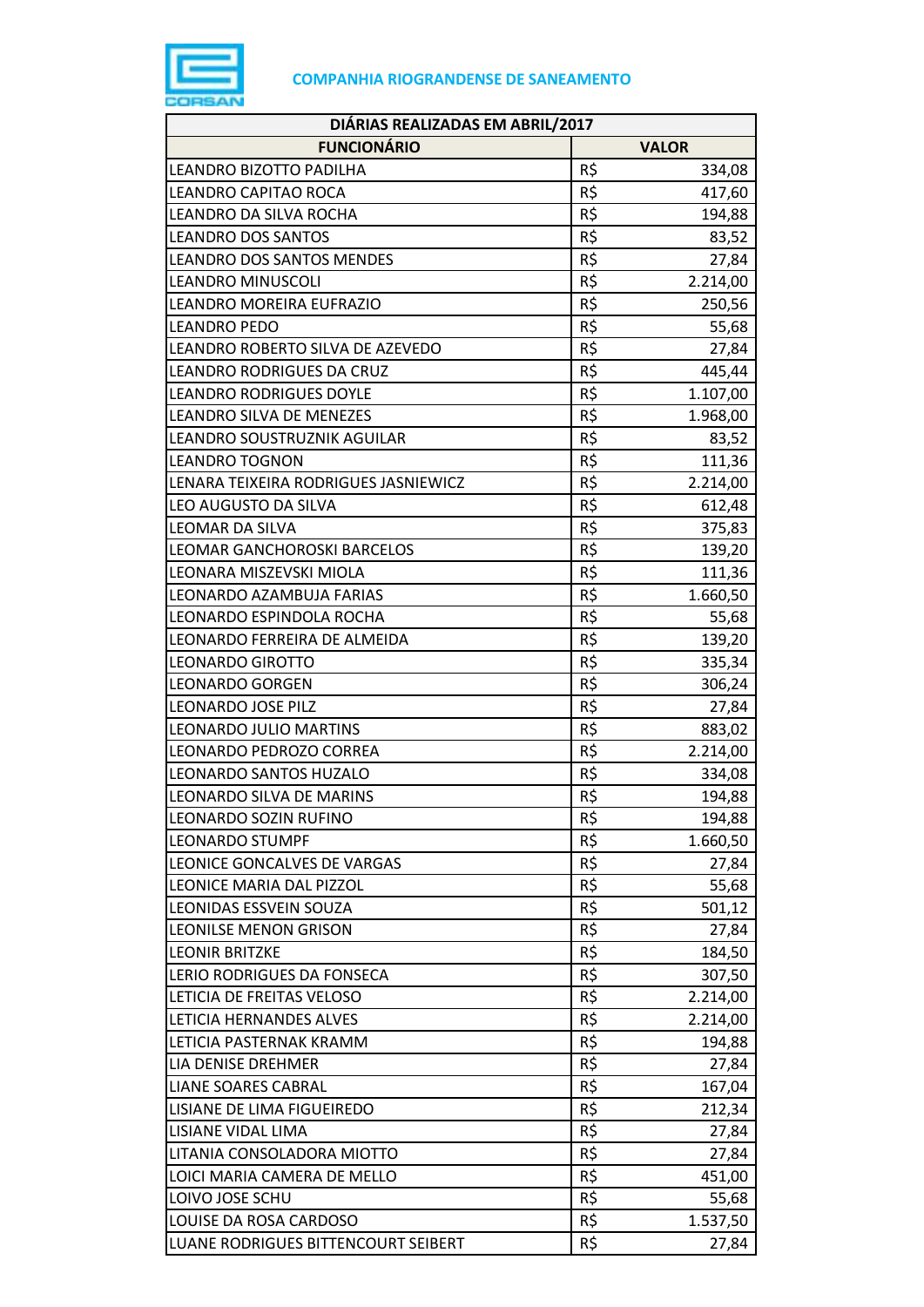

| DIÁRIAS REALIZADAS EM ABRIL/2017         |     |              |
|------------------------------------------|-----|--------------|
| <b>FUNCIONÁRIO</b>                       |     | <b>VALOR</b> |
| LUCAS ALBERTO SCHLESTEIN                 | R\$ | 83,52        |
| LUCAS AUGUSTO DA SILVA ZOLET             | R\$ | 55,68        |
| LUCAS MARCHI DA MOTTA                    | R\$ | 335,34       |
| <b>LUCAS MARTINS</b>                     | R\$ | 250,56       |
| LUCAS SULZBACH RILHO                     | R\$ | 430,50       |
| LUCAS VARGAS LEAES                       | R\$ | 111,36       |
| LUCELI GONCALVES VARGAS                  | R\$ | 55,68        |
| LUCEVAL DO PRADO BORBA                   | R\$ | 27,84        |
| LUCIA IARA SACOL                         | R\$ | 307,50       |
| LUCIANA GUARAGNA SOUZA                   | R\$ | 307,50       |
| LUCIANA HENRIQUES PINHEIRO BONAMIGO      | R\$ | 556,80       |
| LUCIANO DA COSTA GARCIA                  | R\$ | 225,50       |
| LUCIANO DA SILVA LIMA                    | R\$ | 2.464,56     |
| LUCIANO DA SILVA RIBEIRO                 | R\$ | 139,20       |
| LUCIANO DOTTE                            | R\$ | 278,40       |
| <b>LUCIANO ELI MARTIN</b>                | R\$ | 543,82       |
| LUCIANO FARINA MARCON                    | R\$ | 194,88       |
| <b>LUCIANO GARCIA PFEIFER</b>            | R\$ | 55,68        |
| LUCIANO JACOB QUINTANA                   | R\$ | 55,68        |
| LUCIANO PONCIANO VITT                    | R\$ | 528,96       |
| LUCIANO RODRIGUES CARVALHO               | R\$ | 27,84        |
| LUCIANO VINICUS DALBERTO                 | R\$ | 212,34       |
| LUCIMARA DOS SANTOS JAPPE                | R\$ | 83,52        |
| LUCIO SERGIO MESQUITA CAMPBELL           | R\$ | 307,50       |
| <b>LUCIO VARGAS MARQUES</b>              | R\$ | 27,84        |
| <b>LUIS CARLOS MARTINS</b>               | R\$ | 55,68        |
| LUIS CESAR RAMBOR DA SILVA               | R\$ | 1.107,00     |
| <b>LUIS DANIEL BRITES</b>                | R\$ | 1.994,58     |
| LUIS ERASMO DE FREITAS CAMPOS            | R\$ | 240,18       |
| LUIS FELIPE ALVES DOS SANTOS             | R\$ | 1.414,50     |
| LUIS FELIPE DA SILVEIRA                  | R\$ | 27,84        |
| LUIS FERNANDO CLARO LONGARAY             | R\$ | 779,50       |
| <b>LUIS HENRIQUE DICKEL</b>              | R\$ | 184,50       |
| LUIS JERONIMO DORNELLES DA CUNHA         | R\$ | 1.900,16     |
| LUIS MATHEUS FERREIRA                    | R\$ | 184,50       |
| <b>LUIS SERGIO BARCELOS</b>              | R\$ | 615,00       |
| LUIS SERGIO RODRIGUES ROSA               | R\$ | 83,52        |
| LUIZ ANTONIO BARFKNECHT                  | R\$ | 55,68        |
| LUIZ CARLOS CRUZ DE MELO SERENO          | R\$ | 375,83       |
| LUIZ CARLOS DE JESUS KNIERIN PIRES       | R\$ | 55,68        |
| LUIZ CARLOS KLUSENER FILHO               | R\$ | 27,84        |
| LUIZ CARLOS SALVADOR CUNHA JUNIOR        | R\$ | 240,18       |
| <b>LUIZ CARLOS SCHNEIDER</b>             | R\$ | 612,48       |
| LUIZ CARLOS SEVAGE BITENCURT             | R\$ | 250,56       |
| LUIZ ERNESTO FERRARETTO                  | R\$ | 556,80       |
| LUIZ FELIPE TENORIO DA SILVA             | R\$ | 417,60       |
| LUIZ FERNANDO FIGUEIREDO DORNELES JUNIOR | R\$ | 139,20       |
| LUIZ GUSTAVO MEDEIROS RICALDE            | R\$ | 553,50       |
| LUIZ JUNIOR SOARES DA PAIXAO             | R\$ | 3.259,50     |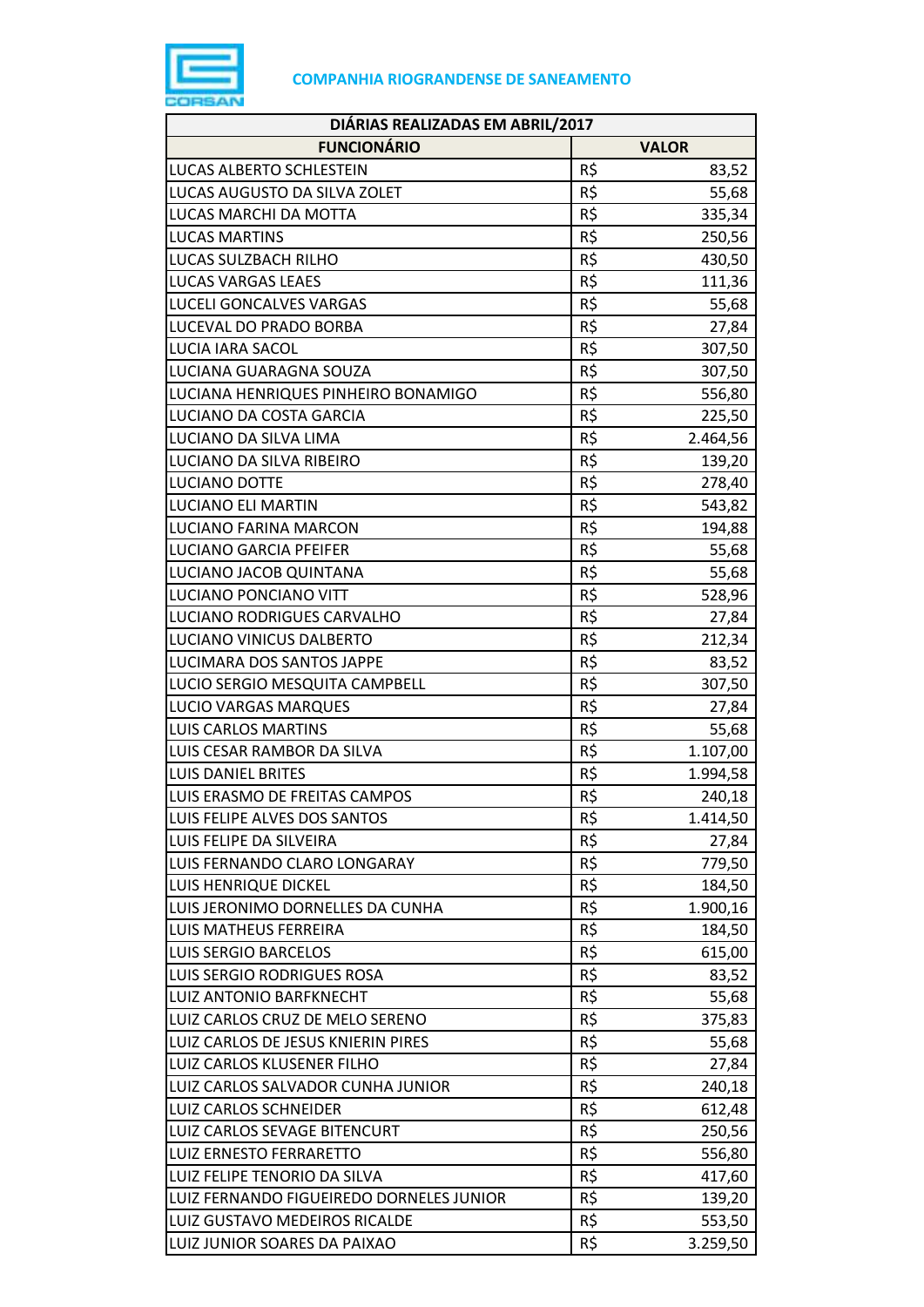

| DIÁRIAS REALIZADAS EM ABRIL/2017   |     |                  |
|------------------------------------|-----|------------------|
| <b>FUNCIONÁRIO</b>                 |     | <b>VALOR</b>     |
| LUIZ RICARDO MONTEIRO              | R\$ | 396,84           |
| LUIZ ROBERTO NATEL OLIVEIRA        | R\$ | 1.107,00         |
| <b>LUKAS HAACK</b>                 | R\$ | 27,84            |
| MADERSON ANDRE DA SILVA SANTOS     | R\$ | 27,84            |
| MAGDA ELIANE ALVES PUCHALSKI NUNES | R\$ | 111,36           |
| <b>MAGLIANE FIN MARTINI</b>        | R\$ | 309,02           |
| <b>MAGNUS MARCELO FREDRICH</b>     | R\$ | 139,20           |
| MAICON ENIO ELSENBACH              | R\$ | 27,84            |
| MAIKE BENITES PAIVA                | R\$ | 528,96           |
| MAIR ROQUE BARASUOL                | R\$ | 55,68            |
| MANOEL JOAQUIM VIEIRA CARVALHO     | R\$ | 184,50           |
| MARA KRAMER DE ALMEIDA             | R\$ | 111,36           |
| <b>MARA REGINA WEBER</b>           | R\$ | 27,84            |
| <b>MARCEL BITTENCOURT LOPES</b>    | R\$ | 83,52            |
| MARCELA RIBAS CAMPANHA             | R\$ | 184,50           |
| MARCELINO BLACENE SELLA            | R\$ | 83,52            |
| <b>MARCELINO JEK</b>               | R\$ | 55,68            |
| <b>MARCELINO JOSE HOSS BECKER</b>  | R\$ | 83,52            |
| MARCELO ALVES SILVEIRA             | R\$ | 27,84            |
| MARCELO BENJAMIN PIVETA ROSSAROLLA | R\$ | 27,84            |
| MARCELO CORREA GARCIA              | R\$ | 1.660,50         |
| <b>MARCELO DOYLE BENITES</b>       | R\$ | 1.107,00         |
| MARCELO GOMES SCHMACHTEMBERG       | R\$ | 83,52            |
| MARCELO MORAES COLLACO             | R\$ | 194,88           |
| MARCELO NORONHA DA SILVA           | R\$ | 307,50           |
| MARCELO RAMALHO DE JESUS           | R\$ | 556,80           |
| <b>MARCELO SANTOS FIORIN</b>       | R\$ | 389,76           |
| <b>MARCELO SCHUSTER</b>            | R\$ | 676,50           |
| MARCIA HELENA MOLLMANN FERREIRA    | R\$ | 27,84            |
| MARCIA LEMOS DOS SANTOS RAMOS      | R\$ | 139,20           |
| MARCIENA FERREIRA DA SILVA         | R\$ | 445,44           |
| <b>MARCIO ADRIANO BIRK</b>         | R\$ | 83,52            |
| MARCIO ALAOR CASAGRANDE FRANCO     | R\$ | 1.783,50         |
| MARCIO ANDRE DUTRA CACOILO         | R\$ | 676,50           |
| MARCIO ANDRE RAMBO                 | R\$ | 83,52            |
| MARCIO BOMBONATO                   | R\$ | 27,84            |
| <b>MARCIO DOMINGUES AIRES</b>      | R\$ | 2.521,50         |
| MARCIO FORMOSO SAMPAIO             | R\$ | 27,84            |
| MARCIO GIOVANI DOS SANTOS CARVALHO | R\$ | 83,52            |
| MARCIO JOSE HAUDT MAIA             | R\$ | 629,17           |
| <b>MARCIO MENDES DOS SANTOS</b>    | R\$ | 27,84            |
| <b>MARCIO MIREK</b>                | R\$ |                  |
| MARCIO ROBERTO MADRI MACHADO       | R\$ | 994,38<br>139,20 |
| MARCIO RONILDO BORGES MOREIRA      | R\$ | 225,50           |
| <b>MARCIO ROSALES NUNES</b>        | R\$ | 2.214,00         |
| MARCIO SOUZA DE OLIVEIRA           | R\$ |                  |
| <b>MARCIO ZOTTI PITAGORAS</b>      | R\$ | 278,40<br>799,50 |
| MARCOS ALEXANDRE LIMA DA SILVA     | R\$ | 1.305,16         |
|                                    | R\$ |                  |
| MARCOS ALFREDO LEITE SIQUEIRA      |     | 363,18           |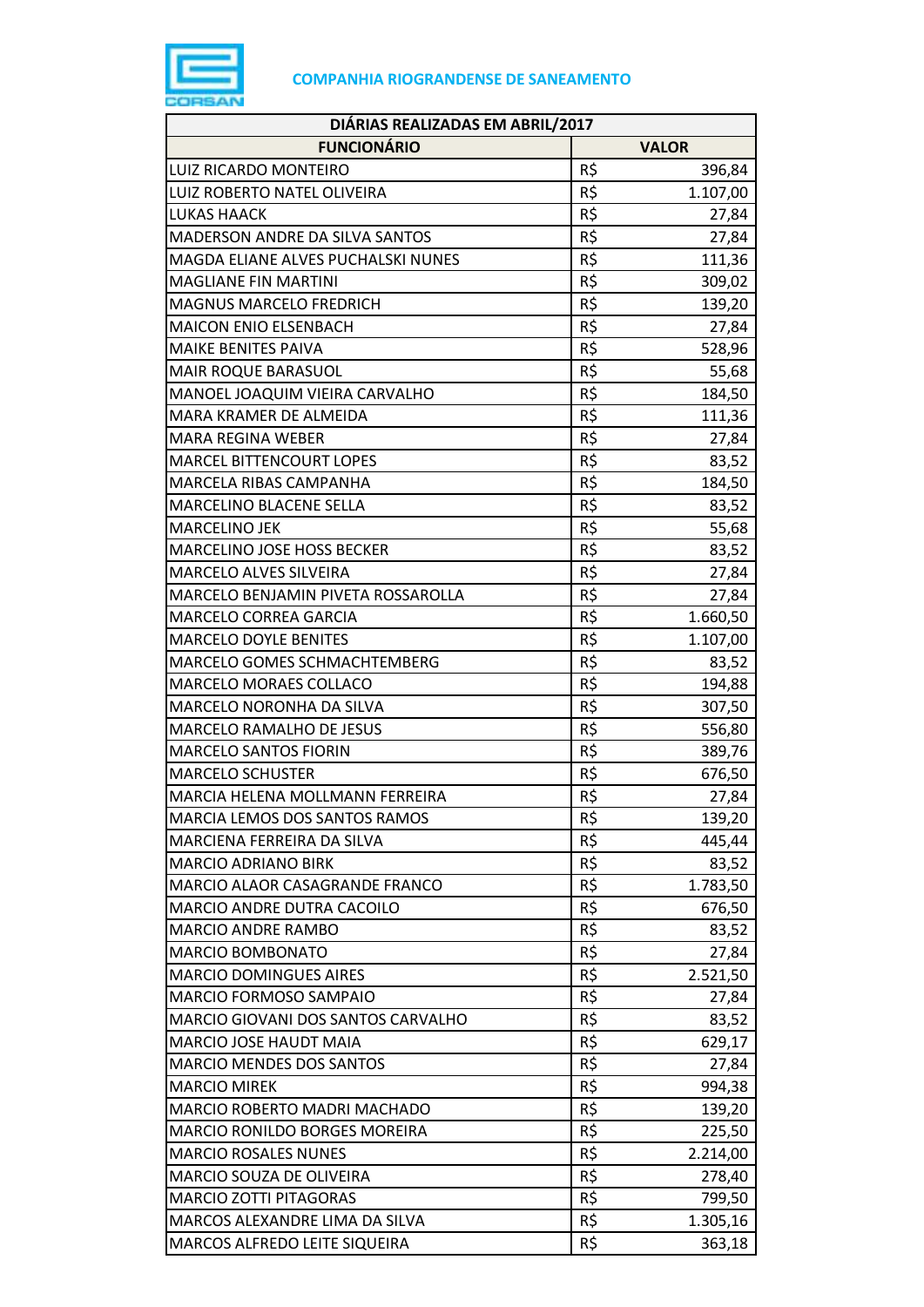

| DIÁRIAS REALIZADAS EM ABRIL/2017        |            |                |
|-----------------------------------------|------------|----------------|
| <b>FUNCIONÁRIO</b>                      |            | <b>VALOR</b>   |
| MARCOS ANTONIO LOPES DA SILVEIRA        | R\$        | 27,84          |
| <b>MARCOS CRISTIANO SEVERO</b>          | R\$        | 1.230,00       |
| <b>MARCOS LAMMEL</b>                    | R\$        | 451,00         |
| <b>MARCOS RENATO FRANCK DA ROCHA</b>    | R\$        | 683,33         |
| MARCOS RICARDO MADER DA COSTA           | R\$        | 27,84          |
| <b>MARCOS ROBERTO BONALUME</b>          | R\$        | 27,84          |
| MARCOS ROBERTO DELAVY DA SILVA          | R\$        | 27,84          |
| <b>MARCOS ROSALINO DOS PASSOS</b>       | R\$        | 430,50         |
| <b>MARCOS TODORO SROCHINSKI</b>         | R\$        | 83,52          |
| <b>MARCOS VENICIO PRESTES</b>           | R\$        | 2.214,00       |
| MARCOS VOLNEI KOLOGESKI DE OLIVEIRA     | R\$        | 375,83         |
| <b>MARCUS VINICIUS CABERLON</b>         | R\$        | 532,06         |
| <b>MARCUS VINICIUS VIEGAS SCHREIBER</b> | R\$        | 55,68          |
| <b>MARIA DILES CAMPOS POLEZE</b>        | R\$        | 222,72         |
| MARIANA DALLE GRAVE SCHMITT             | R\$        | 111,36         |
| <b>MARIANA SCHERER</b>                  | R\$        | 27,84          |
| <b>MARIELI DAKAN</b>                    | R\$        | 55,68          |
| MARILENE MACHADO CUNHA                  | R\$        | 55,68          |
| <b>MARINO PIRES IBALDO</b>              | R\$        | 615,00         |
| MARIO AUGUSTO DE LIMA E SILVA           | R\$        | 657,01         |
| MARIO FERNANDO SCHMIDT DA SILVA         | R\$        | 1.537,50       |
| <b>MARIO JOSE LILGE</b>                 | R\$        | 150,33         |
| MARIO ROBERTO DA SILVA MARIN            | R\$        | 309,02         |
| MARISA JANETE RAMOS NACHTIGALL          | R\$        | 27,84          |
| <b>MARISA MOREIRA NEVES</b>             | R\$        | 501,12         |
| MARISTELA ALBINELLI BOLZAN              | R\$        | 27,84          |
| MARLA JOSIANE DOS SANTOS MERA           | R\$        | 27,84          |
| <b>MARLENE RIBEIRO GRASSI</b>           | R\$        | 27,84          |
| <b>MARLENE SZAST</b>                    | R\$        | 139,20         |
| <b>MARLO VORLEI REX</b>                 | R\$        | 553,50         |
| <b>MARLON DA COSTA</b>                  | R\$        | 584,64         |
| <b>MARLON DOS SANTOS AGUIAR</b>         | R\$        | 27,84          |
| <b>MARLON RICARDO MARCHESAN</b>         | R\$        | 1.107,00       |
| <b>MARTA BITENCOURT DOS SANTOS</b>      | R\$        | 111,36         |
| <b>MARTINHO DE TONI</b>                 | R\$        | 27,84          |
| MARTINHO PRUDENCIO DE ANDRADE           | R\$        |                |
| <b>MATEUS BERGAMIN PALUDO</b>           | R\$        | 27,84<br>55,68 |
| MATEUS LUNELLI DAMIAN                   | R\$        | 27,84          |
| <b>MATHEUS LUZ COSTA</b>                | R\$        | 1.107,00       |
| MATHEUS OLIVEIRA SCHMATZ                | R\$        |                |
|                                         |            | 27,84          |
| <b>MATHEUS PERIN HEFLER</b>             | R\$        | 212,34         |
| MATHEUS SOARES DE SOUZA                 | R\$<br>R\$ | 334,08         |
| <b>MAURICIO BOITO BARTH</b>             |            | 83,52          |
| <b>MAURICIO DOS SANTOS</b>              | R\$        | 410,00         |
| <b>MAURICIO PAULO HECKLER</b>           | R\$        | 55,68          |
| MAURO DA SILVA DE CASTRO                | R\$        | 268,02         |
| <b>MAURO DA SILVA SANTOS</b>            | R\$        | 27,84          |
| <b>MAURO DAIR KAISER</b>                | R\$        | 27,84          |
| MAURO JOSE DALL AGNOL                   | R\$        | 83,52          |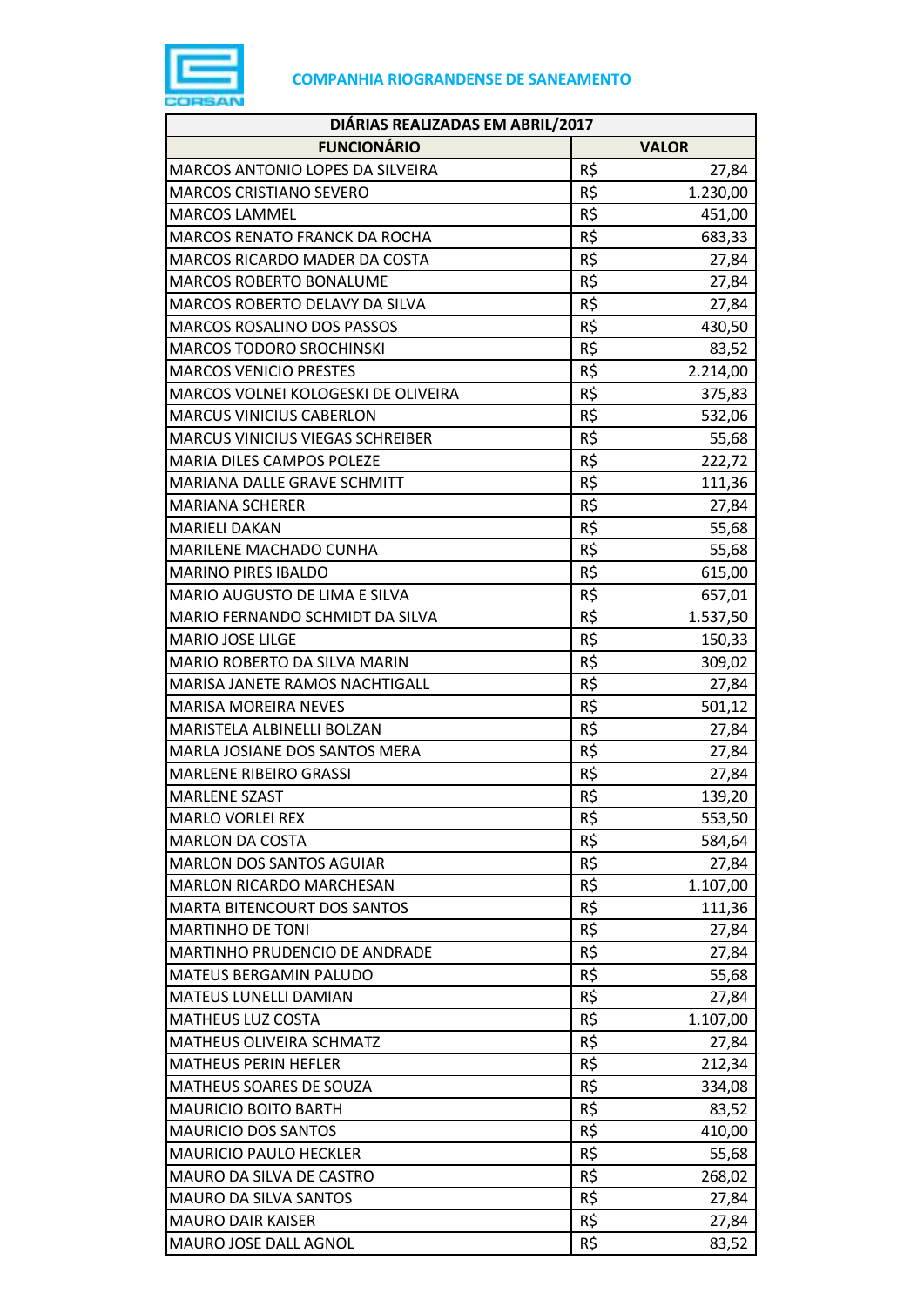

| DIÁRIAS REALIZADAS EM ABRIL/2017            |     |              |  |
|---------------------------------------------|-----|--------------|--|
| <b>FUNCIONÁRIO</b>                          |     | <b>VALOR</b> |  |
| MAURO SERGIO GIL DA SILVA                   | R\$ | 27,84        |  |
| <b>MAURO VIEIRA FERRARI</b>                 | R\$ | 27,84        |  |
| <b>MAX FREDERICO GRAEBIN</b>                | R\$ | 998,68       |  |
| MAXIMILIANO ALVES DE MORAES                 | R\$ | 1.367,67     |  |
| MAXIMILIANO DA SILVA                        | R\$ | 306,24       |  |
| MERCIA MARLIZE ZIMMERMANN FEISTEL           | R\$ | 375,83       |  |
| MERI DIANA STRAUSS FOESCH                   | R\$ | 601,33       |  |
| <b>MICAEL TOME</b>                          | R\$ | 528,96       |  |
| MICHELE ASSUMPCAO DEBOITA                   | R\$ | 139,20       |  |
| MIGUEL DIOGO                                | R\$ | 55,68        |  |
| MIGUEL LUGOCH                               | R\$ | 27,84        |  |
| MIGUEL RONEI GORNICKI DOMBROWSKI            | R\$ | 27,84        |  |
| MILER DE SOUZA BARRAGANA                    | R\$ | 111,36       |  |
| MILTON DO NASCIMENTO ANTES                  | R\$ | 1.073,34     |  |
| <b>MILTON FREITAS SANTOS</b>                | R\$ | 1.722,00     |  |
| <b>MILTON GAMBINI PIRES</b>                 | R\$ | 1.332,50     |  |
| <b>MILTON NUNES VIEIRA</b>                  | R\$ | 27,84        |  |
| MILTON PAULO HICKMANN                       | R\$ | 27,84        |  |
| MILTON RODRIGO DE OLIVEIRA                  | R\$ | 1.456,02     |  |
| MIRIAM DA COSTA CRUZ                        | R\$ | 389,76       |  |
| <b>MOACIR ROBSON KARKOW</b>                 | R\$ | 2.589,82     |  |
| MOISES ANTONIO BENVEGNU                     | R\$ | 212,34       |  |
| MOISES DE NEQUE PERES                       | R\$ | 27,84        |  |
| MONIA MASOCHI FRIZON                        | R\$ | 83,52        |  |
| MONICA CRISTINA PASTERCHAK                  | R\$ | 27,84        |  |
| MONICA VANZO                                | R\$ | 27,84        |  |
| <b>NABOR LUIZ DAPPER</b>                    | R\$ | 1.319,34     |  |
| <b>NAIRTON JOAO PIOTROVSKI</b>              | R\$ | 250,56       |  |
| NARA ROSANE GOVEIA RECHIA                   | R\$ | 83,52        |  |
| NATALIA DA COSTA PASSOS                     | R\$ | 615,00       |  |
| NATIELE KRONBAUER MACHADO CANABARRO E SILVA | R\$ | 375,83       |  |
| <b>NEI KLUSENER GARCIA</b>                  | R\$ | 698,52       |  |
| <b>NELSON ANTONIO ARNHOLD</b>               | R\$ | 508,20       |  |
| <b>NELSON CARVALHO</b>                      | R\$ | 1.211,03     |  |
| <b>NELSON JACO BONIATTI</b>                 | R\$ | 27,84        |  |
| <b>NELSON NEI PIRES</b>                     | R\$ | 430,50       |  |
| <b>NELSON PAULO GERHARD</b>                 | R\$ | 984,00       |  |
| <b>NELSON WEBER FILHO</b>                   | R\$ | 553,50       |  |
| <b>NEURI REMPEL</b>                         | R\$ | 83,52        |  |
| NEUTON FRANCISCO DE SOUZA MOTA              | R\$ | 1.353,00     |  |
| <b>NEWTON JOSE ROSSO TREVISAN</b>           | R\$ | 800,51       |  |
| NEWTON ROQUE RABELLO GLORIA                 | R\$ | 278,40       |  |
| NICOLAS MELLO BORTOLUZZI                    | R\$ | 27,84        |  |
| NILO EDMUNDO MULLER                         | R\$ | 27,84        |  |
| NILSON OLAIR QUEIROZ COLBEK                 | R\$ | 27,84        |  |
| NILSON PASSAGLIA                            | R\$ | 27,84        |  |
| NILSON RAMOS SILVEIRA                       | R\$ | 27,84        |  |
| <b>NILSON TONIN</b>                         | R\$ | 167,04       |  |
| <b>NILTAIR JOSE PILAR</b>                   | R\$ | 27,84        |  |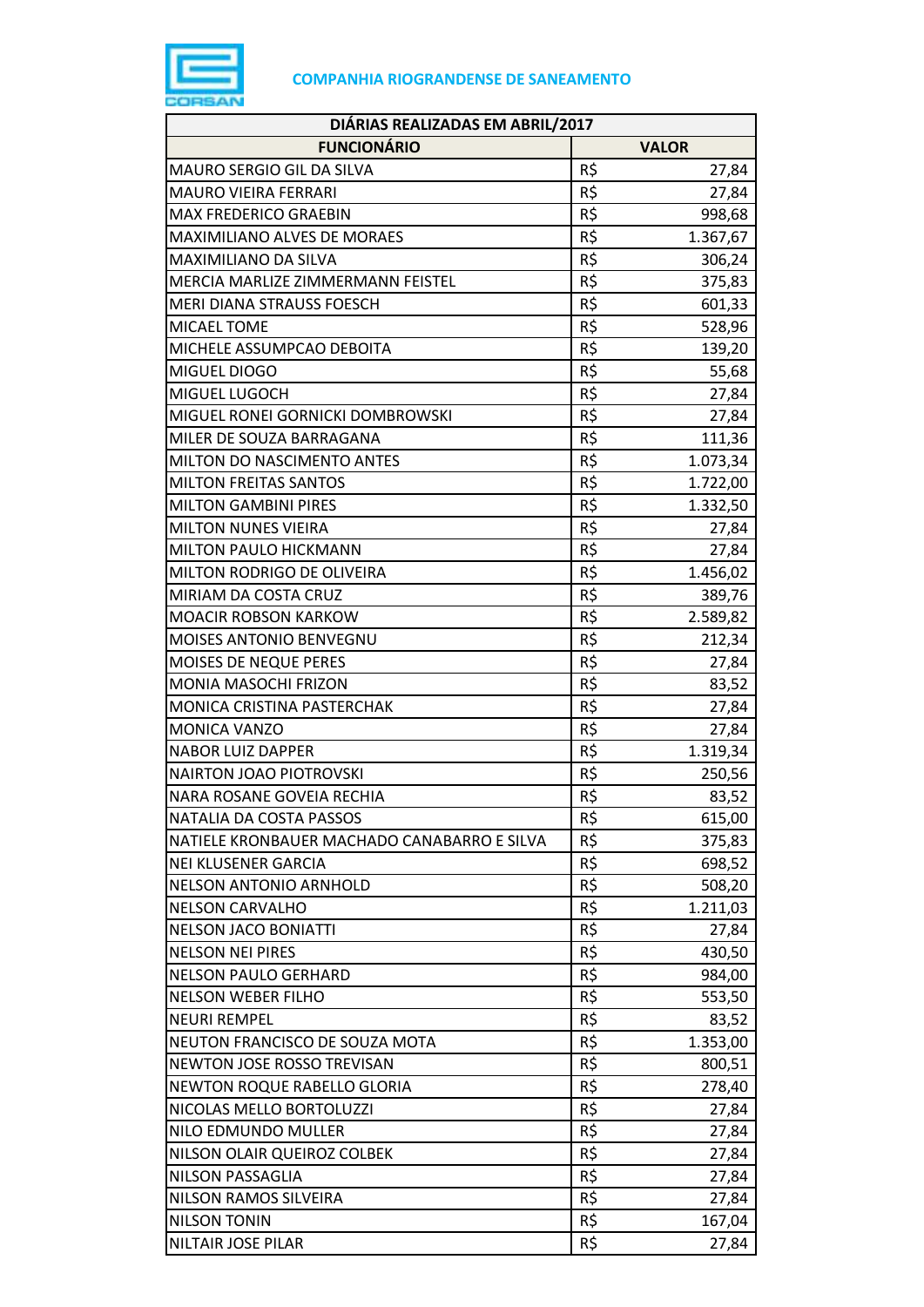

| DIÁRIAS REALIZADAS EM ABRIL/2017            |            |              |
|---------------------------------------------|------------|--------------|
| <b>FUNCIONÁRIO</b>                          |            | <b>VALOR</b> |
| NIVALDO SOUZA MORAIS                        | R\$        | 212,34       |
| <b>NOEL DA SILVA SANTOS</b>                 | R\$        | 1.380,84     |
| <b>NOELE BOLZAN DUARTE</b>                  | R\$        | 212,34       |
| NORBERTO FERNANDES PINTO DIAS FILHO         | R\$        | 459,35       |
| <b>OCIMAR FICAGNA</b>                       | R\$        | 27,84        |
| OCIMARA CRISTINA TESSARO BLASZAK            | R\$        | 27,84        |
| <b>ODAIR FIORENTIN</b>                      | R\$        | 83,52        |
| <b>ODECIO IRIO HAUPT</b>                    | R\$        | 253,34       |
| <b>ODILOM LEMOS ANTUNES</b>                 | R\$        | 55,68        |
| <b>ODILON MARTINS FILHO</b>                 | R\$        | 27,84        |
| <b>ODINEI PORTELLA</b>                      | R\$        | 663,34       |
| ODIR ALVES DA SILVA                         | R\$        | 827,34       |
| <b>OLI GINDRI JUNIOR</b>                    | R\$        | 55,68        |
| OLIVO DE VARGAS SIMOES                      | R\$        | 83,52        |
| <b>OLMES BASSANI</b>                        | R\$        | 27,84        |
| OMAR LANCANOVA BRUNO                        | R\$        | 167,04       |
| ONEIDE ADEL DA SILVA CASTRO                 | R\$        | 55,68        |
| <b>ORION FLORES PASSINI</b>                 | R\$        | 184,50       |
| OSEIAS RIBEIRO DA SILVA                     | R\$        | 111,36       |
| <b>OSLEN MELCHIOR CHAVES</b>                | R\$        | 139,20       |
| OSMAR DE JESUS BUENO DE BAIRROS             | R\$        | 27,84        |
| OSMAR DE VARGAS DORNELLES                   | R\$        | 1.476,00     |
| <b>OSMAR MICHEL</b>                         | R\$        | 55,68        |
| OTO SCHNEIDER                               | R\$        | 1.476,00     |
| PABLO DA COSTA AFONSO                       | R\$        | 27,84        |
| PABLO NOVO PINEIRO                          | R\$        | 895,17       |
| PATRICIA MAROZO ARDENGHI DE LIMA            | R\$        | 222,72       |
| PATRICIA PEREIRA RODRIGUES CATTO            | R\$        |              |
|                                             | R\$        | 184,50       |
| PATRICIA SARMANHO<br>PATRICIA VIEIRA BRAGA  |            | 375,83       |
| PAULA GABRIELE SANTOS ROJAS                 | R\$<br>R\$ | 225,50       |
|                                             |            | 55,68        |
| PAULA JARDIM RESENDE                        | R\$        | 225,50       |
| PAULINE DA SILVA CONSTANTE                  | R\$        | 27,84        |
| PAULO AFONSO STEIN                          | R\$        | 55,68        |
| PAULO ALEXANDRE LAUX DONAY                  | R\$        | 27,84        |
| PAULO ANDRE POLEZE LOPES                    | R\$        | 27,84        |
| PAULO ANGELO PASE                           | R\$        | 139,20       |
| PAULO ARAMIS PAIM BORGES                    | R\$        | 581,34       |
| PAULO AUGUSTO SOUTO                         | R\$        | 584,64       |
| PAULO CELSO HALWACKS JUNIOR                 | R\$        | 55,68        |
| PAULO CESAR CARDOSO GERMANO                 | R\$        | 83,52        |
| PAULO CESAR DA ROSA LUCAS                   | R\$        | 27,84        |
| PAULO CESAR DA SILVA HIDER                  | R\$        | 55,68        |
| PAULO CESAR GOMES TEIXEIRA                  | R\$        | 2.091,00     |
| PAULO CESAR MORAES PIMENTEL                 | R\$        | 528,96       |
| PAULO CESAR OLIVEIRA DOS SANTOS             | R\$        | 556,80       |
| PAULO CEZAR PORTOLON                        | R\$        | 721,04       |
| PAULO ERONI DOS SANTOS MEDEIROS             | R\$        | 27,84        |
| PAULO FERNANDO FERREIRA DE ALENCASTRO BRAGA | R\$        | 222,72       |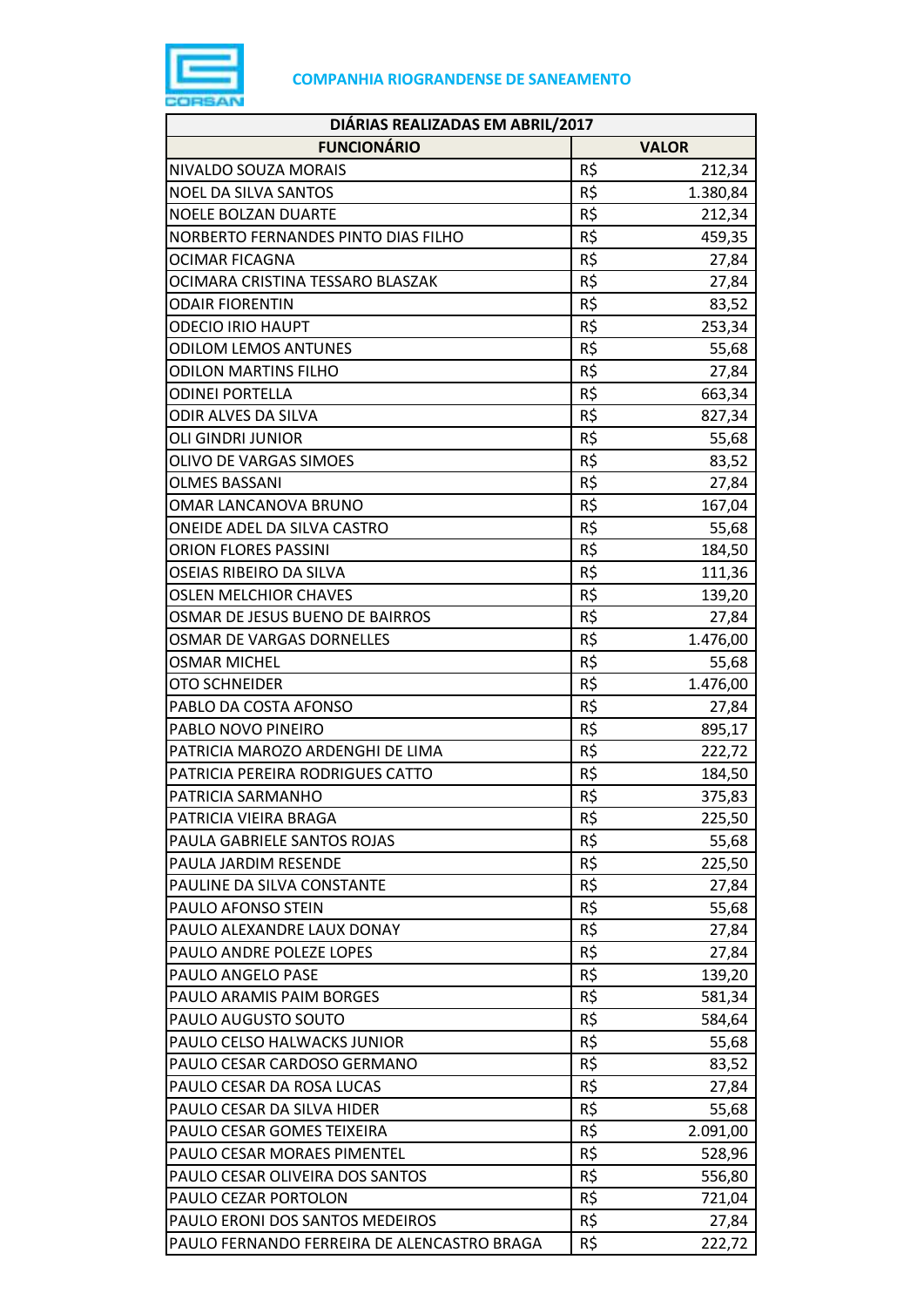

| DIÁRIAS REALIZADAS EM ABRIL/2017                   |            |              |
|----------------------------------------------------|------------|--------------|
| <b>FUNCIONÁRIO</b>                                 |            | <b>VALOR</b> |
| PAULO FLAVIO DOLEJAL CONCEICAO                     | R\$        | 250,56       |
| PAULO REGIS ADAMY ANTONELLI                        | R\$        | 1.660,50     |
| PAULO REGIS DE SOUZA SIGNORETTI                    | R\$        | 83,52        |
| PAULO RENATO DA SILVA DUARTE                       | R\$        | 601,33       |
| PAULO RENATO RIBEIRO SOUZA                         | R\$        | 309,02       |
| PAULO RICARDO BARCELOS TORBIS                      | R\$        | 55,68        |
| PAULO RICARDO DA SILVA                             | R\$        | 55,68        |
| PAULO RICARDO DA SILVA NETO                        | R\$        | 306,24       |
| PAULO RICARDO DE ARAUJO                            | R\$        | 528,96       |
| PAULO RICARDO DE AZEVEDO                           | R\$        | 27,84        |
| PAULO RICARDO GARCIA FRAGA                         | R\$        | 528,96       |
| PAULO RICARDO HENCKEL                              | R\$        | 27,84        |
| PAULO ROBERTO DA S FIGUEIREDO                      | R\$        | 732,18       |
| PAULO ROBERTO FERREIRA                             | R\$        | 27,84        |
| PAULO ROBERTO LIMANA                               | R\$        | 27,84        |
| PAULO ROBERTO MACEDO CIDADE                        | R\$        | 1.476,00     |
| PAULO ROBERTO RODRIGUES CASTILHO                   | R\$        | 528,96       |
| PAULO ROBERTO STAUDT                               | R\$        | 27,84        |
| PAULO RODRIGO PEREIRA VIEIRA                       | R\$        | 27,84        |
| PAULO ROGERIO BOTELHO CAETANO                      | R\$        | 984,00       |
| PAULO ROGERIO RODRIGUES DO CARMO                   | R\$        | 27,84        |
| <b>PAULO SERGIO PIRES</b>                          | R\$        |              |
| PAULO SIDINEI MINUZZO                              | R\$        | 776,22       |
| PAULO TIGGEMANN                                    | R\$        | 883,02       |
| PAULO VOLMES MARQUES DE MACEDO                     | R\$        | 27,84        |
| PEDRO ASTERIO HARTMANN                             | R\$        | 55,68        |
| PEDRO FALCO PRUSKI                                 | R\$        | 379,38       |
| PEDRO FLECK DE BEM                                 | R\$        | 451,00       |
|                                                    |            | 55,68        |
| PEDRO RAIMUNDO POMMER<br>PEDRO ROBERTO CANTELE     | R\$<br>R\$ | 246,00       |
|                                                    |            | 984,00       |
| PEDRO VILMAR DA SILVA<br>PELUIZ ROMEIRO            | R\$        | 27,84        |
| PERCIO DA SILVA                                    | R\$<br>R\$ | 55,68        |
|                                                    |            | 2.521,50     |
| PERCIO SILVA DA SILVA<br>PETERSSON AMARAL DA SILVA | R\$<br>R\$ | 1.414,50     |
|                                                    |            | 307,50       |
| PIETRO SERPA KONZGEN                               | R\$        | 307,50       |
| PLINIO RAFAEL MARQUES                              | R\$<br>R\$ | 184,50       |
| PRISCILA CHAIANE ZAMBRZYCKI CAMARGO                |            | 225,50       |
| RACHEL RIBEIRO QUEIROZ                             | R\$        | 55,68        |
| RAFAEL ANTONIO MACHRY VIEIRA                       | R\$        | 1.783,50     |
| RAFAEL BRANDAO                                     | R\$        | 83,52        |
| RAFAEL COMPANHONI MACHADO                          | R\$        | 27,84        |
| RAFAEL DIEL SCHENKEL                               | R\$        | 676,50       |
| RAFAEL ELIAS RODRIGUES                             | R\$        | 1.107,00     |
| RAFAEL GABIATTI                                    | R\$        | 625,38       |
| RAFAEL GAMBIM KRUMMENAUER                          | R\$        | 2.214,00     |
| RAFAEL LIMA GARCIA                                 | R\$        | 27,84        |
| RAFAEL MUMBACH                                     | R\$        | 1.144,22     |
| RAFAEL PINTO DA CUNHA                              | R\$        | 480,36       |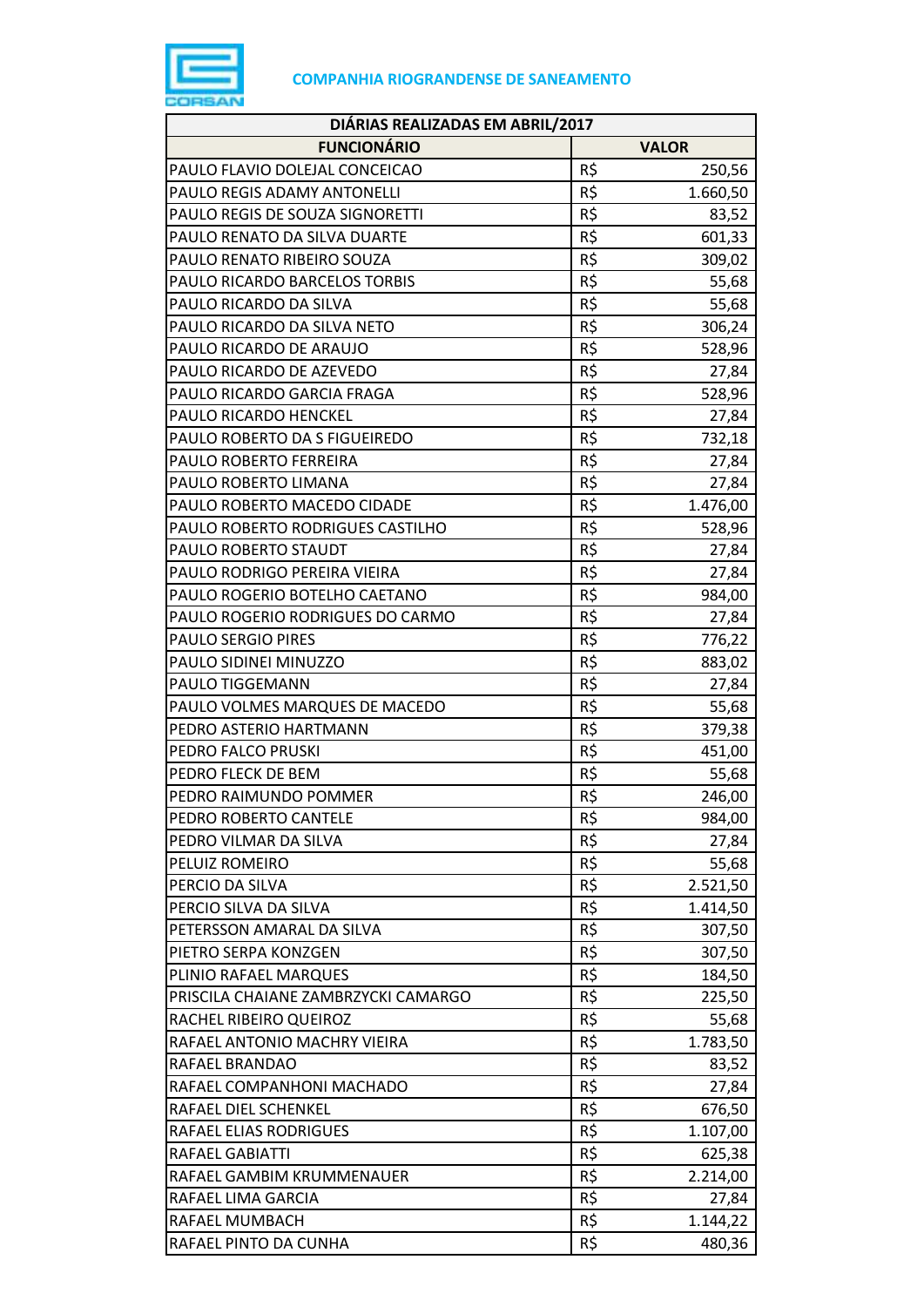

| DIÁRIAS REALIZADAS EM ABRIL/2017    |                 |              |
|-------------------------------------|-----------------|--------------|
| <b>FUNCIONÁRIO</b>                  |                 | <b>VALOR</b> |
| RAFAEL SIQUEIRA SOUZA               | R\$             | 83,52        |
| RAFAEL SOARES DOMINGUES             | R\$             | 369,00       |
| RAISSA ZORTEA                       | R\$             | 55,68        |
| RAMOS VOLNEI MODINGER               | R\$             | 27,84        |
| RANGEL DANUBIO KURZ                 | R\$             | 27,84        |
| RAONI LEIVAS MOREIRA                | R\$             | 1.168,50     |
| RAQUEL DELAI CELANT                 | R\$             | 139,20       |
| RAQUEL POLENZ WIELEWICKI            | R\$             | 27,84        |
| RAUL FERNANDO RODRIGUES RAMOS       | R\$             | 2.672,34     |
| RAUL MACIEL DONATO                  | R\$             | 2.214,00     |
| <b>RAUL WEDIG</b>                   | R\$             | 528,96       |
| <b>REGES DE DAVID</b>               | R\$             | 526,16       |
| REGINALDO ROCHA DE CASTRO           | R\$             | 430,50       |
| <b>REGIS ARTHUR BUGS DORR</b>       | R\$             | 977,16       |
| REGIS MACHADO COLARES               | R\$             | 883,02       |
| REGIS REBELLO MOREIRA               | R\$             | 27,84        |
| <b>RENATA BENEVIT GIL</b>           | R\$             | 268,02       |
| RENATA DA ROSA MACHADO              | R\$             | 111,36       |
| RENATA DAL MAGRO                    | R\$             | 27,84        |
| RENATA PIO MAXIMILA                 | R\$             | 55,68        |
| RENATO MACHADO                      | R\$             | 55,68        |
| <b>RENATO MATIAS RATTIS</b>         | R\$             | 55,68        |
| RENATO SCHERER MELLEU               | R\$             | 581,34       |
| <b>RENE ARI HOFF JUNIOR</b>         | R\$             | 167,04       |
| RICARDO GLADIMIR DE FREITAS         | R\$             | 27,84        |
| RICARDO JARDIM SCHUCH               | R\$             | 375,83       |
| RICARDO LOPES GUARISE               | R\$             | 528,96       |
| RICARDO MAROSTICA                   | R\$             | 591,72       |
| RICARDO MONTEIRO MAZOT              | R\$             | 556,80       |
| RICARDO MOURA FAGUNDES              | R\$             | 27,84        |
| RICARDO SEBASTIAO DE MELOS          | R\$             | 111,36       |
| RICARDO SIMOES DA SILVA             | R\$             | 1.151,04     |
| RICHARD LUIZ RODRIGUES LOPES        | R\$             | 250,56       |
| RITA DE CASSIA GOMES DE OLIVEIRA    | R\$             | 553,50       |
| RITA MARTINATTO GAY                 | R\$             | 55,68        |
| RITIELI DOS SANTOS SOARES           | R\$             | 27,84        |
| ROBERSON CLAITON SANTOS DE AVILA    | R\$             | 335,34       |
| ROBERTA FALLER VIANNA               | R\$             | 83,52        |
| ROBERTA VIEIRA MARTINS              | R\$             | 27,84        |
| ROBERTO CARLOS TEIXEIRA DE OLIVEIRA | R\$             | 27,84        |
| ROBERTO DE SOUZA BOESE              | R\$             | 27,84        |
| ROBERTO FABIANO WOMMER              | R\$             | 55,68        |
| ROBERTO LEAL DE SOUZA NETO          | R\$             | 27,84        |
| ROBERTO MARQUES PARAHYBA            | R\$             | 212,34       |
| ROBERTO MARTINS DA COSTA            | $R\overline{S}$ | 83,52        |
| <b>ROBERTO PERIN</b>                | R\$             | 167,04       |
| ROBERTO PINTO DA SILVA              | R\$             | 553,50       |
| ROBERTO SIDINEI JUNG                | R\$             | 55,68        |
| ROBERTO SILVEIRA DE BORBA           | R\$             | 922,50       |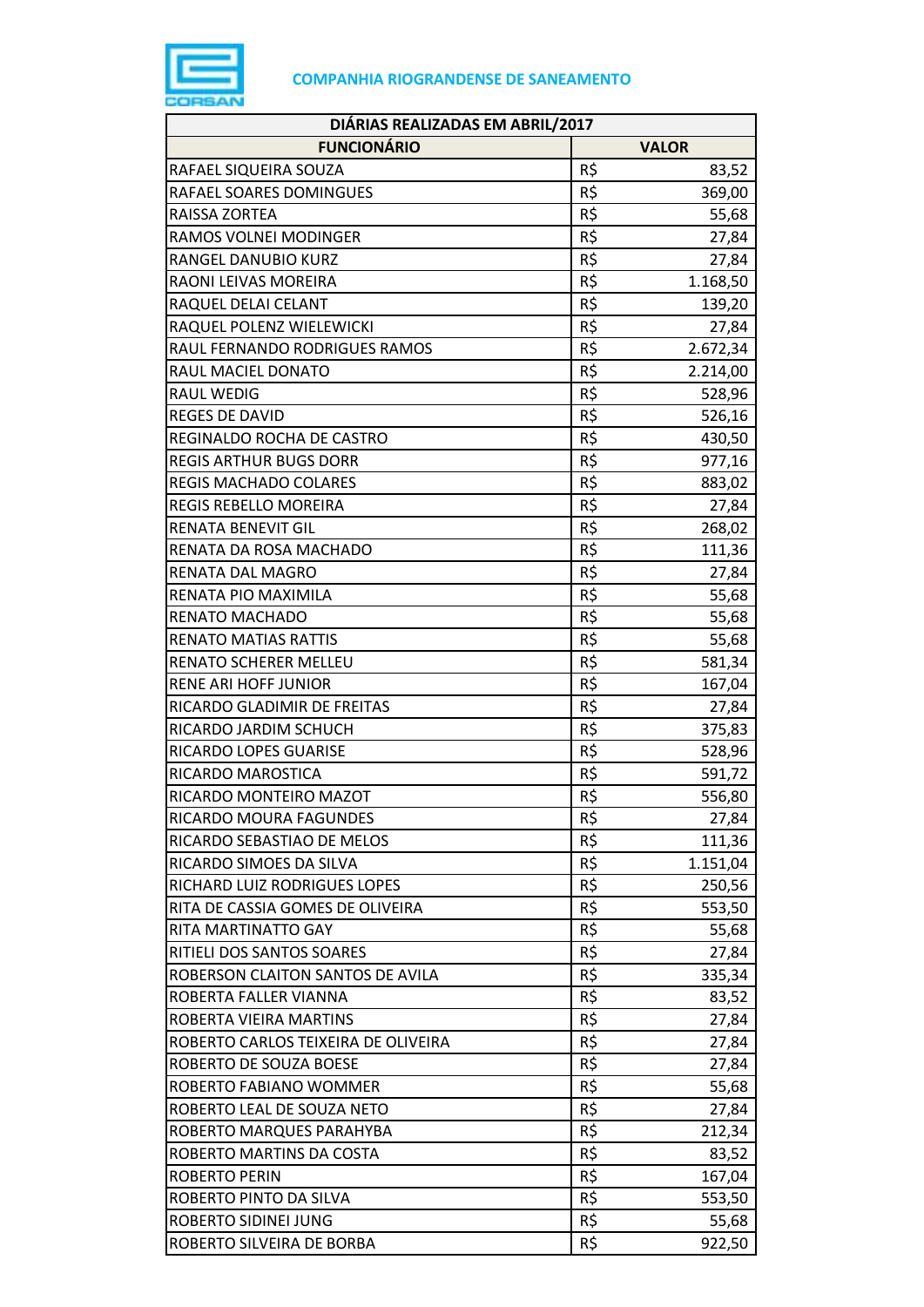

| DIÁRIAS REALIZADAS EM ABRIL/2017   |          |              |
|------------------------------------|----------|--------------|
| <b>FUNCIONÁRIO</b>                 |          | <b>VALOR</b> |
| ROBINSON LUIS STURMER              | R\$      | 1.045,50     |
| ROBISON BODE TEIXEIRA              | R\$      | 307,50       |
| RODINEI COSTA VITORIA              | R\$      | 2.337,00     |
| RODINEI OLIVEIRA DA COSTA          | R\$      | 27,84        |
| RODOLFO FUCHS DOS SANTOS           | R\$      | 250,56       |
| RODOLFO GOBI DIAS                  | R\$      | 278,40       |
| RODRIGO ALEXANDRE MAESTRI COLARES  | R\$      | 2.214,00     |
| RODRIGO DA SILVA MIRANDA           | R\$      | 2.952,00     |
| <b>RODRIGO GIOVENARDI</b>          | R\$      | 111,36       |
| RODRIGO KESSLER PONTES             | R\$      | 601,33       |
| RODRIGO LOPES DA SILVA             | R\$      | 27,84        |
| RODRIGO LUPIM FERNANDES            | R\$      | 714,72       |
| RODRIGO QUINTANILHA SANTINI        | R\$      | 452,52       |
| RODRIGO ROSA DA SILVA              | R\$      | 1.107,00     |
| RODRIGO VALDEMARCA GONZALEZ ALVES  | R\$      | 240,18       |
| RODRIGO VIEIRA PERES               | R\$      | 27,84        |
| RODRIGO ZAGO RODRIGUES             | R\$      | 27,84        |
| RODRIGO ZORZETTO                   | R\$      | 27,84        |
| <b>ROGER CARLOS TORRES</b>         | R\$      | 2.091,00     |
| ROGER RODRIGO DE OLIVEIRA LOPES    | R\$      | 1.599,00     |
| ROGERIO ADRIANO BOFF               | R\$      | 27,84        |
| ROGERIO BATISTA DOS SANTOS         | R\$      | 861,00       |
| ROGERIO CORREA VENTURA             | R\$      | 27,84        |
| ROGERIO DA SILVA WIPRICH           | R\$      | 1.353,00     |
| <b>ROGERIO FERRARI</b>             | R\$      | 55,68        |
| ROGERIO HENRIQUE LOPES CORREA      | R\$      | 55,68        |
| ROGERIO LITAROVICZ MACEDO          | R\$      | 278,40       |
| <b>ROGERIO LUCIO</b>               | $R\zeta$ | 978,18       |
| ROGERIO MADRID OLIVEIRA            | R\$      | 55,68        |
| ROGERIO MARTINS VARGAS             | R\$      | 670,68       |
| <b>ROGERIO NUNES LOPES</b>         | R\$      | 1.286,17     |
| <b>ROMAR MULLER</b>                | R\$      | 83,52        |
| RONALDO JUNIOR GOMES SILVA         | R\$      | 83,52        |
| RONALDO KESSLER PONTES             | R\$      | 55,68        |
| RONALDO RODRIGUES DENGO            | R\$      | 83,52        |
| RONAN XAVIER COUTINHO              | R\$      | 1.984,20     |
| RONEI ARLINDO LAUTHERT             | R\$      | 335,34       |
| RONEI BARREIRO FLORES              | R\$      | 1.184,70     |
| RONER LUIS DA SILVA FONTOURA       | R\$      | 307,50       |
| RONIE FINGER BARBOSA               | R\$      | 779,50       |
| ROQUE ANILDO CAVALHEIRO REVELANT   | R\$      | 27,84        |
| ROQUE VIANEI BERSCH                | R\$      | 55,68        |
| ROSALINA CARDOSO DE OLIVEIRA       | R\$      | 250,56       |
| ROSANDRO DE ALMEIDA GARSKE         | R\$      | 686,88       |
| ROSANGELA MASSERONI                | R\$      | 55,68        |
| ROSEAR MELLO DE CARVALHO           | R\$      | 150,33       |
| ROSELI DIAS PERALTA                | R\$      | 738,00       |
| <b>RUAN PATRICK MARTINS MORAES</b> | R\$      | 27,84        |
| RUBEM SILVESTRE SANTOS DA COSTA    | R\$      | 334,08       |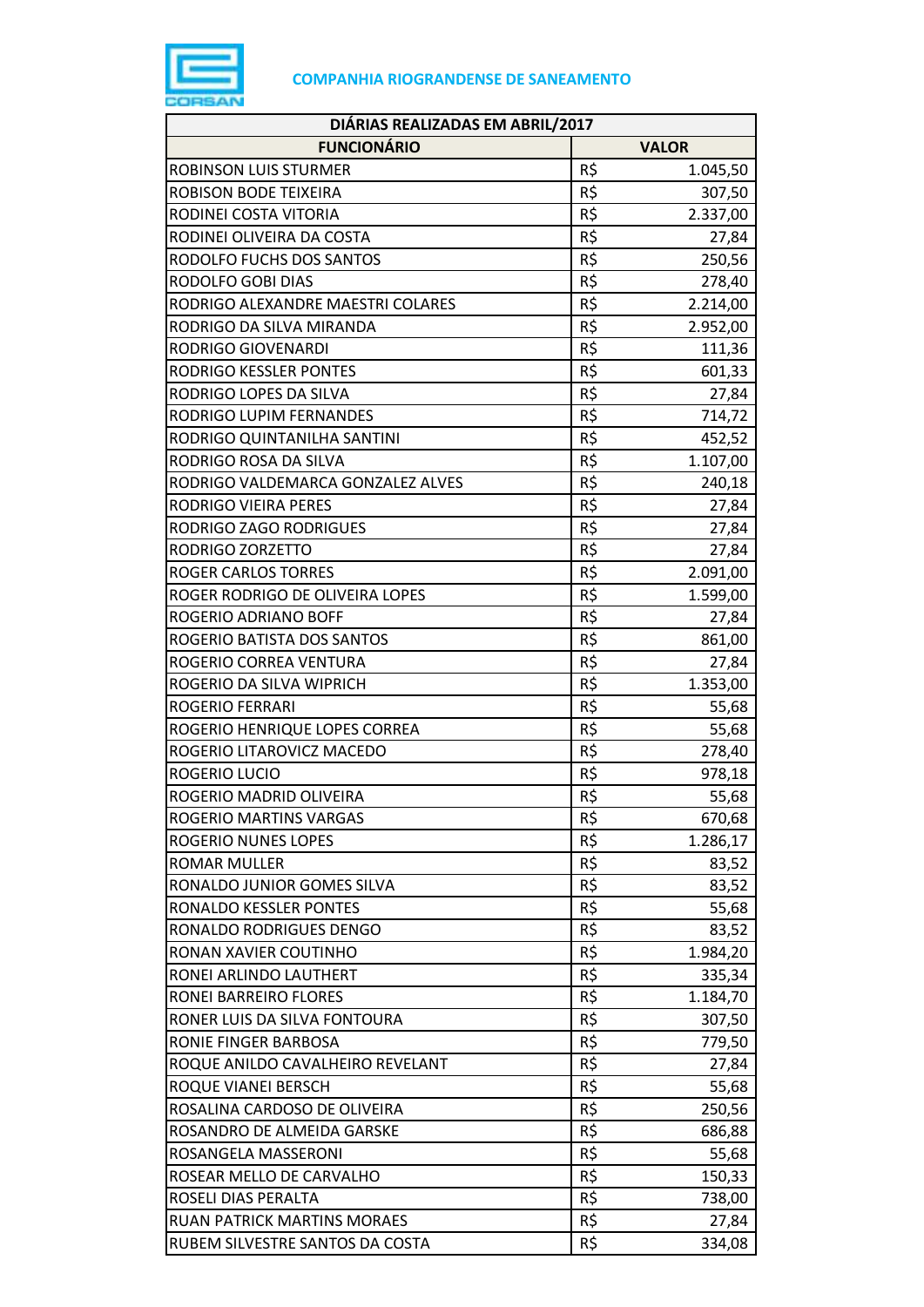

| DIÁRIAS REALIZADAS EM ABRIL/2017         |     |              |
|------------------------------------------|-----|--------------|
| <b>FUNCIONÁRIO</b>                       |     | <b>VALOR</b> |
| <b>RUBENS NUNES MACIEL</b>               | R\$ | 27,84        |
| <b>RUBIMAR POST</b>                      | R\$ | 139,20       |
| RUDIMAR BIESEKI                          | R\$ | 278,40       |
| RUDIMAR PEDROSO MACIEL                   | R\$ | 194,88       |
| <b>RUDIMAR SCHNEIDER</b>                 | R\$ | 307,50       |
| <b>RUDINEI POST</b>                      | R\$ | 424,68       |
| <b>RUDNEY CRACCO</b>                     | R\$ | 978,68       |
| RUI LEANDRO VARGAS                       | R\$ | 2.214,00     |
| SADI ANTONIO DAL PIVA                    | R\$ | 111,36       |
| <b>SADY MOREIRA</b>                      | R\$ | 445,44       |
| <b>SAMUEL BASSO</b>                      | R\$ | 615,00       |
| SANDRA DENISE ADRIANO SOARES DE OLIVEIRA | R\$ | 307,50       |
| SANDRO ADRIANI CAMARGO                   | R\$ | 635,49       |
| SANDRO ALEX GONCALVES VIEIRA             | R\$ | 1.101,18     |
| SANDRO GEOVANI RADAELLI                  | R\$ | 301,68       |
| SANDRO GUIMARAES FORQUIM                 | R\$ | 55,68        |
| SANDRO JANSEN BERTOLLO                   | R\$ | 1.291,50     |
| SANDRO JOCELITO KLEIN                    | R\$ | 2.214,00     |
| SANDRO LUIS DE OLIVEIRA                  | R\$ | 27,84        |
| <b>SANDRO REIS PERUZZO</b>               | R\$ | 27,84        |
| SANDRO ROGERIO BUZATA MACIEL             | R\$ | 1.660,50     |
| SANDRO SANTOS DA COSTA                   | R\$ | 640,32       |
| <b>SANDRO TONI HAETINGER</b>             | R\$ | 2.029,50     |
| SAULO CORTEZ DE ANDRADE                  | R\$ | 1.968,00     |
| SAULO RODRIGO GHYSIO SOUZA               | R\$ | 486,18       |
| SELVIO LOREGIAN                          | R\$ | 240,18       |
| SERGIO AUGUSTO PACHECO MENDES            | R\$ | 1.968,50     |
| SERGIO AUGUSTO SILVA DE OLIVEIRA         | R\$ | 581,34       |
| SERGIO DA SILVA                          | R\$ | 1.173,06     |
| SERGIO JOSE STUDZINSKI                   | R\$ | 334,08       |
| SERGIO LUIS DA ROCHA MONTEZANO           | R\$ | 553,50       |
| <b>SERGIO LUIS FRANKLIN WINTER</b>       | R\$ | 111,36       |
| SERGIO LUIZ MALLMANN                     | R\$ | 335,34       |
| <b>SERGIO PEREIRA</b>                    | R\$ | 27,84        |
| SERGIO RICARDO D AVILA KRUG              | R\$ | 27,84        |
| <b>SERGIO ROCHA CORREA</b>               | R\$ | 528,96       |
| <b>SERGIO VALETA JUNIOR</b>              | R\$ | 473,28       |
| SIDNEI FERNANDO TIBOLA                   | R\$ | 27,84        |
| SIDNEI XISTO FRUETTI                     | R\$ | 55,68        |
| SIDNEY RODRIGUES PEDROSO                 | R\$ | 27,84        |
| <b>SILMAR KREMER</b>                     | R\$ | 2.934,54     |
| <b>SILVANO CE VIEIRA</b>                 | R\$ | 27,84        |
| SILVANO PRATAVIERA                       | R\$ | 657,01       |
| SILVIA FACHINI CAMARGO                   | R\$ | 111,36       |
| SILVIA SALDANHA BAPTISTA                 | R\$ | 55,68        |
| <b>SIMONE DAROS MORAIS</b>               | R\$ | 225,50       |
| SIMONE FATIMA FABIAN DOS SANTOS          | R\$ | 55,68        |
| SINARA GREICE REGINATO DO NASCIMENTO     | R\$ | 27,84        |
| SOLANE DA ROSA AZAMBUJA                  | R\$ | 27,84        |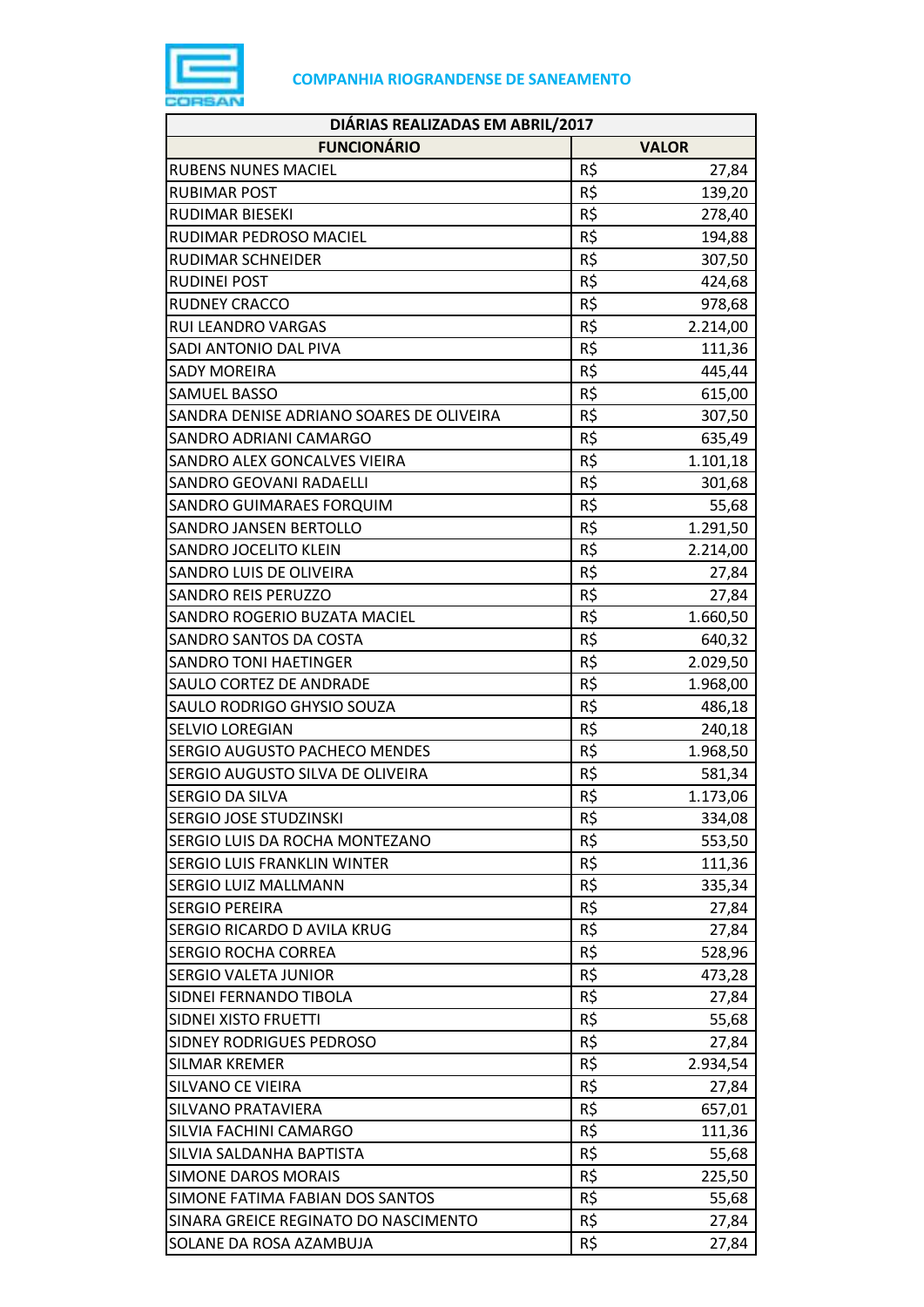

| DIÁRIAS REALIZADAS EM ABRIL/2017   |     |              |
|------------------------------------|-----|--------------|
| <b>FUNCIONÁRIO</b>                 |     | <b>VALOR</b> |
| SOLANGE DE OLIVEIRA                | R\$ | 27,84        |
| SOLENI MACHADO DE QUADROS          | R\$ | 584,64       |
| STIVEN RHEINLANDER BARROS LUSANI   | R\$ | 55,68        |
| TAIGORO MARTINS VESSOZI            | R\$ | 184,50       |
| <b>TALES FALCAO GUEDES</b>         | R\$ | 55,68        |
| TANIA KUNSLER DE OLIVEIRA          | R\$ | 492,00       |
| TANIA MARIA BICA PARAIBA           | R\$ | 27,84        |
| TANIA TEREZINHA BORDIM KNEBEL      | R\$ | 27,84        |
| TARCIZO CESAR BISPO                | R\$ | 55,68        |
| TASSENAN BECK WILDE                | R\$ | 225,50       |
| TATIANA CEZIMBRA DA COSTA          | R\$ | 375,83       |
| TAYNARA GOMES                      | R\$ | 225,50       |
| THAIS CANTARELLI CASARIN           | R\$ | 1.660,50     |
| THAISSA SILVA DOS SANTOS           | R\$ | 492,00       |
| THIAGO DAMASCENO ROSA              | R\$ | 799,50       |
| THIAGO PINTO DA CUNHA              | R\$ | 1.660,50     |
| THIAGO PRATES COVALESKY            | R\$ | 553,50       |
| THIAGO VILANOVA                    | R\$ | 375,83       |
| THIANE ALVES BARCELLOS             | R\$ | 990,83       |
| <b>THOMAS BUHLER</b>               | R\$ | 27,84        |
| TIAGO AMARAL KELBOUSCAS            | R\$ | 492,00       |
| <b>TIAGO ANTONIO FAINELLO</b>      | R\$ | 27,84        |
| <b>TIAGO BOHN HEINECK</b>          | R\$ | 222,72       |
| TIAGO DA SILVA BARBOSA             | R\$ | 375,83       |
| TIAGO DA SILVA PACHECO             | R\$ | 111,36       |
| TIAGO LEMOS DA SILVA               | R\$ | 306,24       |
| TIAGO LUIS MEDINA                  | R\$ | 612,48       |
| <b>TIAGO MORAES DELLANHESE</b>     | R\$ | 1.039,16     |
| <b>TIAGO NERLEI RESENDE</b>        | R\$ | 27,84        |
| TIAGO PERES DA SILVA               | R\$ | 184,50       |
| TIAGO PICH GARCIA                  | R\$ | 375,83       |
| <b>TIAGO SCHNORNBERGER</b>         | R\$ | 751,66       |
| TOMAZ JAQUES DOS SANTOS            | R\$ | 27,84        |
| UBAIAR BARBOSA ALVES               | R\$ | 55,68        |
| UBIRAJARA JUSTO MENDONCA           | R\$ | 1.537,50     |
| ULISSES DA SILVEIRA CARVALHO       | R\$ | 27,84        |
| VAGNER BOEIRA TESCH                | R\$ | 1.107,00     |
| VAGNER CARRIR DE LEMOS             | R\$ | 1.107,00     |
| VAGNER EICH DA SILVA               | R\$ | 27,84        |
| VAGNER MACHADO DE FREITAS          | R\$ | 1.107,00     |
| VAGNER PORTES GUESSER              | R\$ | 27,84        |
| VAGNER WINTER DA SILVA             | R\$ | 307,50       |
| VAINER DE BARROS ASEVEDO           | R\$ | 225,50       |
| VALDAIR PASTORIO                   | R\$ | 246,00       |
| VALDAIR VIEGAS FERREIRA            | R\$ | 780,78       |
| VALDECI ADILIO PACHECO             | R\$ | 83,52        |
| <b>VALDECI RODRIGUES DE MORAES</b> | R\$ | 334,08       |
| VALDEMIR ATHANAZIO                 | R\$ | 396,84       |
| VALDEMIR VIERA                     | R\$ | 584,64       |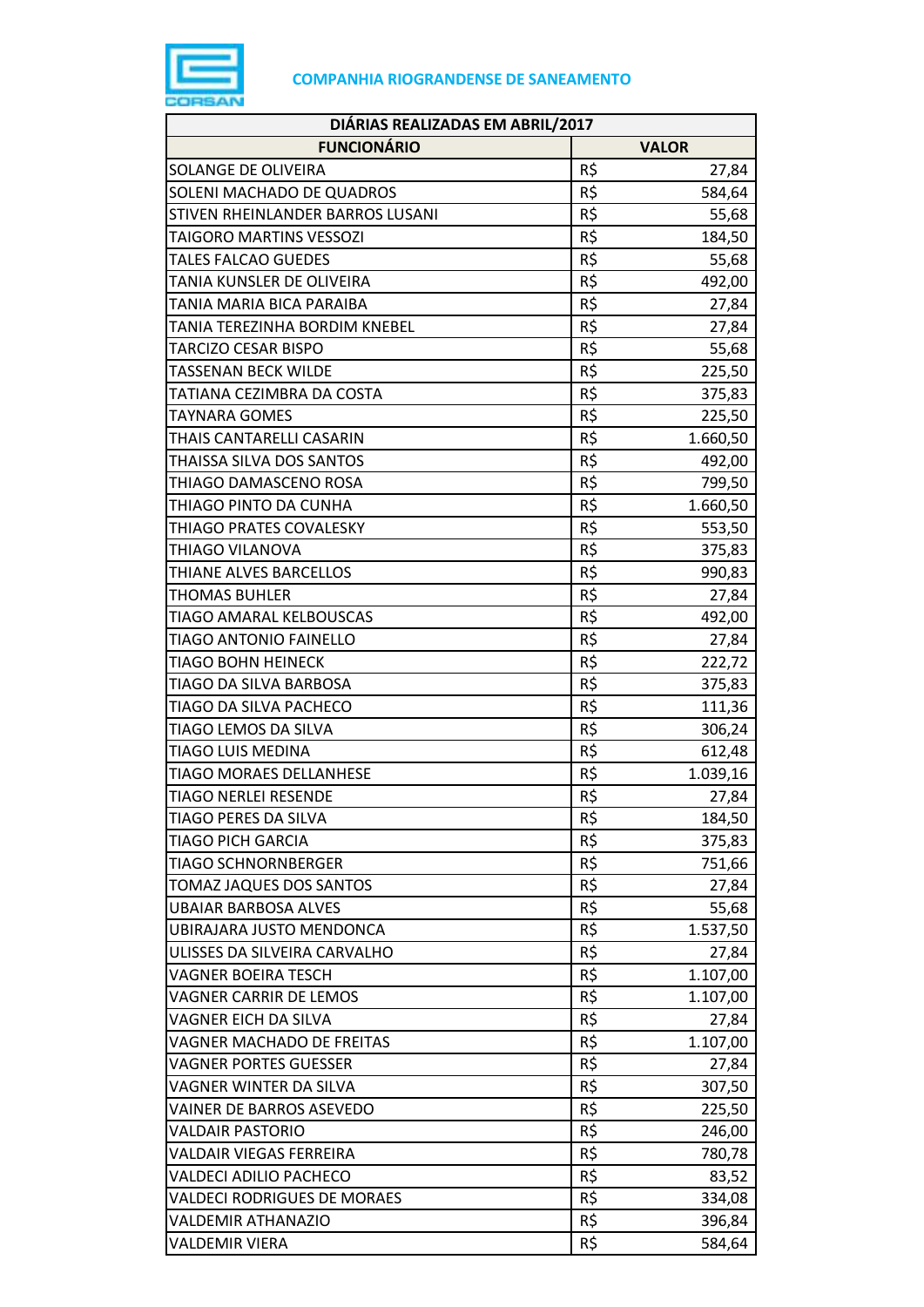

| DIÁRIAS REALIZADAS EM ABRIL/2017        |                 |              |
|-----------------------------------------|-----------------|--------------|
| <b>FUNCIONÁRIO</b>                      |                 | <b>VALOR</b> |
| VALDIR BALTAZAR FIGUEIREDO DOS SANTOS   | R\$             | 27,84        |
| VALDIR PEREIRA                          | R\$             | 861,00       |
| <b>VALERIA CASSAL COSTA</b>             | R\$             | 27,84        |
| <b>VALERIA LEMOS PRESTES SOARES</b>     | R\$             | 83,52        |
| <b>VALERIO MOREIRA DOS SANTOS</b>       | R\$             | 642,84       |
| <b>VALMIR ANDRE LUDWIG</b>              | R\$             | 83,52        |
| VALMIR DOS SANTOS FERREIRA              | R\$             | 222,72       |
| <b>VALMIR JOSE GRAZZIOTIN</b>           | R\$             | 184,50       |
| <b>VALMOR WEIRICH</b>                   | R\$             | 111,36       |
| VALNERI ARAUJO DA SILVA JUNIOR          | R\$             | 970,33       |
| <b>VANDERLEI DALTRI ICKERT</b>          | R\$             | 1.660,50     |
| <b>VANDERLEI HERPICH</b>                | R\$             | 83,52        |
| <b>VANDERLEI JOSE PERIN</b>             | R\$             | 55,68        |
| <b>VANDERLEI VANAZZI</b>                | R\$             | 55,68        |
| VANESSA DA COSTA VIEIRA KLUSENER        | R\$             | 212,34       |
| VANESSA DA GRACA                        | R\$             | 167,04       |
| VANESSA FONSECA GARCIA RODRIGUES        | R\$             | 27,84        |
| <b>VANINA DEGRANDI</b>                  | $R\overline{S}$ | 758,50       |
| VANIR TEREZINHA TEIXEIRA CASTRO         | R\$             | 307,50       |
| <b>VANONI BORGES BORTOLAS</b>           | R\$             | 184,50       |
| <b>VENICIUS ANTONIO VIVIAN</b>          | R\$             | 55,68        |
| <b>VERA LUCIA SUZIN</b>                 | R\$             | 27,84        |
| <b>VERIDIANA FLESCH</b>                 | $R\overline{S}$ | 528,96       |
| VICTOR HUGO CAMPOS FERRUGEM             | R\$             | 1.141,16     |
| <b>VILMAR MONTEIRO BRAGA</b>            | R\$             | 27,84        |
| <b>VILMAR PUDELL</b>                    | R\$             | 27,84        |
| <b>VILMAR SIRINEU MORAES DOS SANTOS</b> | R\$             | 508,20       |
| VILSON DE CAMARGO RIBEIRO               | R\$             | 27,84        |
| <b>VILSON JOSE KUHN</b>                 | R\$             | 55,68        |
| <b>VILSON LUIZ ZIMMER</b>               | R\$             | 27,84        |
| <b>VINCENZO BERARDI</b>                 | R\$             | 27,84        |
| <b>VINICIUS CIRILO SCHAURICH</b>        | R\$             | 184,50       |
| VINICIUS DE SOUZA JORGE                 | R\$             | 27,84        |
| <b>VINICIUS MARTINS HANSEN</b>          | R\$             | 55,68        |
| <b>VINICIUS SILVA CALIERON</b>          | R\$             | 521,36       |
| VINICIUS TEIXEIRA BITTENCOURT           | R\$             | 27,84        |
| VINICIUS VASCONCELOS SAMPAIO            | R\$             | 323,70       |
| <b>VINICIUS WAILER TRINDADE</b>         | R\$             | 584,64       |
| VITOR CESAR SARAIVA PORTO               | R\$             | 184,50       |
| VITOR CRISTIANO REZENDE QUEIROZ         | R\$             | 83,52        |
| <b>VITOR MATEUS CRIVELATTI</b>          | R\$             | 2.214,00     |
| VITOR TIAGO DOS SANTOS GOTTSCHEFSKI     | R\$             | 27,84        |
| VIVIANE JUNQUEIRA DE MORAES             | R\$             | 3.075,00     |
| <b>VLADIR JOSE DA SILVA</b>             | R\$             | 212,34       |
| <b>VOLMIR JOSE DE CASTRO</b>            | R\$             | 281,18       |
| VOLNEI NATAL GOULART CAVALHEIRO         | R\$             | 27,84        |
| <b>WAGNER LUIZ ROLAND</b>               | R\$             | 55,68        |
| <b>WAGNER RODRIGUES BILHALVA</b>        | R\$             | 225,50       |
| <b>WAGNER SILVEIRA</b>                  | R\$             | 27,84        |